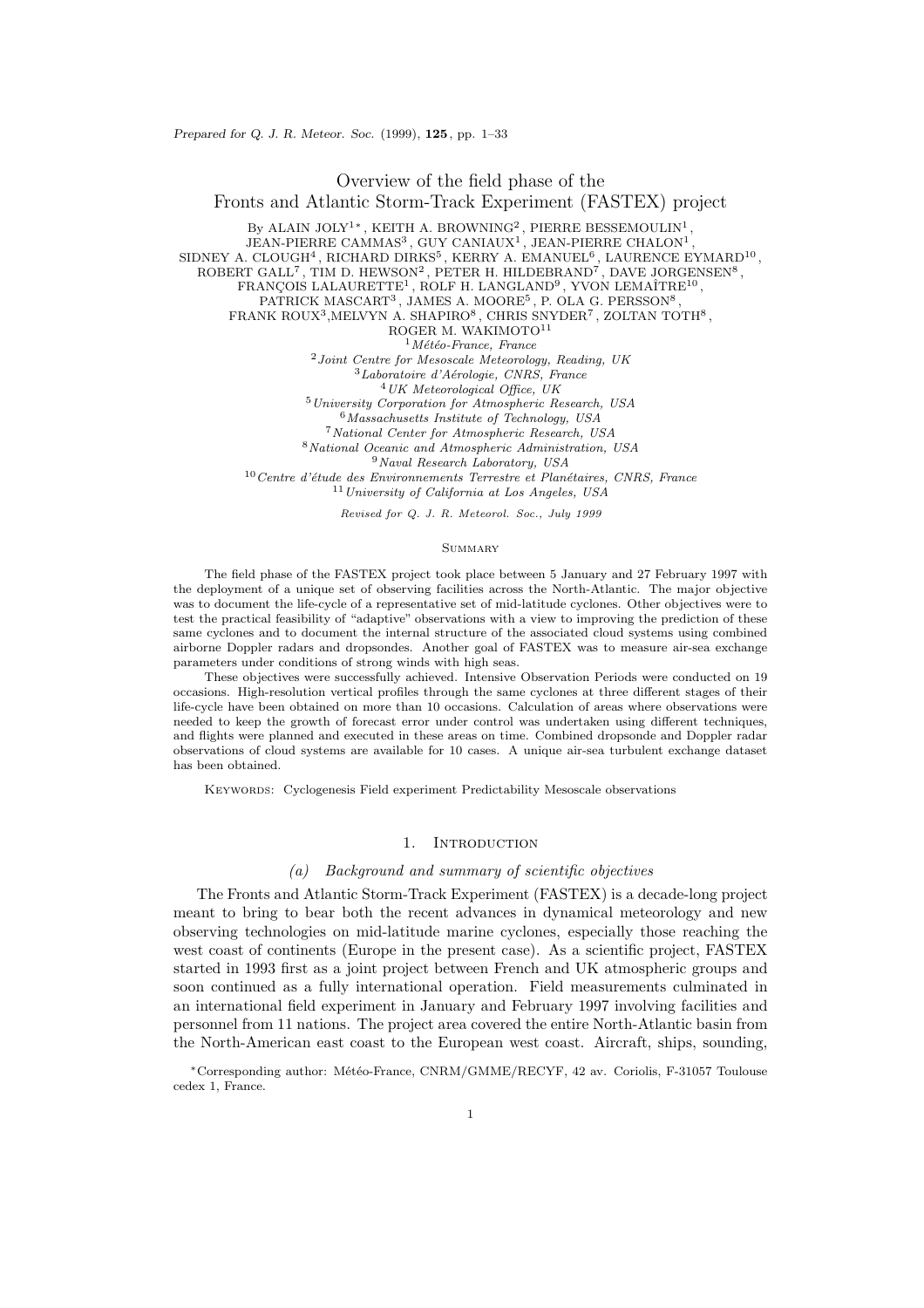#### $2$  A. JOLY et al.

surface and satellite facilities were used for two months to document the precursors and characteristics of cyclonic storm evolution across this broad area. In addition, special model output and new observing techniques were used to assist in the planning and conduct of this complex field experiment.

A detailed account of the reasons that led to FASTEX, as well as the scientific objectives and initial plans, can be found in Joly et al. (1997). The considerable changes that have taken place in recent years in the theory of cyclogenesis are summarized there and will not be repeated here. The essential underlying motivation of FASTEX is the desire of the scientific community to make a concerted effort to address a practical forecast problem, namely the continuing inability of state-of-the-art numerical weather prediction systems to provide reliable warning of storms and related winds, clouds and precipitation FASTEX attempts to study this issue together with other aspects of cylones from many different standpoints.

The scientific objectives of FASTEX may be summarized as follows:

- To verify cylogenesis theories. A growing body of evidence (Malardel *et al.* 1993, Joly 1995 from a theoretical standpoint; Ayrault 1998 from a climatological one) strongly suggests that the genesis of a new, small-amplitude cyclone is a process that is relatively independent of its later amplification or development. Numerous mechanisms can be invoked to account for the former: instability mechanisms classically inspired by the Charney and Stern (1962) theorem, triggering of transient vorticity increase (non-modal growth in Farrell's 1984 terminology), control or triggering by environmental deformation, influence of non-local development, etc (selected examples are Schär and Davies 1990, Thorncroft and Hoskins 1990, Bishop and Thorpe 1994, Orlanski and Sheldon 1995, see also Appenzeller 1994 for a review and Ayrault et al. 1995 for remarks based on climatological data). The amplification phase, on the other hand, appears to involve a form of baroclinic interaction between vortices at low and upper levels. Related issues are the role of non-adiabatic processes as well as the relevance of the linear assumption to describe any of these mechanisms or phases.
- To understand the predictability of and improve the forecasts for cyclones. The recent history of numerical weather prediction is littered with examples of misforecasts of cyclogenesis events, often with associated damaging weather. This problem was at the heart of modern meteorology a century and a half ago, and still persists even with 4D-VAR data assimilation and global mesoscale mesh-size. Some published examples are The President's Day storm (e.g. Uccellini et al., 1984) or the european Great Storm of 15 october 1987 (Jarraud et al., 1989). See also Beugin et al. (1991) and for a very recent example, Hello et al. (1999). The symptom is a non-convergent series of forecasts for the same date and the problem is to identify and to stick to the right forecast.

The close relationship between theories of cyclogenesis and cyclone predictability has been known since the time of Eady (1949). It has been revisited recently by Farrell (1990) with a pessimistic outcome: whereas Eady mentioned a limit of about 2 days, recent views on error growth reduce this to one day and less. However, in the course of preparing FASTEX, a possible practical answer to this problem emerged. It is called adaptive observing and it is meant to improve the control by observations of the most rapidly developing potentially erroneous structures. The principle is to compute, in advance, the flow structures that are bound to amplify in a given time. Assuming these structures are, at the time of an upcoming analysis, rather local, the idea is to concentrate measurements in this area, so that the structure in question is given its exact amplitude (see for example Snyder 1996). FASTEX is the first full-scale test of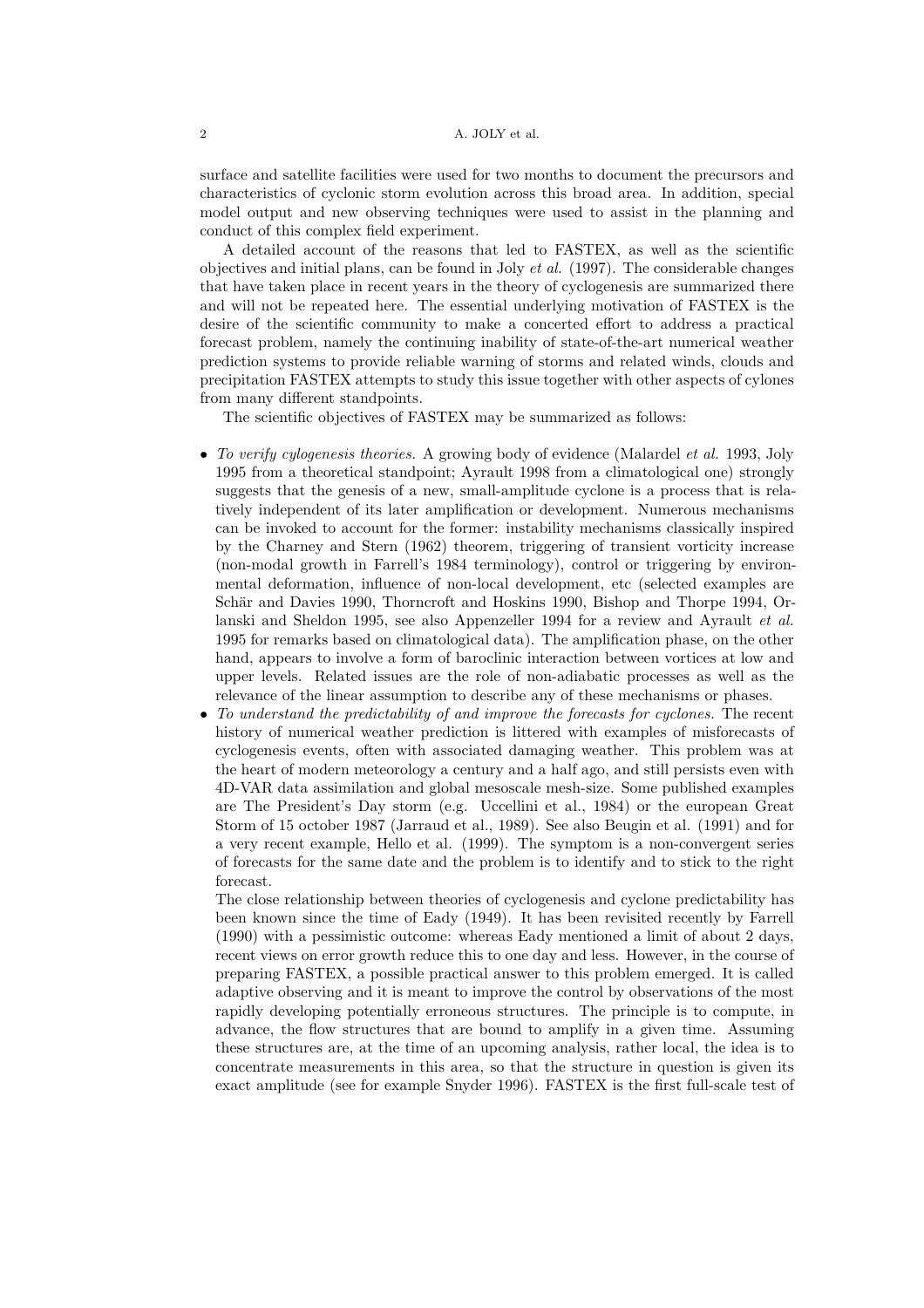

Figure 1. The map shows the North-Atlantic area divided into three adjacent zones where the FASTEX platforms were deployed sequentially. The lower part of the figure shows the ideal deployment along the track of a single event together with an idea of the time-scale.

adaptive observing.

- To document the meso- and micro-scale organization of cyclone cloud systems. On the longer time-scales, mid-latitude storm-track cyclones are essential components of the climate system. They generate most deep layer clouds at these latitudes; they also provide much of the significant rainfall. Thus FASTEX is also meant to study cyclones in the perspective of the GEWEX<sup>∗</sup> Cloud System Study (GCSS) (Browning, 1994). There are two types of issues in this area:
	- **–** to document the internal organization of layered clouds, which is very partially known at present (see Ryan 1996 and Stewart et al. 1998 for recent detailed reviews). An interesting feature is the multiple layering and the associated complex vertical distribution of latent heating and radiative feedback.
	- **–** to study the importance of the fine structure underlying the average properties of these rather large-scale cloud decks. Most of these "anomalies" in the organisation are, in fact, mesoscale organizations taking the form of patches and bands

∗Global Energy and Water budget Experiment. Other acronyms are defined in Appendix A.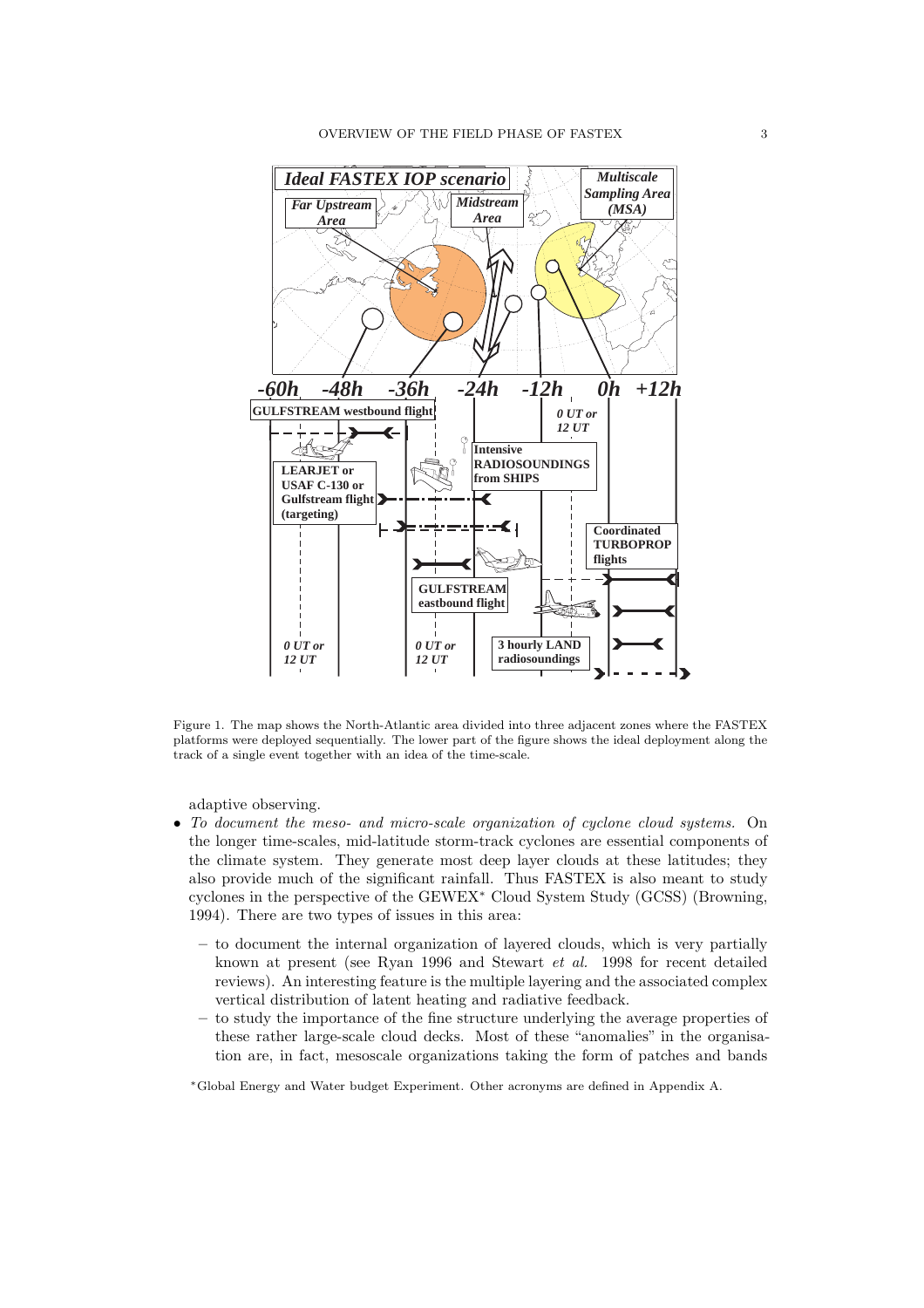#### 4 A. JOLY et al.

(see above references and e.g. Parsons and Hobbs, 1983). Although occupying a relatively small fraction of the whole system, they concentrate significant parts of the rainfall generation, stronger radiative impact through thicker or higher clouds, etc. The actual influence of these sub-structures, as well as their life-cycles and origins remain to be determined.

The longer term goals in this area are to establish the water budget and precipitation efficiency of these cloud systems together with a better knowledge of their radiative impact. In practice, this knowledge will be used possibly to develop and in any case to provide validation data for new-generation cloud parameterization schemes including at least one explicit condensed water variable. The better knowledge of the mechanisms leading to mesoscale structures will also help in improving local, short-range forecasting.

• To measure turbulent air-sea fluxes under strong winds and high seas. Important efforts have been made, in the past decade, to improve the description of turbulent exchanges between the earth's surface and the atmosphere. These processes are important for both short-range forecasting (prediction of near-surface conditions) and climate simulations. The recent field experiments have measured these fluxes over different types of ground and vegetation. However, most of the earth's surface is, in fact, a sea surface and little is known about turbulence in the middle of ocean basins during high wind speeds. There are very few or no observations available for winds stronger than 15 ms<sup>-1</sup>. Thus FASTEX was also planned to obtain measurements in this particular parameter domain. The aim is to improve the parameterizations of turbulent fluxes as well as to be in a position to analyse the influence of these exchanges on the cyclone properties. Air-sea fluxes measurements were also the meteorological component of the Labrador Sea Deep Ocean Convection Experiment that took place at the same time as FASTEX (Marshall et al., 1998).

## (b) Objectives of the field phase

Essential components of these objectives are difficult to address with existing datasets. The key to FASTEX as a field project is contained in the idea that the evolution of cylones is likely to be more complex than the continuous growth of some kind of instability followed by a non-linear saturation process. This statement immediately leads to the requirement that entire *life-cycles* have to be documented. Important (and not so recent) ideas on cyclogenesis involve the existence of precursor systems and the possibility of transient interactions between such systems or other flow organizations such as fronts. In order to check these ideas on real cases as directly as possible, cyclones have to be tracked across the ocean throughout their life-history.

It follows that the primary experimental objective of the field phase of FASTEX is to perform numerous direct observations of the structure of the *same* cyclones at several key stages of their life-cycle. The data should, ideally, take the form of precise vertical profiles of the key dynamical quantities (wind, temperature, humidity) covering the whole depth of the troposphere and the lower stratosphere.

Another goal of the field phase is to perform the first real-time implementation of an adaptive observing system for reducing forecast errors for selected cyclones. This requirement is a priori quite independent from the one of adapting the observing system in order to capture the growth of an actual cyclone. Since forecast-error control involves the use of well defined numerical algorithms in order to determine the key areas, the FASTEX scientists tended to call this component of FASTEX "objective targeting". The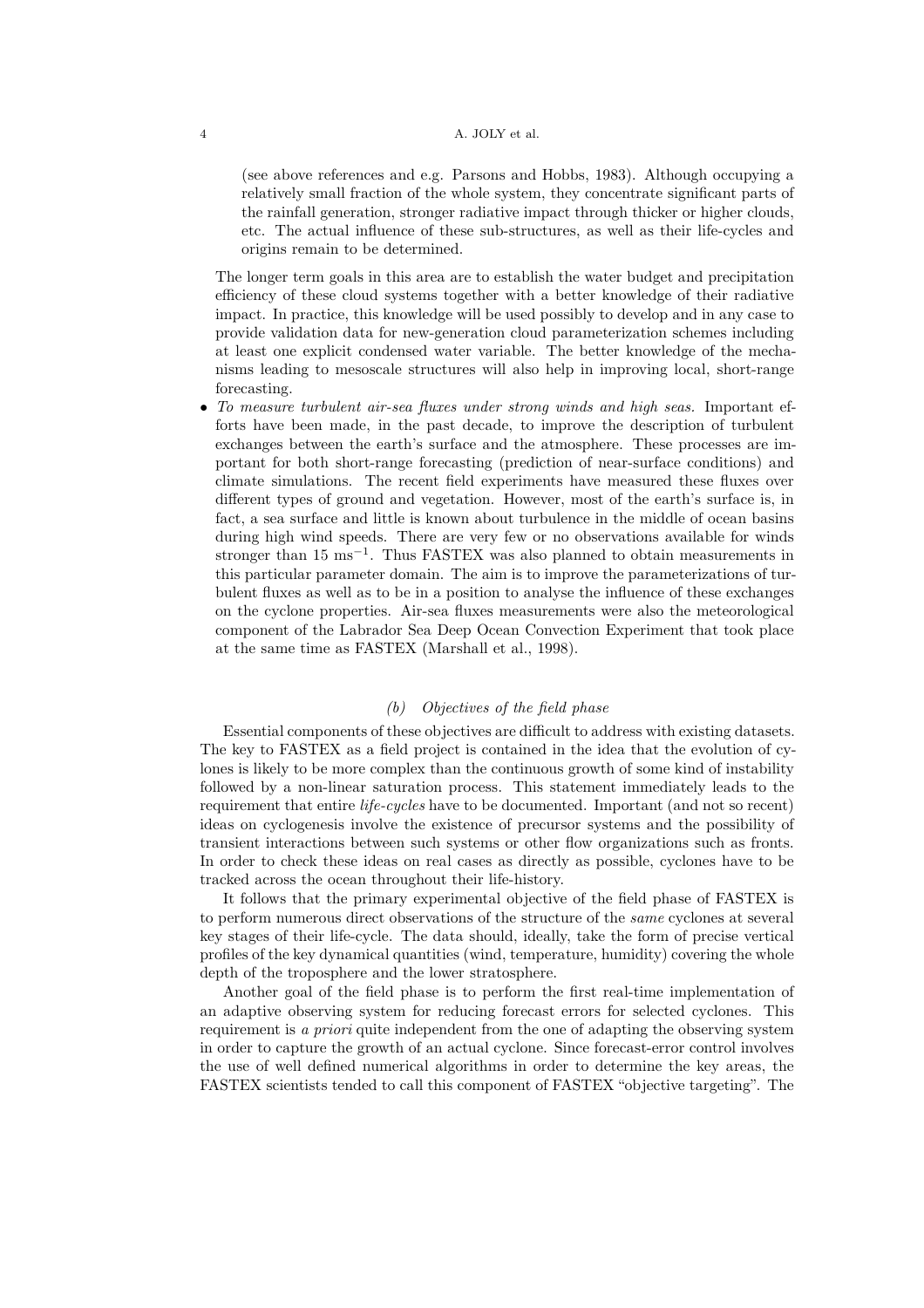| Facility                                                                                              | instruments,<br>functions                                                                                                             | owner, crew's<br>home institution                                                                                                       | Funding<br>agency                                                                                           |
|-------------------------------------------------------------------------------------------------------|---------------------------------------------------------------------------------------------------------------------------------------|-----------------------------------------------------------------------------------------------------------------------------------------|-------------------------------------------------------------------------------------------------------------|
| $CC$ $EGIR$                                                                                           | radiosoundings (GPS)                                                                                                                  | Icelandic Coast Guard                                                                                                                   | EС                                                                                                          |
| RV KNORR                                                                                              | radiosoundings, $(\Omega)$<br>profilers, fluxes                                                                                       | (IS)<br>Woods Hole<br>(USA)                                                                                                             | <b>NOAA</b>                                                                                                 |
| RV LE SUROÎT                                                                                          | radiosoundings, (GPS)<br>profilers, fluxes                                                                                            | <b>IFREMER</b><br>(F)                                                                                                                   | CNRS, EC                                                                                                    |
| RV V. BUGAEV                                                                                          | radiosoundings (GPS)                                                                                                                  | <b>UkrSCES</b><br>(Ukraine)                                                                                                             | Météo-France                                                                                                |
| $C-130$ (UK)<br>$C-130$ (USA)<br><b>ELECTRA</b><br>GULFSTREAM-<br>IV<br><b>LEARJET</b><br>$WP-3D(P3)$ | dropsoundings (GPS)<br>dropsoundings $(\Omega)$<br>Doppler radar<br>dropsoundings (GPS)<br>dropsoundings (GPS)<br>radars (1 Doppler), | UK Met Office<br>US Air Force<br>NCAR (USA)<br>NOAA (USA)<br>FIC (USA)<br>NOAA(USA)                                                     | UK Met Office<br>US Air Force<br>CNRS, NSF<br>NOAA, Météo-France,<br>CNRS, NRL<br><b>NSF</b><br>NOAA, CNRS, |
|                                                                                                       | dropsoundings (GPS)                                                                                                                   |                                                                                                                                         | Météo-France                                                                                                |
| Increased soundings<br>on a regular basis                                                             | 6h soundings                                                                                                                          | CAN, Greenland,<br>IS, IE, UK, F, SP,<br>Azores $(P)$ ,<br>Bermuda, DK                                                                  | Countries,<br>WMO,<br>EС                                                                                    |
| Increased soundings<br>on alert                                                                       | 6h soundings<br>3h soundings                                                                                                          | <b>USA</b><br>IE, F, UK                                                                                                                 | NCAR, NOAA<br>Countries                                                                                     |
| <b>Buoys</b>                                                                                          | surface obs.                                                                                                                          | <b>EGOS</b>                                                                                                                             | EGOS                                                                                                        |
| Operations Centre<br>at Shannon<br>Staff of Shannon<br>Ops Centre and                                 | monitoring,<br>forecast<br>forecasters,<br>scientists                                                                                 | Aer Rianta<br>(IE)<br>$CNRS(F)$ , $CMC(CAN)$ ,<br>JCMM(UK),                                                                             | EC<br>Institutions,<br>NSF,                                                                                 |
| Scientific crews                                                                                      |                                                                                                                                       | Met Eireann $(IE)$ ,<br>$Méteo-France(F),$<br>$NCAR(USA)$ ,<br>NOAA(USA),<br>NRL(USA),<br>UCAR(USA),<br>UCLA(USA),<br>UK Met Office(UK) | EC                                                                                                          |
| Staff of US<br>targeting operations                                                                   | forecasters,<br>scientists                                                                                                            | MIT(USA),<br>$NCEP(USA)$ ,<br>$NCAR(USA)$ ,<br>Penn State U.(USA),<br>U. of Wisconsin(USA)                                              | NOAA,<br>NSF                                                                                                |
| Agencies without direct participation:                                                                |                                                                                                                                       | European Commission (EC),<br>European Group on Ocean Station (EGOS),                                                                    |                                                                                                             |

TABLE 1. Major facilities and participating institutions

European Group on Ocean Station (EGOS),

National Science Foundation (USA),

World Meteorological Organisation (WMO).

GPS: wind measurement technique based on the satellite Ground Positioning System.  $\Omega$ : wind measurement technique based on the Omega navigation system. see Appendix A for other acronyms.

Selected Country Codes: CAN: Canada, DK: Denmark, F: France, IE: Ireland,

IS: Iceland, P: Portugal, SP:Spain. For details on instruments and platforms, see either Joly et al. (1997)

or the FASTEX Data Base online documentation (section 8).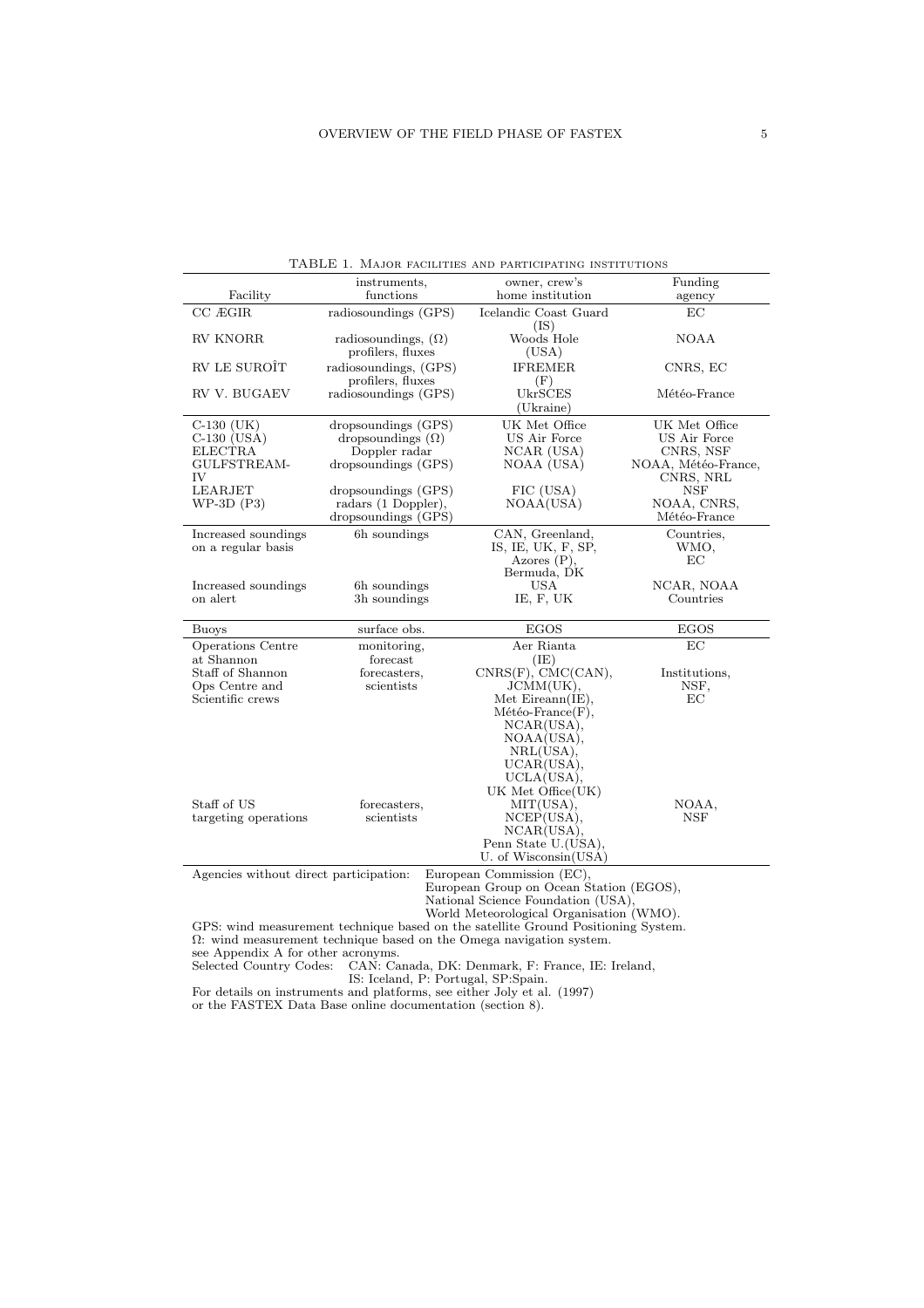task of observing different stages in the cyclone life-cycle, on the other hand, depends on reading synoptic charts and looking at satellite images with concepts in mind, and in this case the method of selecting critical features was commonly referred to as "subjective targeting".

The primary objective concerning the organisation of mature cyclones was to describe their three-dimensional precipitation and wind structure over a 1000 by 1000 km domain using a combination of dropsondes and airborne Doppler radar. These sensors were deployed in a manner that systematically covered as much of the cyclone with a regular grid of data assimilation and validation of numerical simulations.

Finally, another objective deriving directly from the scientific objectives mentioned previously is to document turbulent fluxes in high winds in mid-ocean. The article by Eymard et al. (1999) provides the details and some results.

The present overview is meant to give a first idea of how well these goals have been reached. It is laid out as follows. The next section summarizes the plans for operations and the facilities available and section 3 summarizes the large-scale weather characteristics during FASTEX. Then, two examples of FASTEX cases are presented so as to convey an impression of the type of systems of interest and of the type of operations. These sections are meant for readers who are looking for story-like accounts of what FASTEX operations really are. Those readers only looking for overall information may skip these sections and go directly to a summary of all operations and a preliminary subjective characterization of all the cases which is presented in section 6. Two short sections address the forecasts (section 7) and the Data Base (section 8). The article concludes with comments on the outcome of the operations (section 9).

## 2. Observing strategy and platforms

In order to achieve the primary experimental objective of FASTEX, namely to follow a number of cyclones throughout their life-cycle, a special distribution of observing facilities had to be devised (Fig. 1). The North-Atlantic area has been divided into three adjacent areas: the "Far Upstream Area", centered on the airport of St John's in Newfoundland, the mid-stream area, centered about the longitute 35<sup>o</sup>W and the Multiscale Sampling Area (often termed MSA). The Multiscale Sampling Area was focused on Shannon airport in Ireland.

The purpose of enhancing observations in the Far Upstream Area is to observe the early stages of the formation of a new cyclone, possibly its genesis. The Far Upstream Area is also the primary area for collecting the observations for the predictability (targeting) objectives.

The purpose of enhancing observations in the midstream area is to fill, as well as possible, the well known "data void" in the middle of the oceanic basin. It is located at the end of the most persistent (or least variable) part of the storm-track, a very good place to catch the developing phase of many cyclones. It is also a good location for frequent encounts of the strong winds and high seas required for the measurements of air-sea fluxes.

Finally, the Multiscale Sampling Area is where the mature cyclones and their cloud system are to be observed with, as the name suggests, the possibility to collect data on their structure at several different scales.

Table 1 summarizes the observing platforms and instruments available for FASTEX. It also provides the list of institutes, agencies and organizations that have supported the project. A much more detailed table on instruments and facilities can be found in Joly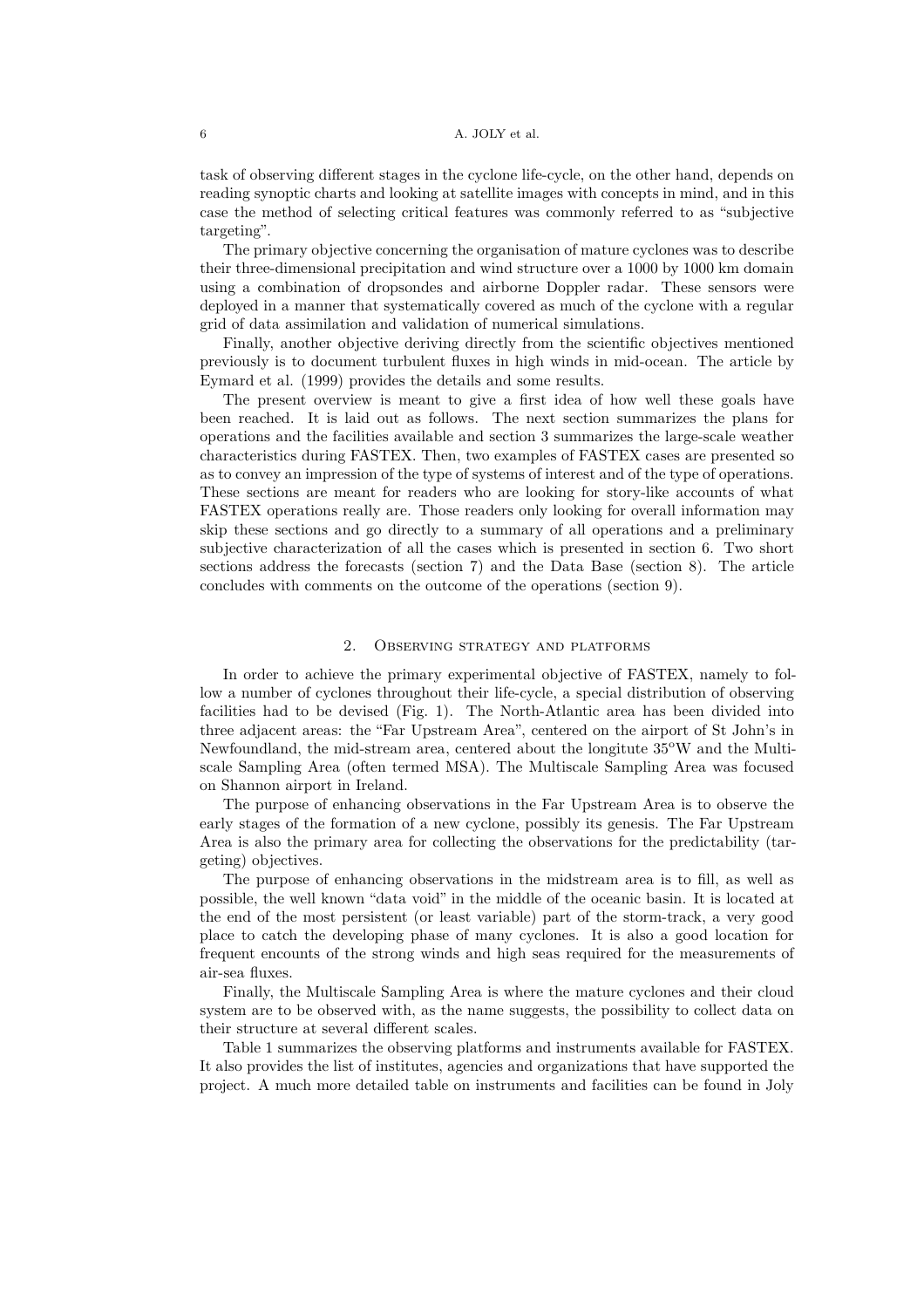



Figure 2. A summary in 3 sketches of the actual observing platforms that were deployed during the field phase of FASTEX, also showing the location of the upper-air stations involved. The shaded zones refer to the areas of Fig. 1. The dates are somewhat approximate, since, for example, the ships were still operating en route when calling to ports in the middle period. The graphic symbols for ships, turboprop and jet aircraft can readily be identified to the facilities listed in Table 2.

et al. (1997). The present table has been updated with the actual facilities available, but there are few changes.

The bottom half of Fig. 1 shows the basic strategy to deploy these facilities in the course of a FASTEX Intensive Observations Period (IOP), namely successively in time, for a period that can be as long as 60 h. A further lead time of 30h to 42h is needed for logistical reasons. The "constitutive" decision to launch an IOP has to be taken, therefore, on the basis of 84h or 96h forecast products. It depends on the strong expectation of a significant cyclone moving into the Multiscale Sampling Area: the estimated time for this to happen sets the reference date, denoted 0h in Fig. 1. This decision-taking problem can by called the "FASTEX dilemma": FASTEX is motivated by the difficulty of making reliable cyclogenesis forecasts at practically any range but for FASTEX to collect the data required to understand this problem, reliable medium-range forecasts are required. One practical step that was taken was to transmit in real time via the Global Telecommunication System as many extra observations as possible so as to improve the performance of the operational numerical weather prediction systems.

The diagram in Fig. 1 also shows the main facilities and the way they were employed in FASTEX. It does not show the significant uplift of the background observation network made from the conventional World Weather Watch upper-air stations: from Canada to Bermuda, including Greenland, Iceland, the Faroes, Ireland, the Azores and the European west coast, about 30 stations performed 6-hourly soundings during the whole two months of the FASTEX field phase. A number of commercial ships equipped for launching sondes more or less automatically also contributed to this improvement. The USA similarly re-inforced 4 of their stations but on an alert basis. Furthermore, the number of drifting buoys in the Central Atlantic has also been significantly increased. In these ways, practically all cyclogenesis events that took place within the two months are better documented than usual.

The main aircraft employed during FASTEX are a LearJet based in St-John's and operating in the Far Upstream Area, temporarily reinforced by two C130s from the US Air Force. The Multiscale Sampling Area was covered by the C-130 from UKMO,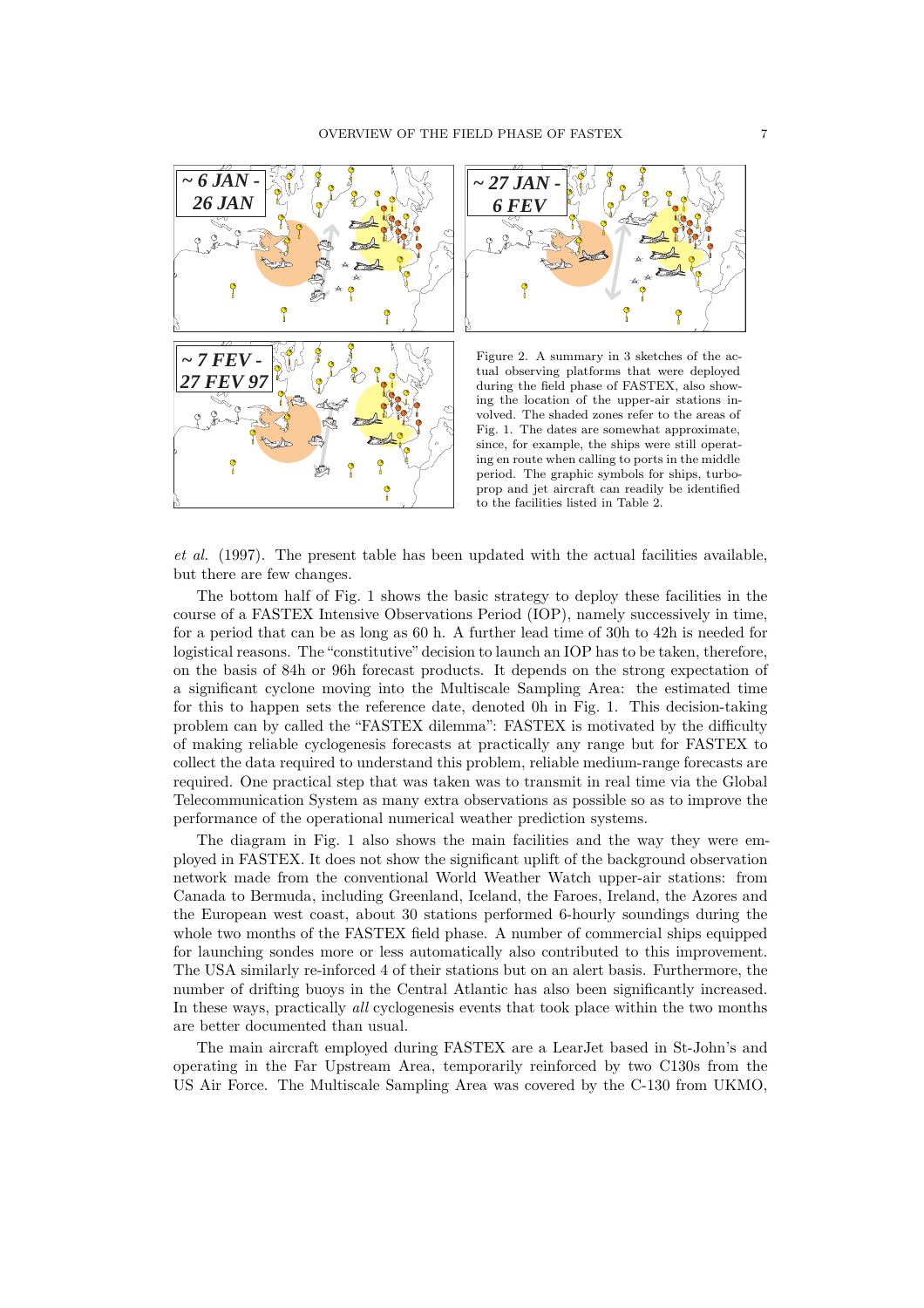the Electra from NCAR and one P3 from NOAA. All areas could be reached by the Gulfstream IV jet of NOAA, normally based in Shannon, but located in St-John's on occasions. Finally, the backbone of the midtsream observations is a set of up to four ships.

Early in the planning of FASTEX, it was realised that the ships, in order to be useful all the time, would have to remain in the vicinity of the main baroclinic zone. The effectiveness of this approach was demonstrated in an idealized observing system simulation experiment (Fischer *et al.*, 1998). The idea of having ships moving with a weather feature in the middle of the ocean generated many comments from reviewers of the project. The idea, however, was simply to compensate for the relatively slow meridional motions resulting from the low frequency evolution of the flow, not to track the cyclone themselves. Practical experience during FASTEX revealed that this idea was quite feasible: the predictability on this scale was good enough and the resulting displacements manageable in spite of difficult seas.

A climatological study partly summarized by Ayrault *et al.* (1995) suggests that, in order to be able to sample ten cyclones well, a period of two months is needed. FASTEX was planned on that basis. The detailed plans of operations, together with the various flight patterns to be considered for the different types of aircraft and missions, are described in the FASTEX Operations Plans (Jorgensen et al., 1996). The actual observing system available during the two months field season is shown in Fig. 2. Roughly speaking, the observing problems divided into three periods. During the first period the Gulfstream aircraft was largely unavailable. During the second period, the ships had to call into ports. During the last period the Electra aircraft had to be withdrawn for mechanical reasons. One of the ships (the RV Knorr) was reassigned to another project, the Labrador Sea Deep Convection Experiment (Marshall et al., 1998). However, the crew still maintained a link with FASTEX and actually took part in some IOPs. On the positive side, the first period was run with four ships as planned and an intercomparison of the flux measurements took place; all the other components performed quite well. In particular, the first complex coordinated flights in the Multiscale Sampling Area were a success. In the second period, the Gulfstream became fully available and two C-130 were provided by the US-Air Force: they took part mostly to the test of adaptive observations but, to some extent, they also replaced the ships (as in IOP 9, for example). Finally, during the last period, when some of the most interesting cyclones occurred, all the available components were employed at their full potential.

## 3. Meteorological conditions

The notion of weather regime, as defined by Vautard et al. (1988), is useful for highlighting conditions favourable to the type of event of interest to FASTEX. A regime, in this sense, is a quasi-steady configuration of the large-scale flow. The regimes, listed in order of increasing suitability for FASTEX, are known as the Blocking regime, the Greenland Anticyclone (or Southern Zonal) regime and the Zonal regime.

Averaged meteorological conditions relevant to the FASTEX period are displayed in Fig. 3. Analysed fields have been projected on the weather regime fields to determine, daily, the closest one. On this basis, it appears that there are three distinct periods. The year 1997 starts with a fortnight of Greenland Anticylone regime, although in practice, it is more an Icelandic ridge than a true anticyclone. The actual mean flow for this period, although close to this reference climatological regime, also shares some characteristics of the highly unfavourable Blocking Regime. Thus systems remain at relatively southern latitudes in general but are able, on occasion, to move north-eastwards and to establish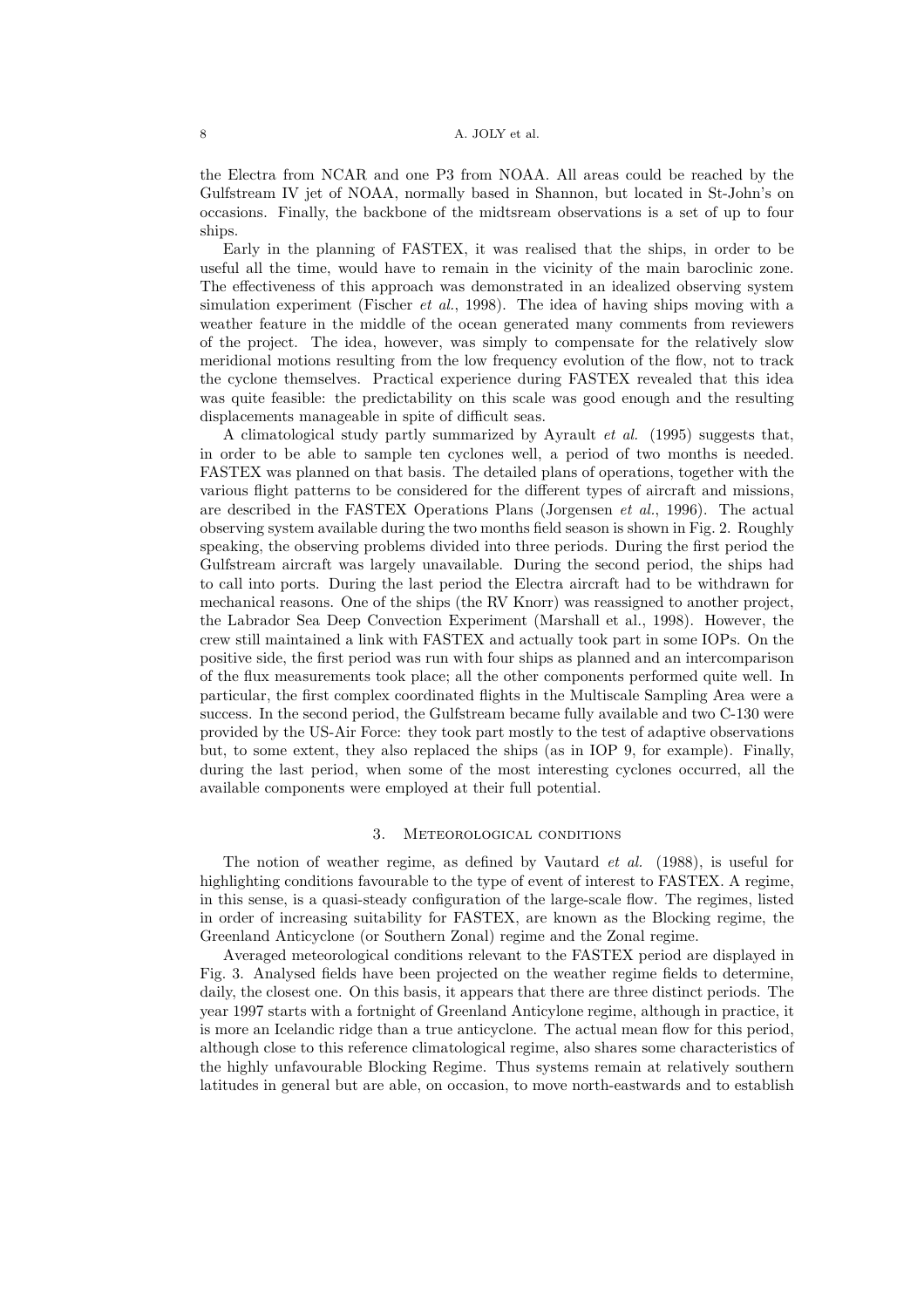

Figure 3. A summary of the averaged meteorological conditions during FASTEX. Contours are 700 mbar geopotential (every 5 damgp) and the three intensities of shading indicate 300 mbar wind in excess of 40, 45 and 50 ms−1. Figure prepared by B. Pouponneau, Météo-France, using the ARPEGE analyses included in the Data Base.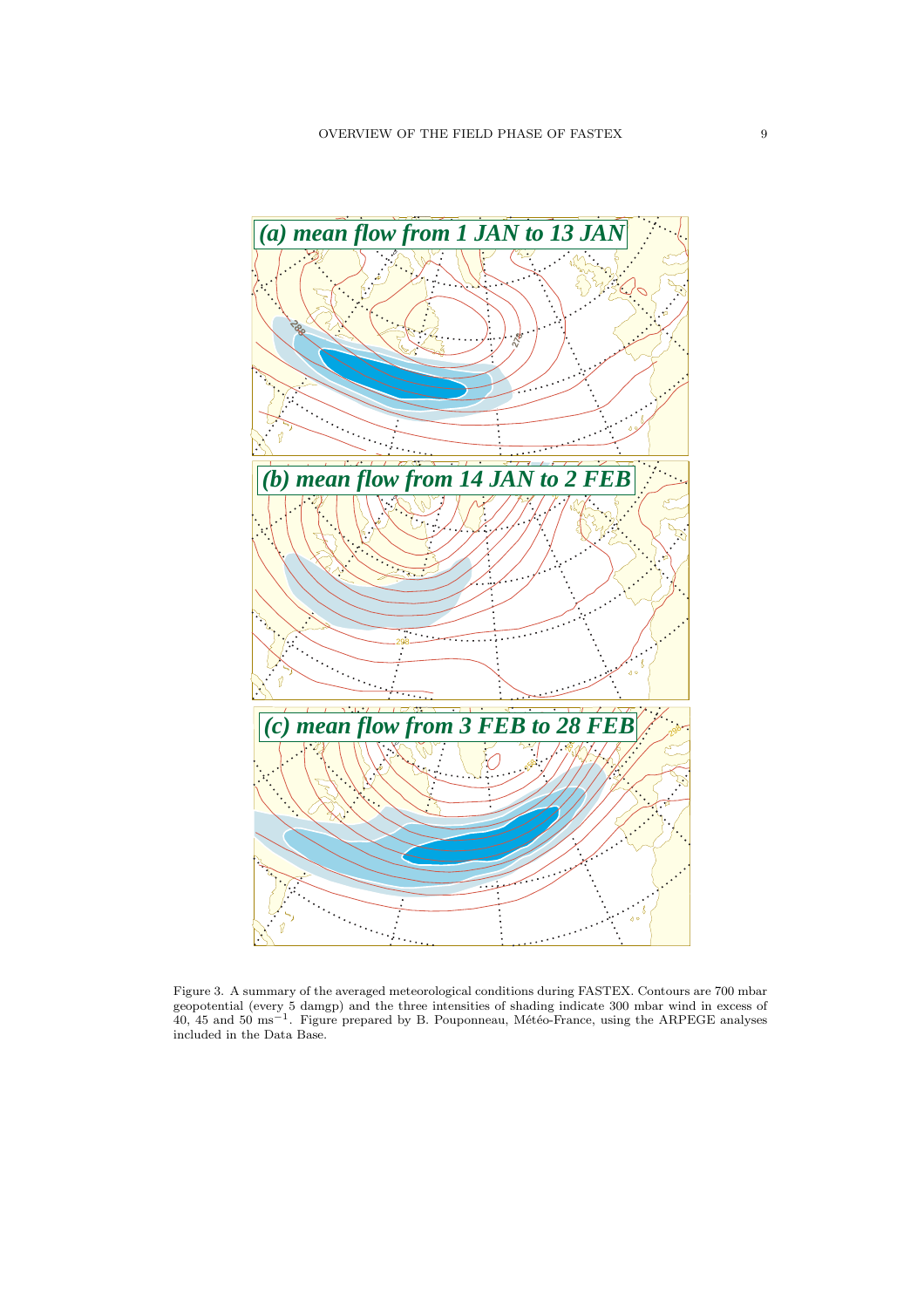

Figure 4. Development of Low 34 on 9 February 1997, FASTEX IOP 12. Low 34 is encircled by a heavy black line. Images are in the infra-red channel and are a composite of METEOSAT and GOES. Two fields from the operational Météo-France analysis (that includes FASTEX data) are superimposed. The dark grey lines are absolute vorticity at 850 mbar from  $1.2\times10^{-4}$  s<sup>-1</sup> every  $0.5\times10^{-4}$  s<sup>-1</sup>, unlabelled. The light black lines are mean-sea-level isobars, drawn every 5 mbar, with reference contour drawn heavier.

temporarily a baroclinic area extending from the end of the average wind maximum to iceland. It also means that the baroclinic driving of the weather systems near the European side is quite weak (on average) and their behaviour sometimes unusual.

The second half of January is dominated by Blocking.

The whole of February, finally, is characterized by the desired Zonal regime. It is associated with rather low total variability, meaning that it is very stable. On average, the wind at 300 mbar is 10 ms−<sup>1</sup> stronger than its climatological value, with a baroclinic guide extending unbroken from Halifax to Kerry in Ireland. Around 17 February, the jet peaks at about 100 ms−<sup>1</sup> for about two days. These conditions provide suitable cyclone events.

During FASTEX, all the lows moving over the North-Atlantic ocean have been numbered sequentially. During the two months of the field experiment, about 50 lows have crossed this broad area. A complementary description of the FASTEX period is given in terms of cyclone tracks by Baehr et al. (1999) in this issue.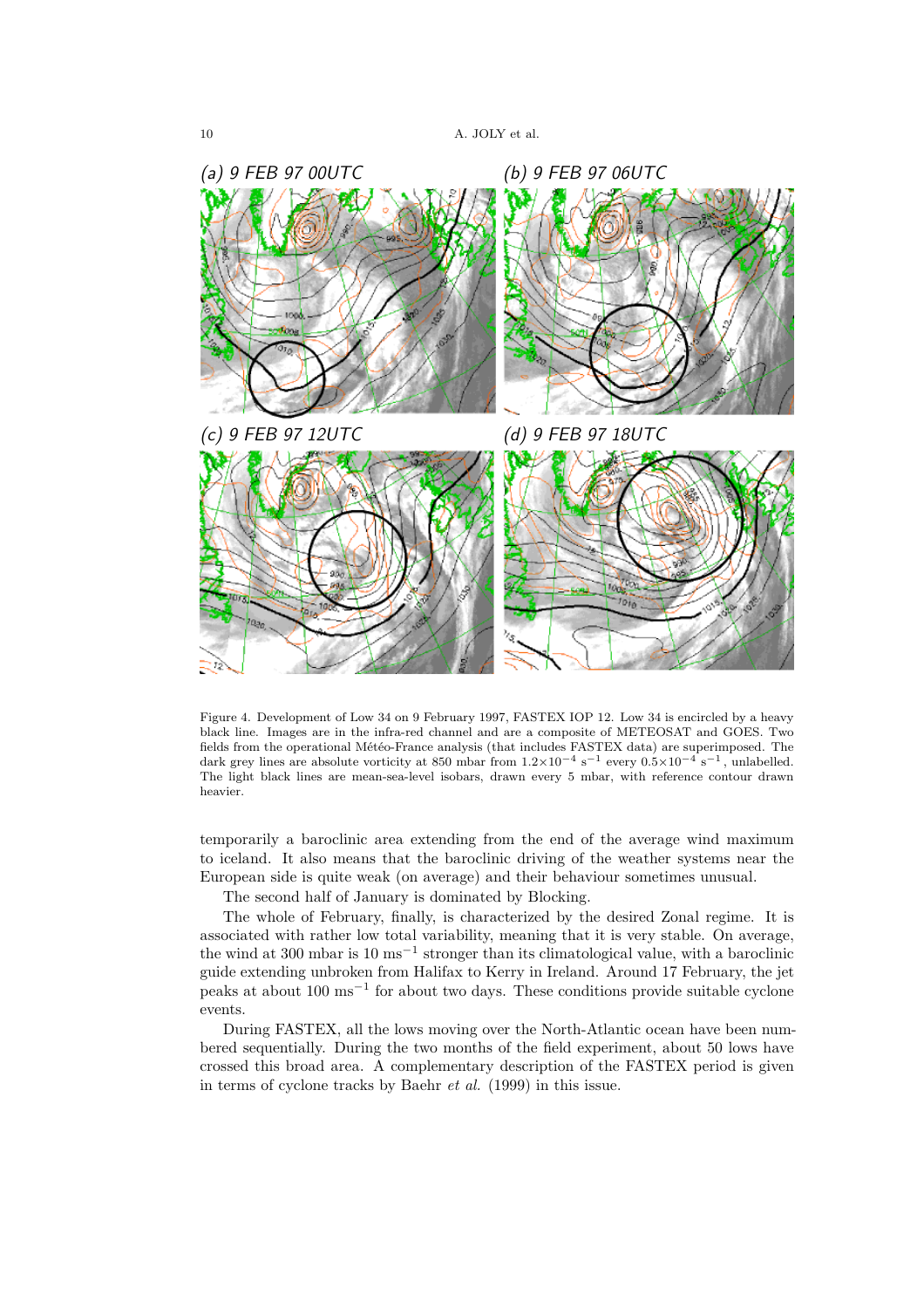

Figure 5. Schematic diagram of the operations during IOP 12. The large dots form the track of Low 34, marked every 6h, an open circle corresponding to an open wave. The dotted area indicates the zone where the surface precursor formed. The ships are shown at their location during the phase of intensive soundings. All upper-air stations shown (balloon symbols) were operating every 6h except the darkest ones which were operating every 3h. The tracks show the various successful flights. The difficult and eventful St-John's–Shannon flight of the Gulfstream IV on 9 Feb is not shown because no data were taken.

## 4. Example of an Intensive Observations Period: IOP 12

The best way to convey a flavour of FASTEX operations is to summarize the story of one Intensive Observing Period. Readers familiar with field operations spanning several days from one side of an ocean to the other may jump to the general overview in section 6. Because of its unique mixture of exciting meteorology and dramatic operational events, IOP number 12 is now presented.

The meteorology is discussed first. IOP 12 is conducted on Low 34. This cyclone undergoes, on 9 February 1997, the most explosive deepening of the period: roughly −54 mbar in 24h, with a phase of −23 mbar in 6h. This very rapid development goes along with a very short life-cycle. It is summarized by Fig. 4. The background shows infra-red images composited from both geostationary satellites GOES and METEOSAT. The figure also shows the mean-sea-level pressure and low-level vorticity analyzed by the Météo-France operational suite ARPEGE. An individual vorticity maximum can be tracked from 9 February 00UTC onwards, whereas closed isobars can be seen only when the low is fully developed, after 18UTC. The analysed sea-level pressure falls from about 1015 mbar on 8 February 18UTC to 961 mbar on 9 February 18UTC. Between 6UTC and 18UTC 9 February, Low 34 moves about 1700 km at a phase speed of nearly 40 ms−<sup>1</sup>.

The first tentative plan for a possible IOP 12 on a Low 34 is drafted on the basis of the forecasts starting on 5 February 00UTC and, for the ECMWF model, 4 February 12UTC. As the Low is expected to be in the western part of the MSA on 10 February 00UTC, it is important to note that these are 120h and 132h respectively. As summarized in section 7 below, decisions for FASTEX are prepared using an "ensemble" of many different numerical models. Needless to say that there is a wide discrepancy in the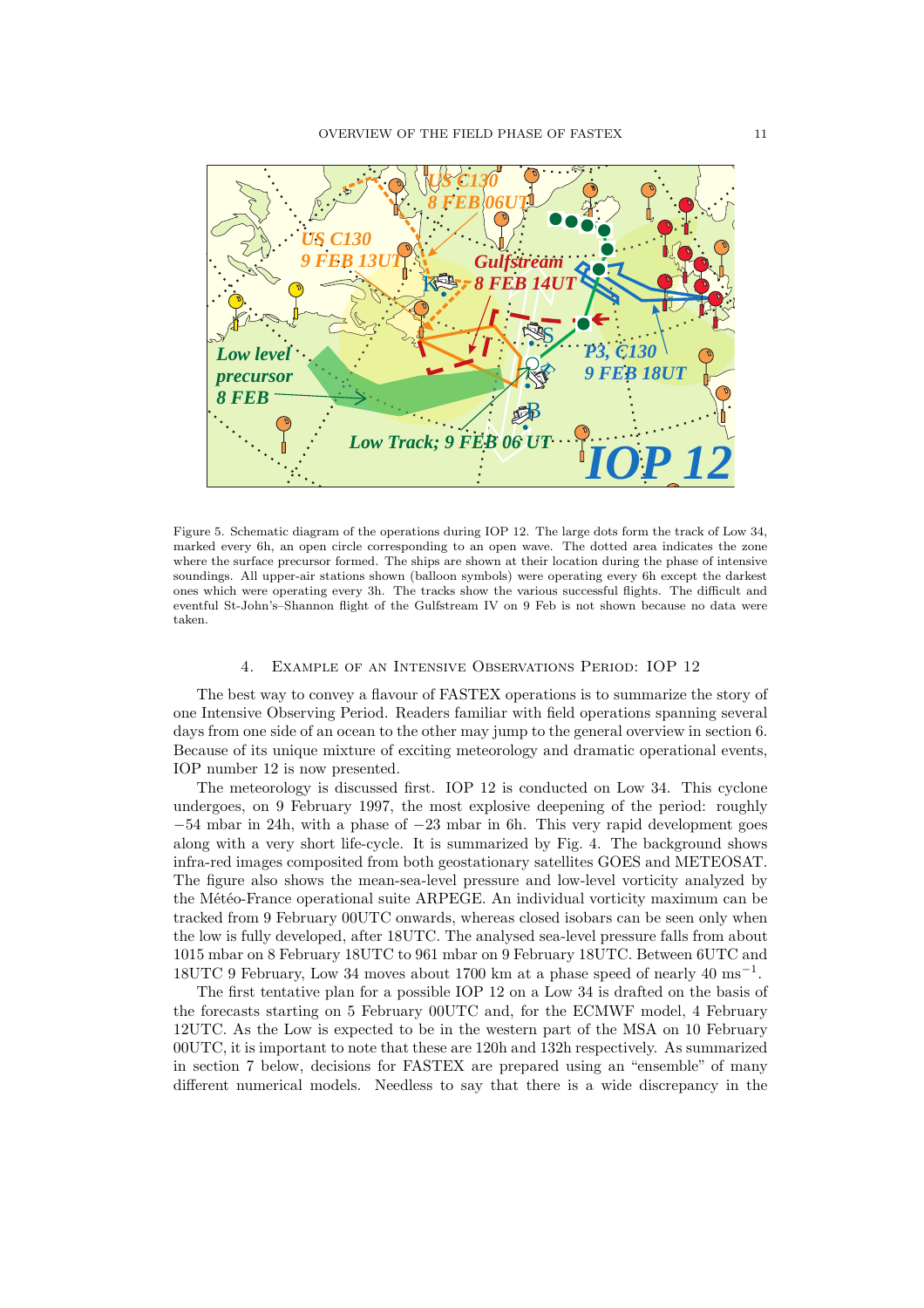various forecasts, but at the same time, there is enough consistency to convince the team of forecasters that a new IOP may be declared. As soon as 5 February 12UTC, a westbound flight of the Gulfstream-IV jet aircraft is planned for 8 February, a return flight on 9 February and a coordinated MSA flight of turboprop aircraft on 10 February. The case is believed, at that time, to be a rapid deepener.

These decisions are confirmed on the following day, that is 2 days prior to the first airborne operation relating to IOP 12, and 3.5 days before the cyclone speeds into the MSA. The ships are informed of the likely IOP scenario and that they will have to perform 3h radiosoundings for 24 hours as from 8 February 12UTC. On 6 and 7 February, the day prior to the beginning of IOP 12, the discrepancy between the various forecasts becomes quite large and Low 34 turns into an unexceptional event except in the 72h ARPEGE forecast. These are signs that the case is a good one for testing the adaptive observation strategy: specific targets for this system are determined by the various groups involved in this aspect of FASTEX: the NRL in Monterey, NCEP in Washington, ECMWF in Reading and Météo-France in Toulouse. Contacts are made between the project headquarters at Shannon and Washington to try to coordinate "targeting" flights between aircraft already based in St-John's and the Gulfstream-IV, set to join them on 8 February. A few more soundings are ordered from the ships in order to face new possibilities, including another wave cyclone.

The actual operations managed on this case are summarized by Fig. 5. Low 34 behaves more or less as anticipated from the 48h or so forecast runs. The Gulfstream-IV properly samples the predictability "target". The ships, although fully in the track of the cyclone and accompanying gale force winds, manage to perform the required soundings. The USAF C-130 flight on 9 February samples the wake of Low 34 in case a secondary Low 34B shows up (the data may help explain why it did not). However, shortly after the Gulfstream-IV took off from St John's for what should be an optimal flight sampling the structure of a deepening cyclone, one of its electric generators stops functioning. The flight is completed safely, albeit with much anxiety. Then, there is the possibility to study the detailed structure of the cloud system with dropsondes from the C-130 and both airborne Doppler radars. The UKMO C-130 and the P3 aircraft take off successfully but the mechanical problem of the Electra prevents it to join them. Radio communications with the other two turboprops allows for in-flight adjustment of the plans to compensate for the absence of the Electra and a successful operation results. Valuable data has been obtained at various stages of the evolution of Low 34 .

Figure 6 illustrates features of interest during the development of Low 34, as seen from the ships. The Ægir Coast Guard vessel was directly in the path of the cyclone and its low-level thermal structure clearly shows up, between 0 and 6 on 9 February in the form of a narrow warm conveyor belt. Most interesting, however, is the tropopause anomaly that can be seen moving above the Ægir during the evening of 8 February. As shown in the figure, this anomaly is on the wrong side of the low for constructive baroclinic interaction. Analyses show that it takes place earlier on 8 February, but the upper-level anomaly moves eastward at  $43 \text{ ms}^{-1}$ , while the surface precursor, a warm maximum in the soundings from the Ægir travels at  $19 \text{ ms}^{-1}$ . The rapid development is due instead to the influence of a second upper-level anomaly, more intense, that can be seen in the soundings from the Suroît ship at 12UTC on 9 February.

From the point of view of the dynamical objectives of FASTEX, this case shows the reality and importance of transient baroclinic interaction between two features as well as the fact that a strong cyclone does not emerge from continuous growth. Rather, it grows in steps and each can involve different features. This indicates that one needs to be very careful when defining a system of interest.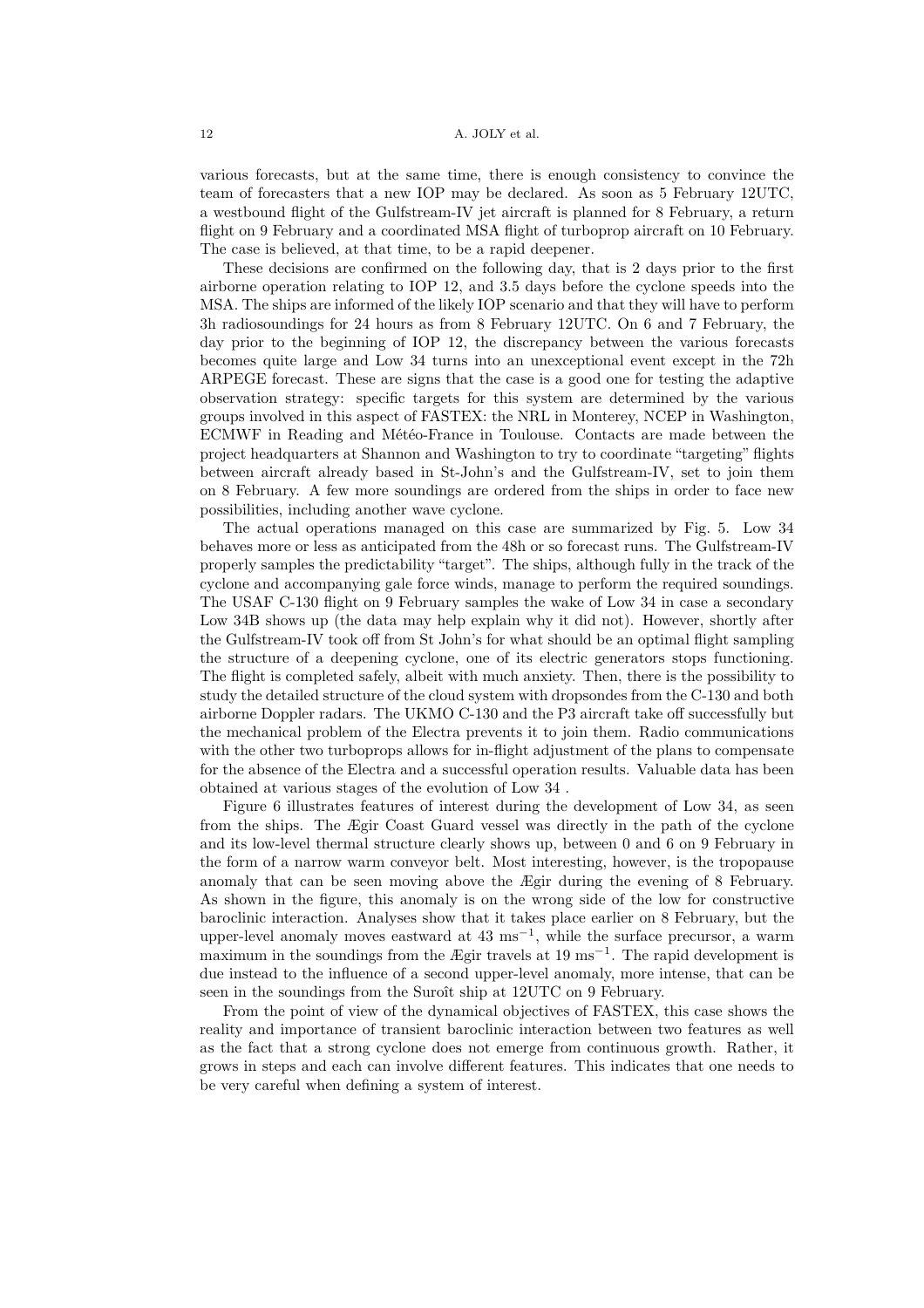

Figure 6. Vertical-time cross-sections derived from the radiosoundings taken from RV Suroît (left) and CC Ægir (right) during IOP 12. The time scale has been reversed so that the figures are suggestive of vertical cross-sections with West to the left and East to the right. The heavy solid lines show the wind speed every 5 ms<sup>-1</sup>. The light solid lines are  $\theta_w$  every 2 K. Light grey shading marks the location of very dry air (less than 40 % relative humidity). Darker shading indicates likely cloudy areas (more than 80 % relative humidity). The small crosses indicate the data points. The analysis has been performed with spline functions. Figure derived from the soundings from the FASTEX Data Base, courtesy of G. Desroziers from Météo-France for the analysis.

#### 5. The Lesser Observations Periods during FASTEX

According to the previous section critical decisions regarding IOP 12 are taken 3 days before the system even existed. Difficulties raised by the differences between forecasts have been alluded to, and there are others resulting from operational constraints. It is because of the operational constraints that Low 33 (top right corner of Fig.  $4(a)$ ), although the type of system of interest to FASTEX, was not the subject of intensive observations: the rapid succession of IOPs 9 to 11 imposed a break in the operations.

Yet Low 33 is by no means totally deprived of special observations. 54h prior to Low 33 entering the MSA, a long flight of an USAF C-130 from St-John's covered the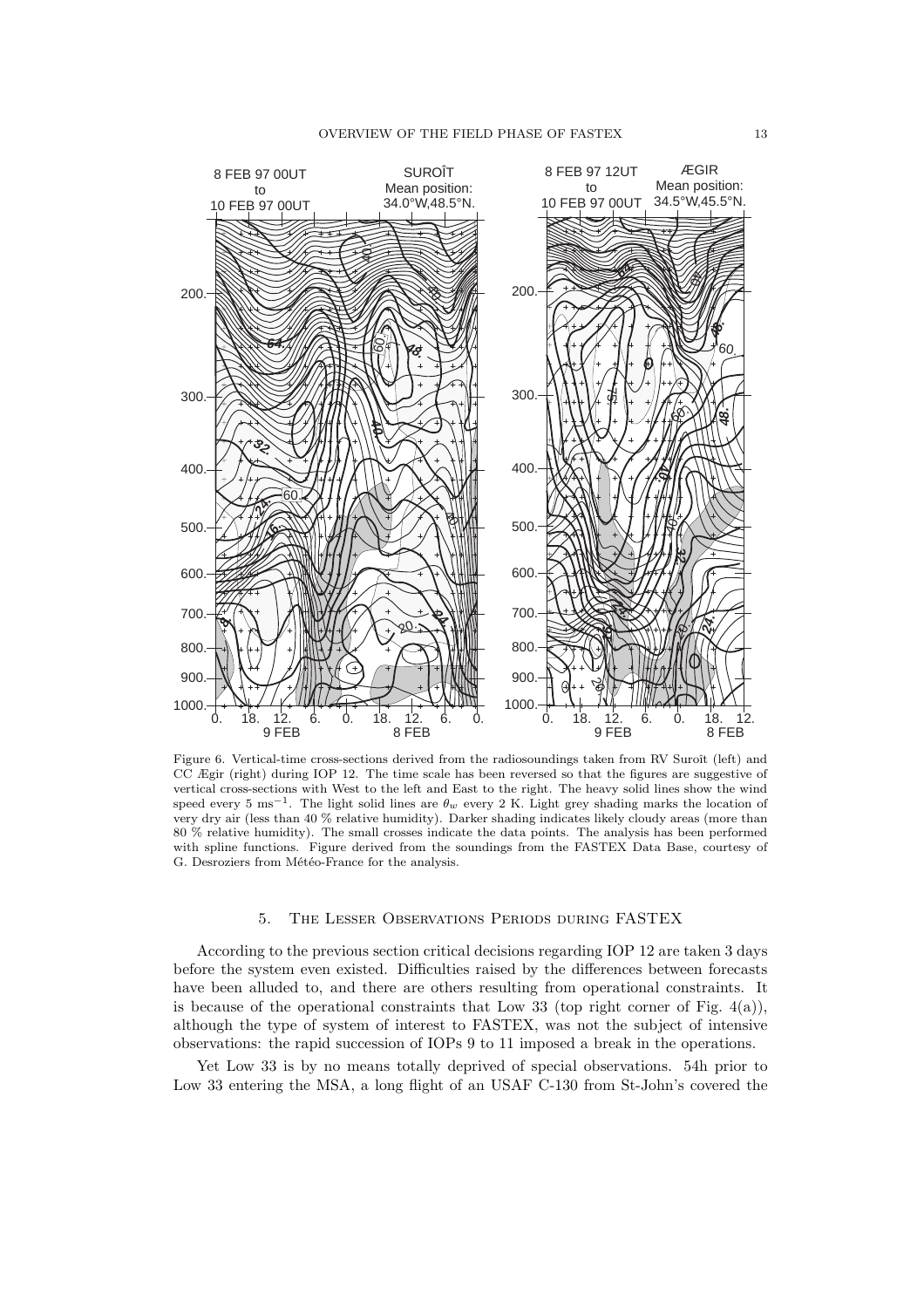

Figure 7. Vertical cross-section derived from the dropsoundings taken from the Gulfstream-IV aircraft at the end of a flight part of IOP 18, but describing the cyclone 42B that was not selected for an IOP. Contours and shading are as in Fig. 6, except  $\theta_w$  drawn every 4 K. The analysis has been performed with spline functions by G. Desroziers using the FASTEX Data Base.

broad area around  $50^{\circ}$ W and  $45^{\circ}$ N where the low starts to form later. The ships are on the track of this low as well and performed 8 soundings per day on 7 and 8 February as Low 33 developed. And finally, as the Gulfstream flies towards St-John's on 8 February, it samples the same low, still undergoing deepening, with a series of dropsoundings, providing a minimum set of data in the MSA. These are the components of a mildly successful IOP and so this case has been included in the FASTEX set. It was, indeed, labelled IOP 11A for a time.

Low 33 is not an isolated case. After the field phase was completed, a second set of systems has been added to the main FASTEX Intensive Observations Periods: the FASTEX Lesser Observations Periods (FLOP). They fall into two categories: the first is made up of the cases like Low 33 that are only partially covered for logistical reasons. The second category is, given the objectives of the project, quite an important one: it contains the cases only partially covered because they are wrongly anticipated by the forecasts. They epitomise the "FASTEX dilemma" mentioned in section 2 Since FAS-TEX is about understanding predictability, looking back on these cases can be helpful. Figure 7 illustrate a case falling in the second category, one model only having predicted its existence at the time a decision had to be made for an IOP 18. This figure also shows the capabilities of the Gulfstream-IV to map cyclone-scale features. These two cases are now included in this series of interesting cases as LOP 2 and LOP 5.

## 6. Summary of operations and overview of cases

This section takes a broader perspective and presents the complete set of FASTEX cases. There are 25 of them: 19 IOPs were declared and run as such, 6 LOPs were included at the end of the field phase, when the whole period was reassessed (FASTEX was initially planned to allow the study of 10 cases). Almost all cases concentrate on a particular type of cyclone or on a feature such as a front that did not allow for a cyclone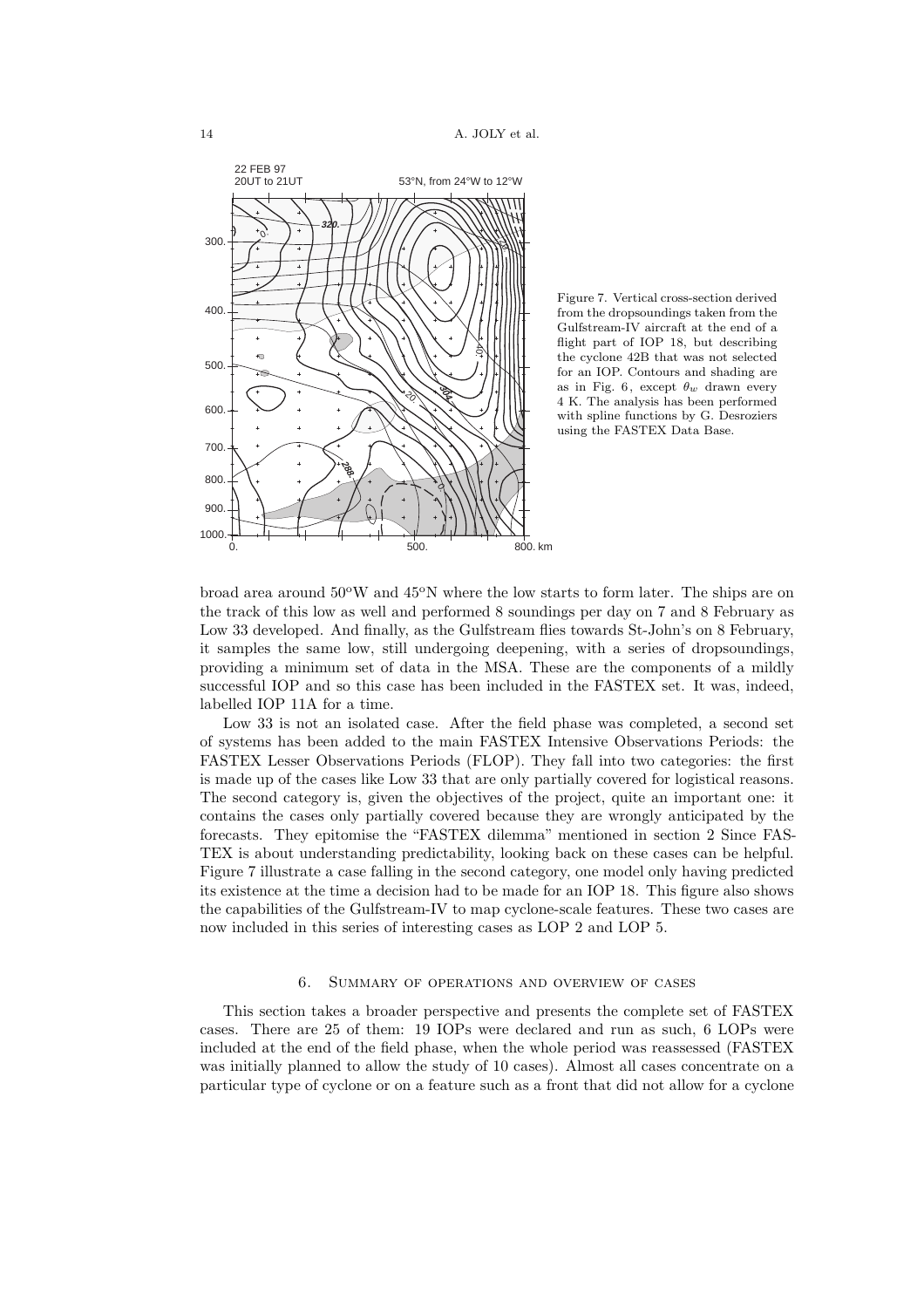|                                                                                          | Soundings                                                                 | Upstream                 | Ship                              | Upstream                 | Ship                               | MSA                                                                              | Airborne       | 3hourly    |  |  |  |  |  |
|------------------------------------------------------------------------------------------|---------------------------------------------------------------------------|--------------------------|-----------------------------------|--------------------------|------------------------------------|----------------------------------------------------------------------------------|----------------|------------|--|--|--|--|--|
|                                                                                          | at 3                                                                      | $_{\rm data}$            | $_{\rm data}$                     | $_{\rm data}$            | $_{\rm data}$                      | sampled                                                                          | Doppler        | European   |  |  |  |  |  |
|                                                                                          | successive                                                                | for                      | for                               | for                      | for                                | with                                                                             | data in        | west-coast |  |  |  |  |  |
|                                                                                          | stages                                                                    | targeting                | targeting                         | dynamics                 | dynamics                           | dropsondes                                                                       | MSA            | soundings  |  |  |  |  |  |
| IOP <sub>1</sub>                                                                         |                                                                           |                          |                                   |                          | end ampli                          | $\bullet$                                                                        | $SS$ **        | $***$      |  |  |  |  |  |
| LOP <sub>1</sub>                                                                         |                                                                           | $\equiv$                 | 24h                               | Ξ.                       | beg ampli                          |                                                                                  |                | $***$      |  |  |  |  |  |
| IOP <sub>2</sub>                                                                         |                                                                           | 36h                      | 48h                               | $\overline{\phantom{0}}$ |                                    | $\bullet$                                                                        | $mi$ * * *     | $***$      |  |  |  |  |  |
| IOP <sub>3</sub>                                                                         |                                                                           | 48h                      | 24h                               | gen                      | ampli                              |                                                                                  |                | $***$      |  |  |  |  |  |
| IOP 4                                                                                    |                                                                           | $\overline{\phantom{0}}$ | 48h                               | $\overline{\phantom{0}}$ | organ                              |                                                                                  |                | **         |  |  |  |  |  |
| IOP <sub>5</sub>                                                                         |                                                                           | 48h                      | 36h                               |                          | organ                              | $\bullet$                                                                        | $\text{mi}$ ** | $***$      |  |  |  |  |  |
| $IOP_6$                                                                                  |                                                                           | $\overline{\phantom{m}}$ | 18 <sub>h</sub>                   | $\equiv$                 | beg sup                            |                                                                                  |                | $***$      |  |  |  |  |  |
| IOP 7                                                                                    |                                                                           | $\overline{\phantom{0}}$ | 18 <sub>h</sub>                   |                          | front                              | . .                                                                              | $SS$ * * *     | **         |  |  |  |  |  |
| IOP 9                                                                                    |                                                                           | 42h                      | (C130)                            | ampli                    | (circl)                            | $\bullet$                                                                        | $\min$ **      | * * *      |  |  |  |  |  |
| <b>IOP 10</b>                                                                            |                                                                           | 18h                      | 30 <sub>h</sub>                   | gen                      | beg gen                            |                                                                                  | $SS$ * * *     | * * *      |  |  |  |  |  |
| IOP 11                                                                                   |                                                                           | 36h                      | 18 <sub>h</sub>                   | beg ampli                | front                              | $\bullet$                                                                        | $SS$ **        | **         |  |  |  |  |  |
| LOP <sub>2</sub>                                                                         |                                                                           | 48h                      | 18 <sub>h</sub>                   |                          | ampli                              | 0                                                                                |                |            |  |  |  |  |  |
| IOP <sub>12</sub>                                                                        |                                                                           | 30h                      | 12 <sub>h</sub>                   | rear gen                 | beg ampli                          |                                                                                  | $SS$ **        | * * *      |  |  |  |  |  |
| IOP <sub>13</sub>                                                                        |                                                                           | 48h                      | 48h                               | circl                    | beg dec                            |                                                                                  |                |            |  |  |  |  |  |
| LOP <sub>3</sub>                                                                         |                                                                           | 48h                      | 48h                               |                          | beg gen                            |                                                                                  |                |            |  |  |  |  |  |
| IOP <sub>14</sub>                                                                        |                                                                           | 48h                      | 24h                               |                          | beg dec                            |                                                                                  |                |            |  |  |  |  |  |
| IOP <sub>15</sub>                                                                        |                                                                           | 24h                      | 18 <sub>h</sub>                   | rear                     | ampli                              | $\bullet$                                                                        | $SS$ **        | $\ast$     |  |  |  |  |  |
| IOP <sub>16</sub>                                                                        |                                                                           | 24h                      | 12h                               | $\overline{\phantom{0}}$ | beg gen                            | $\bullet$                                                                        | $SS$ * * *     | * * *      |  |  |  |  |  |
| LOP 4                                                                                    |                                                                           | 48h                      | 24h                               |                          | clust                              |                                                                                  |                | * * *      |  |  |  |  |  |
| IOP <sub>17</sub>                                                                        |                                                                           | 42h                      | 18 <sub>h</sub>                   | ampli 1                  | wave                               |                                                                                  | $SS$ * * *     | * * *      |  |  |  |  |  |
| LOP <sub>5</sub>                                                                         |                                                                           | $\frac{1}{2}$            | 36h                               |                          | beg gen                            |                                                                                  |                |            |  |  |  |  |  |
| IOP 18                                                                                   |                                                                           | 36h                      | 12 <sub>h</sub>                   | gen                      | ampli                              |                                                                                  | $m1$ **        | * * *      |  |  |  |  |  |
| LOP <sub>6</sub>                                                                         |                                                                           | 48h                      | 36h                               | $-$                      | beg dec                            |                                                                                  |                | * * *      |  |  |  |  |  |
| IOP 19<br>30 <sub>h</sub><br>24h<br>●<br>wave<br>sup waves<br>$***$                      |                                                                           |                          |                                   |                          |                                    |                                                                                  |                |            |  |  |  |  |  |
|                                                                                          | Abbreviations for life-cycle stages:<br>beg:<br>early step of stage       |                          |                                   |                          |                                    |                                                                                  |                |            |  |  |  |  |  |
|                                                                                          | gen:<br>genesis                                                           |                          |                                   |                          |                                    |                                                                                  |                |            |  |  |  |  |  |
|                                                                                          |                                                                           |                          |                                   |                          | rear: rear (western) component     |                                                                                  |                |            |  |  |  |  |  |
|                                                                                          |                                                                           |                          |                                   |                          | circl: soundings all around system |                                                                                  |                |            |  |  |  |  |  |
|                                                                                          |                                                                           |                          |                                   | clust: cloud cluster     |                                    |                                                                                  |                |            |  |  |  |  |  |
|                                                                                          |                                                                           |                          | ampli:                            |                          |                                    |                                                                                  |                |            |  |  |  |  |  |
|                                                                                          |                                                                           |                          |                                   |                          |                                    | amplification, deepening stage(s)                                                |                |            |  |  |  |  |  |
|                                                                                          |                                                                           |                          |                                   |                          | organ: organisation, "shaping"     |                                                                                  |                |            |  |  |  |  |  |
|                                                                                          |                                                                           |                          | sup:<br>dec:                      |                          | suppression (of waves)             |                                                                                  |                |            |  |  |  |  |  |
|                                                                                          |                                                                           |                          |                                   | decay.                   |                                    |                                                                                  |                |            |  |  |  |  |  |
| Symbol ● means "yes" or "present"                                                        |                                                                           |                          |                                   |                          |                                    |                                                                                  |                |            |  |  |  |  |  |
| Symbol $\bullet$ $\bullet$ marks that 2 sets are available.                              |                                                                           |                          |                                   |                          |                                    |                                                                                  |                |            |  |  |  |  |  |
| Targeting lead times: the figures are orders of magnitude based on the life-cycle of the |                                                                           |                          |                                   |                          |                                    |                                                                                  |                |            |  |  |  |  |  |
|                                                                                          |                                                                           |                          |                                   |                          |                                    | systems. They are not the exact values employed by a particular targeting group. |                |            |  |  |  |  |  |
|                                                                                          |                                                                           |                          |                                   |                          |                                    |                                                                                  |                |            |  |  |  |  |  |
|                                                                                          | Coverage in the MSA:                                                      |                          | ss: systematic survey             |                          |                                    |                                                                                  |                |            |  |  |  |  |  |
|                                                                                          | mi: mesoscale investigation<br>$70-80\%$ sucess rate of sampling          |                          |                                   |                          |                                    |                                                                                  |                |            |  |  |  |  |  |
|                                                                                          |                                                                           | $***$ :                  |                                   |                          |                                    |                                                                                  |                |            |  |  |  |  |  |
|                                                                                          |                                                                           | * * *:                   | $100\%$ success rate of sampling. |                          |                                    |                                                                                  |                |            |  |  |  |  |  |
|                                                                                          | From IOP 12 onwards, the Electra is removed.                              |                          |                                   |                          |                                    |                                                                                  |                |            |  |  |  |  |  |
|                                                                                          | European west-coast radiosoundings:                                       |                          |                                   |                          |                                    |                                                                                  |                |            |  |  |  |  |  |
|                                                                                          | * means that only the UK stations actually on the west coast were active. |                          |                                   |                          |                                    |                                                                                  |                |            |  |  |  |  |  |
|                                                                                          | ** means that only the stations actually on the west coast were active.   |                          |                                   |                          |                                    |                                                                                  |                |            |  |  |  |  |  |
|                                                                                          | *** means that all the participating stations were active.                |                          |                                   |                          |                                    |                                                                                  |                |            |  |  |  |  |  |

TABLE 2. Summary of operations on each FASTEX case

to form. All these cases are in line with the objectives of the project: the sole exception is IOP 8. IOP 8 takes place, during the blocking period, when no cyclone can possibly reach the eastern Atlantic. In order to maintain a minimum of activity, a flight from the Gulfstream is set up and directed towards Greenland in order to document upper-level lee waves. However, apart from the fact that the flight intersects a coastal front, this IOP is difficult to include in the summary tables fitted for cyclones.

The achievements of the field phase of FASTEX are summarized in Table 2. Ap-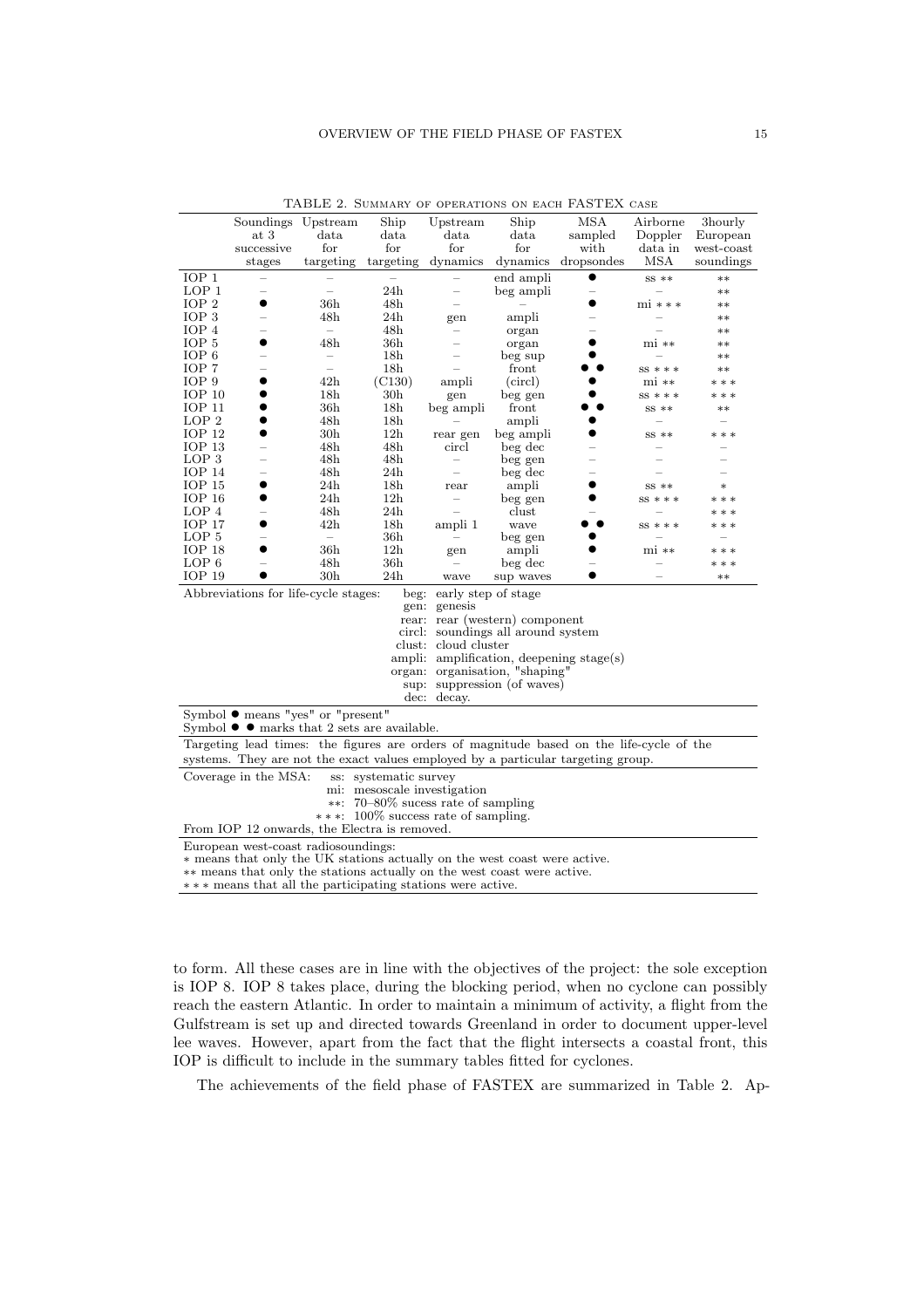

Figure 8. An example of practical adaptive observation and of its impact. Using a forecast starting 16 February 00UTC, singular vectors maximizing the growth of enstrophy anomalies between 17 February 18UTC and 19 February 12UTC and ending in the vicinity of Ireland have been computed at Météo-France in Toulouse from a terminal in Shannon in the morning of 16 February. This computation uses the tangent linear and adjoint version of the global ARPEGE model. The left panel shows the 700 mbar temperature perturbation of the most unstable singular vector on 17 February 18UTC and the flight plan proposed for the Gulfstream IV at that time, all this having been derived and decided on 16 February. The right panel shows the mean sea level pressure field on 19 February 12UTC (black lines, every 5 mbar) and the impact of the data collected by the Gulftstream flight (thin dashed lines and shading, contour interval 2 mbar), transmitted in real time and assimilated in Toulouse in the ARPEGE operational suite. Similar calculations were performed in Monterey, at NRL, in Washington at NCEP and in Reading at ECMWF. Figure courtesy of T. Bergot, Météo-France.

pendix B provides more detailed information on each FASTEX case (including IOP 8): key dates and locations, flights and other operations: Table B.1 presents the Intensive Observations Periods and Table B.2 the Lesser Observations Periods.

# (a) Potential for dynamical meteorology studies

The primary objective of the field operations was to collect special data, in the form of vertical profiles, at three or more stages of the evolution of a number of cyclones. The first column of Table 2 shows that this is achieved in 12 cases. The criteria for success are: special soundings have been taken successively in  $(i)$  the Far Upstream Area either at an early stage of the weather system of interest or in a likely sensitive area for predictability;  $(ii)$  the Midstream Area, mostly by the ships or by the Gulfstream or a C-130; and (iii) in the Multiscale Sampling Area, the last two being within or close to the weather system.

There is, of course, a hierarchy amongst the successful cases, depending on the number of completed soundings, their location in space and time with respect to the system, the presence of upper-level data or the number of samples collected. The most comprehensively observed one is IOP 17. It takes place from 17 to 20 February. The weather system, Low 41, forms off the East-Coast of America from multiple precursor features. It has been tracked for 67h, over a distance of 5500 km. The ships are properly located,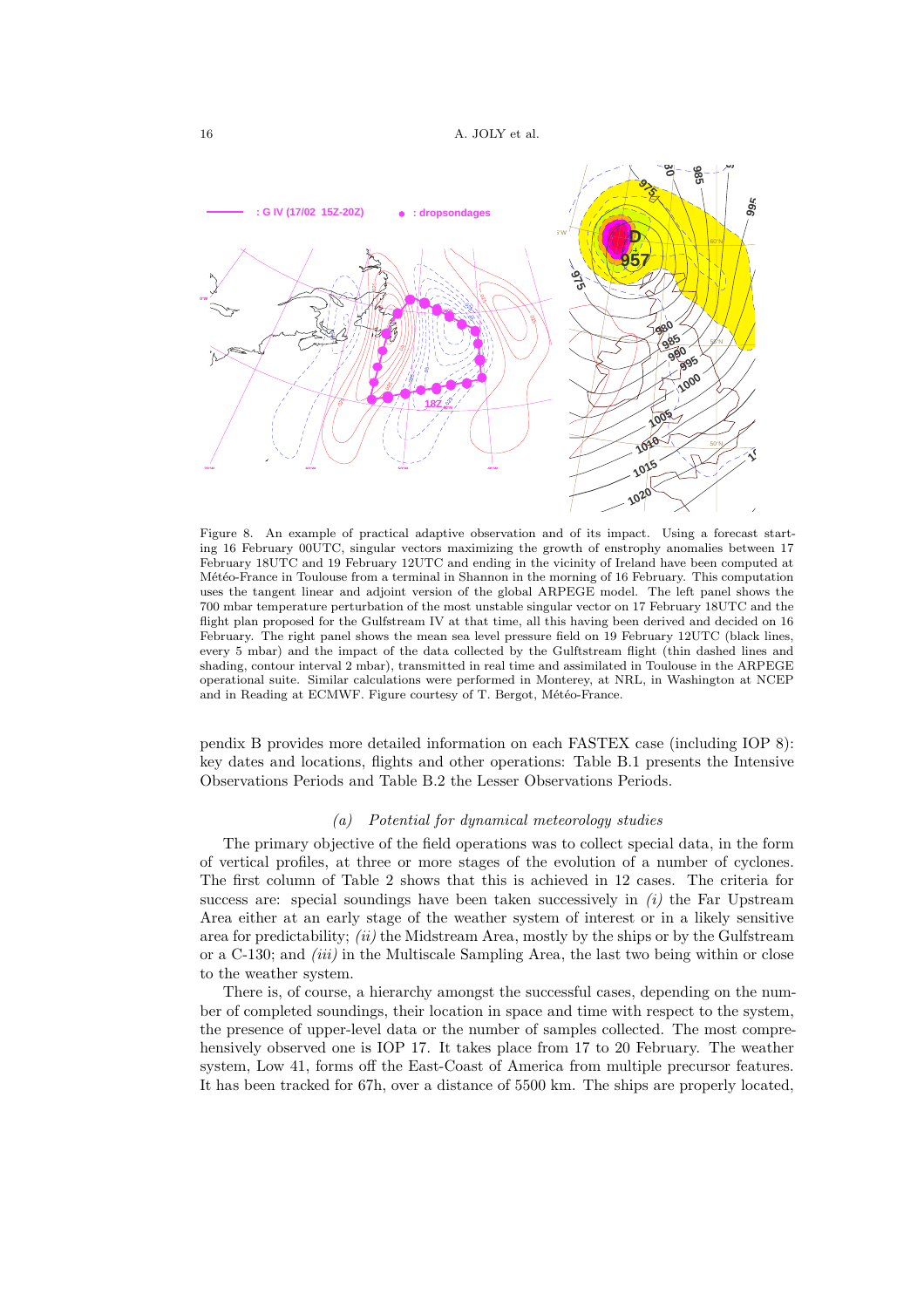the Suroît having moved in time to be on the track of this low. They manage, in spite of the wind and the sea, to perform soundings every 90 minutes as the low moved over them. Five successive flights are performed and another earlier flight, on the 16th, can perhaps also be included, from the predictability point of view. During three of these flights, dropsondes are launched from above the tropopause. About 400 soundings are taken in and around Low 41, 230 of which are made from the ships and the aircraft. Dynamically, this low illustrates many of the features or behaviour that led to FASTEX: non-spontaneous genesis in a complex environment, multiple phases of growth, temporary tendency to split into two lows with forecast development of these centres varying greatly between models and explosive deepening. Some of these features are discussed in Arbogast and Joly (1998) and in the IOP 17 trilogy of Cammas et al. (1999), Mallet et al. (1999a, 1999b).

It can be said, therefore, that the key experimental objective of FASTEX has been reached. There are, furthermore, significant data for addressing more focused dynamical issues. There are a number of rapidly developing cyclones (see Table 3 for a summary) but, as a control for checking current ideas on the way development can be hindered under certain circumstances, there are a few non-developing systems as well (see the work of Chaboureau and Thorpe, 1999 and Baehr et al. 1999). As will be discussed below, a large number of types of systems has been collected; several critical features or phases have been directly observed, such as the genesis of a wave (IOP 10), a number of cases of the amplification phase, jet inflows and outflows. The most characteristic ones are listed in columns 4 and 5 of Table 2.

# (b) Potential for adaptive observations studies

The numerical products needed for "objective targeting" operations have been exploited in two different places: the NCEP products were analysed in Washington (USA) while the NRL, Météo-France and ECMWF products were interpreted in Shannon. Coordination was made possible by the presence of a representative of the Washington group at Shannon, Dr. Snyder. See e.g. Bishop and Toth (1999), Gelaro et al. (1999), Bergot et al. (1999), Langland et al. (1999) for more details.

As a result, a large amount of data are available for impact studies on predictability. Column 2 of Table 2 lists the cases for which datasets have been obtained in the Far Upstream Area; the corresponding forecast range is also given. Note that in relative terms the quality of short-range forecasts for some FASTEX cyclones was below that of longer lead time forecasts. The data from the ships can be used in studies of predictability at the shorter ranges. They are very often well located with respect to sensitive areas.

An important aspect not reflected in this table is the experience gained in the actual practice of "targeted observing". The general approach is to take a 96h or 72h forecast (typically) and to calculate where data should be collected during the next 24h in order to reduce the uncertainty at the end of the upcoming 48h forecast over a given area or system. The earliest calculations are needed to book airspace. The next batch of calculations can be used to construct a flight plan. In order for the sensitive areas to be of a reasonably small size, it is necessary to focus the verification area on a particular system in the forecast. It has been generally possible to fly to the location determined by the predictability calculations, but not always, because of air traffic control constraints. The actual flight time depends on a highly complicated mixture of meteorological and logistical constraints, and so it is not practical to work with set times: all the time parameters have to be adjusted "on the fly". The most successful groups were those that considered the need for this flexibility in their planning. The feasibility of real-time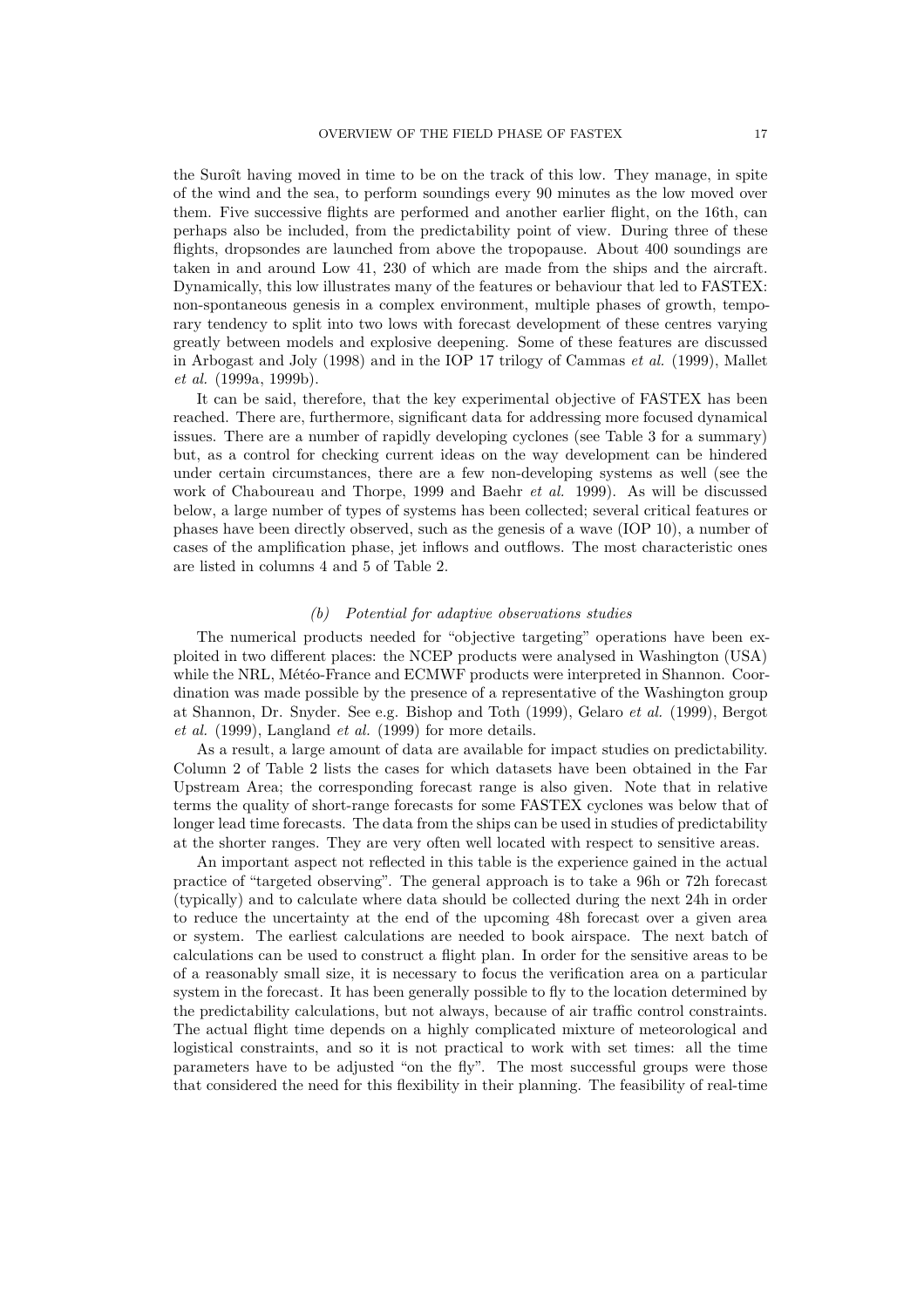

Figure 9. NOAA-14 visible image of the cyclone of IOP 18 at 1515 UTC (left panel). Airborne Doppler analysis of system relative winds at 2.5 km at 1540 UTC (right panel). The analysis domain of the Doppler wind field is shown by the box on the satellite image. Shading on the radar image shows the reflectivity. Figure courtesy of D. Jorgensen from NOAA.

adaptive observing has been demonstrated, but the degree of flexibility required is very significant. An example of target determination, associated flight plan and impact of the data collected as a result is shown in Fig. 8. The effectiveness of this strategy is discussed in the work of Szunyogh *et al.* (1999), Bergot (1999b), Bishop and Toth (1999), Langland *et al.* (1999) and Pu and Kalnay (1999).

# (c) Potential for cloud-system and mesoscale studies

This category of objective has suffered from the premature withdrawal of the Electra. Nonetheless, good datasets were collected from the very start of the field phase as indicated in the last three columns of Table 2. This is due, to a large extent, to the high degree of cooperation achieved very early in the project by the scientists involved as well as to their ability to explain their operations to the aircraft crews. The success is also attributed to the development, by the JCMM and NSSL scientists of software to perform system-relative, multiple-aircraft flight planning. The complexity of coordination resulted from the need subsequently to analyse the structure of the core of the cyclones with quasi-regular flight pattern in system-relative space. In one configuration, the same sampling area is to be covered by both dropsondes and adjoining airborne Doppler radar swaths. This mode of operation, called "systematic survey" has been tested succesfully in the very first IOP. The flight planning problem is not simple and its proper handling by scientists and crews is one significant accomplishment of the project.

Systematic survey patterns have been achieved on 4 occasions with three aircraft and another 4 occasions with two aircraft. Bouniol et al. (1999) present results of such a flight made during IOP 16. In four other IOPs, detailed observations of mesoscale features embedded within the cyclones were obtained by airborne Doppler radars in an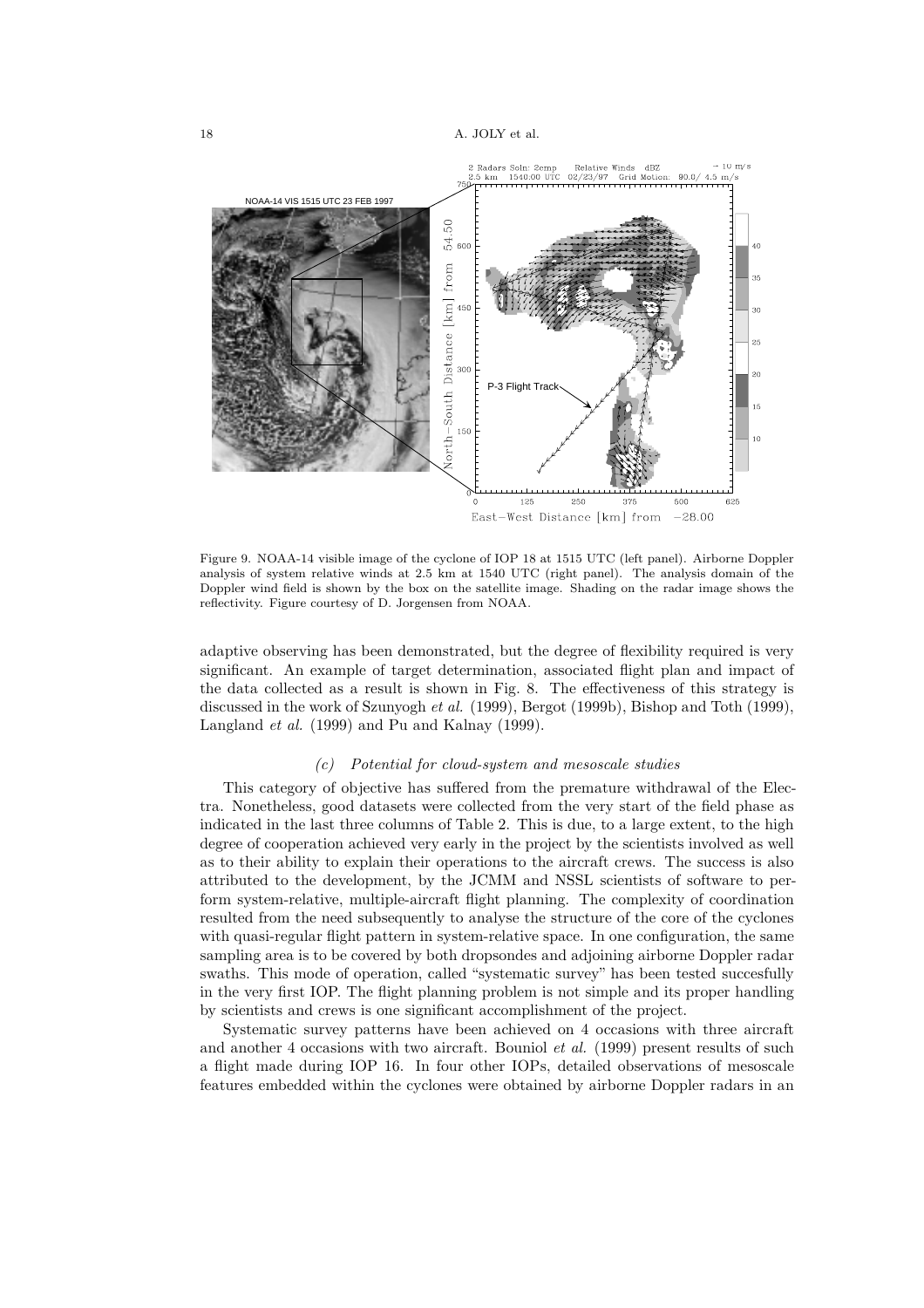|                   |         |            |             | Clear       |            |
|-------------------|---------|------------|-------------|-------------|------------|
|                   | Comma   |            |             | stage       | Suppressed |
|                   | cloud-  | Second     | Rapid       | οf          | waves      |
|                   | like    | generation | development | baroclinic  | (stable    |
|                   | feature | wave       | stage       | interaction | front)     |
| IOP <sub>1</sub>  |         | front      |             |             |            |
| LOP <sub>1</sub>  |         | jet/front  |             |             |            |
| IOP <sub>2</sub>  |         | front      |             |             | slow gen   |
| IOP 3             |         |            |             |             |            |
| IOP <sub>4</sub>  |         |            |             |             |            |
| IOP <sub>5</sub>  |         |            |             |             |            |
| IOP <sub>6</sub>  |         | tempo      |             |             |            |
| IOP 7             |         | tempo      |             |             |            |
| IOP <sub>9</sub>  |         | jet/front  |             |             |            |
| $IOP_10$          |         | front      |             |             |            |
| IOP <sub>11</sub> |         |            |             |             |            |
| LOP <sub>2</sub>  |         | front      |             |             |            |
| IOP <sub>12</sub> |         | jet/front  |             |             |            |
| IOP <sub>13</sub> |         |            |             |             |            |
| LOP <sub>3</sub>  |         | front      |             |             |            |
| IOP <sub>14</sub> |         |            |             |             |            |
| IOP <sub>15</sub> |         | jet/front  |             |             |            |
| $IOP_16$          |         | jet/front  |             |             |            |
| LOP 4             |         |            |             |             |            |
| IOP <sub>17</sub> |         | jet/front  |             |             |            |
| LOP <sub>5</sub>  |         | front      |             |             |            |
| IOP 18            |         |            |             |             |            |
| LOP <sub>6</sub>  |         | fronts     |             |             |            |
| IOP <sub>19</sub> |         | front      |             |             | tempo      |

TABLE 3. Subjective synoptic characterization of the FASTEX cases

Symbol  $\bullet$  means "yes" or "present"<br>An entry in column 2 means that

An entry in column 2 means that the system started as a second generation wave. It gives an idea of its environment, "front" being obvious, "jet" meaning presence of a jet-streak or entrance, "tempo" meaning that waves existed temporarily or, in the case of IOP19, temporarily hindered.

environment sampled by dropsondes from the C-130. This is close to the target 10 cases. Fig. 9 illustrates the flow organisation within the cloud head of Low 44 (during IOP 18) derived from the P3 tail radar at NOAA/NSSL.

## (d) Potential for air-sea interaction studies

This component of FASTEX started as a kind of opportunistic adjunct to the project. Its contribution to studying the complex influence of surface fluxes on cyclogenesis addresses a not well resolved question. At the same time, its contribution to the problem of parameterizing properly these fluxes in the presence of high sea and under strong winds is more clear-cut. In this area, a truly unique data set has been gathered by the Suroît and Knorr research vessels. The required conditions have been met (indeed, the ships were hit, on average, by a cyclone every other day) in a wide sample of vertical stability and temperature conditions. The reader is referred to the overview of Eymard et al. (1999) to see that this topic should soon benefit from FASTEX data.

#### (e) The FASTEX cases

Another important aspect is the sample of cyclone types that was covered by these measurements. One of the ideas underlying FASTEX is that there is a large variety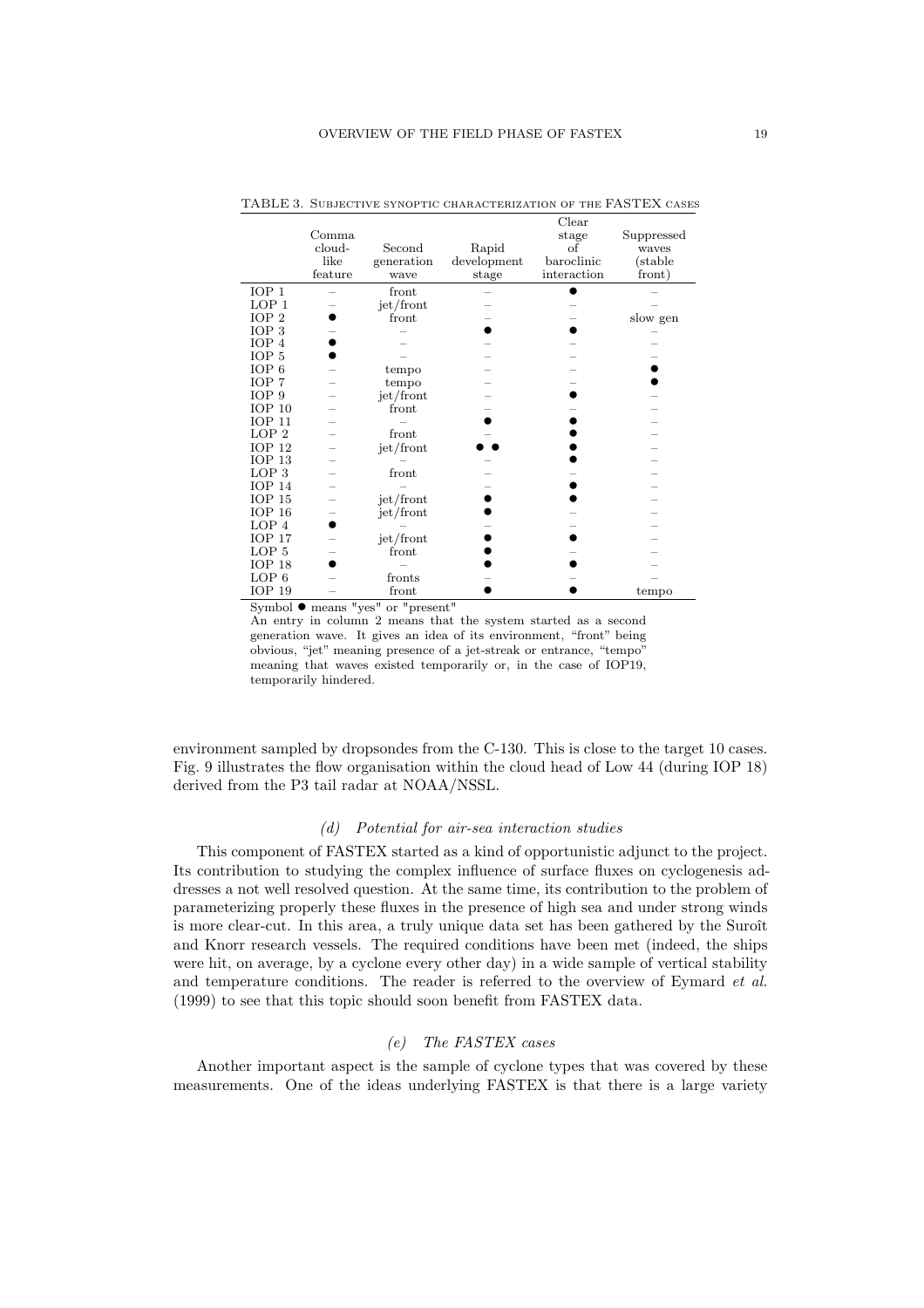of cyclones (Ayrault, 1998) and no such thing as a single type (for example, a system growing on a front, always going through the same set stages and having the same structure, as imagined earlier in this century). There is no single "typical" FASTEX cyclone. It is important that the FASTEX sample reflects this diversity.

More or less in real time, B. Pouponneau, from Météo-France, prepared a basic atlas of maps based on the operational analyses made during FASTEX which included a significant amount of special FASTEX data. These maps were soon complemented by satellite images provided by the Data Base group (see Jaubert et al. 1999). This enables a subjective classification of the cases to be performed based on the morphology of the system and its environment (Table 3).

FASTEX is primarily oriented towards cyclones forming well within the oceanic storm-track, in contrast to East-Coast cyclogenesis as studied in programmes such as ERICA (Hadlock and Kreitzberg, 1988) or CASP (Stewart, 1991). The cyclones in FAS-TEX could be called, using traditional synoptic parlance, frontal waves. However, a more general description might be second generation cyclones, suggesting they form in the wake of another system (considered to be the parent, although this may not be always correct). This is the label retained in Table 3, and the parent structure is indicated for cyclones falling in this category of primary interest. An even better description would be end-of-stormtrack cyclones, which simply locates them geographically in a broad sense. Different views relating to the definition and description of these cyclones can be found e.g. in Kurz (1995) in relation to satellite imagery, Hewson (1997) for determining waves automatically or Ayrault et al.  $(1995)$  and Ayrault  $(1998)$  for composite structures extracted from long series of analyses. Figure 10 shows a summary of the tracks of all the major cyclones during FASTEX.

Table 3 shows that, apart from the non-developing and temporary small amplitude cyclones, there was a mixture of three types of systems forming well over the ocean in the FASTEX sample: (1) cold-air cyclones dominated by convective activity and characterized by their comma-shaped cloud system north of the main baroclinic area (or storm-track, roughly), (2) actual frontal cyclones and (3) cyclones forming within a complex environment combining a low-level front-like feature and an upper-level jet-streak or jet-entrance. A case is entered in the first column when either a comma-cloud was involved in a life-cycle as precursor or the case itself was a comma cloud. The table also indicates the cases that developed explosively, using in a broad way the criterion of Sanders and Gyakum (1980): a phase of deepening equal to or larger than 24 mbar in 24h. The presence of such a phase is shown by a dot in the "Rapid development stage" column. This happens on 9 occasions.

Table 3 identifies those systems that have a clear-cut phase of baroclinic development during their life-cycle. It means that the development of the cyclone benefits from baroclinic interaction with an upper-level structure, typically an upper-level cyclonic anomaly: such cases are labelled as having a "clear stage of baroclinic interaction". Cyclones having as their only feature this characteristic type of evolution (the simplest cyclones, in that sense) are not the most frequent ones: IOP 3, 11, 13, 14. Most cases add another degree of complexity to simple baroclinic interaction, either when they are generated or by undergoing several phases of growth (see Baehr et al. 1999).

The last column of Table 3 lists the cases where structures such as fronts became wavy but the waves did not develop (dot), or developed very slowly (slow gen) or saw their development temporarily checked (tempo).

Table 3 illustrates two levels of diversity or complexity in the FASTEX sample: the existence of different types and the idea of complex life-cycles leading the same system to change type. Contrast IOP 10, that remains a frontal wave throught its marine life cycle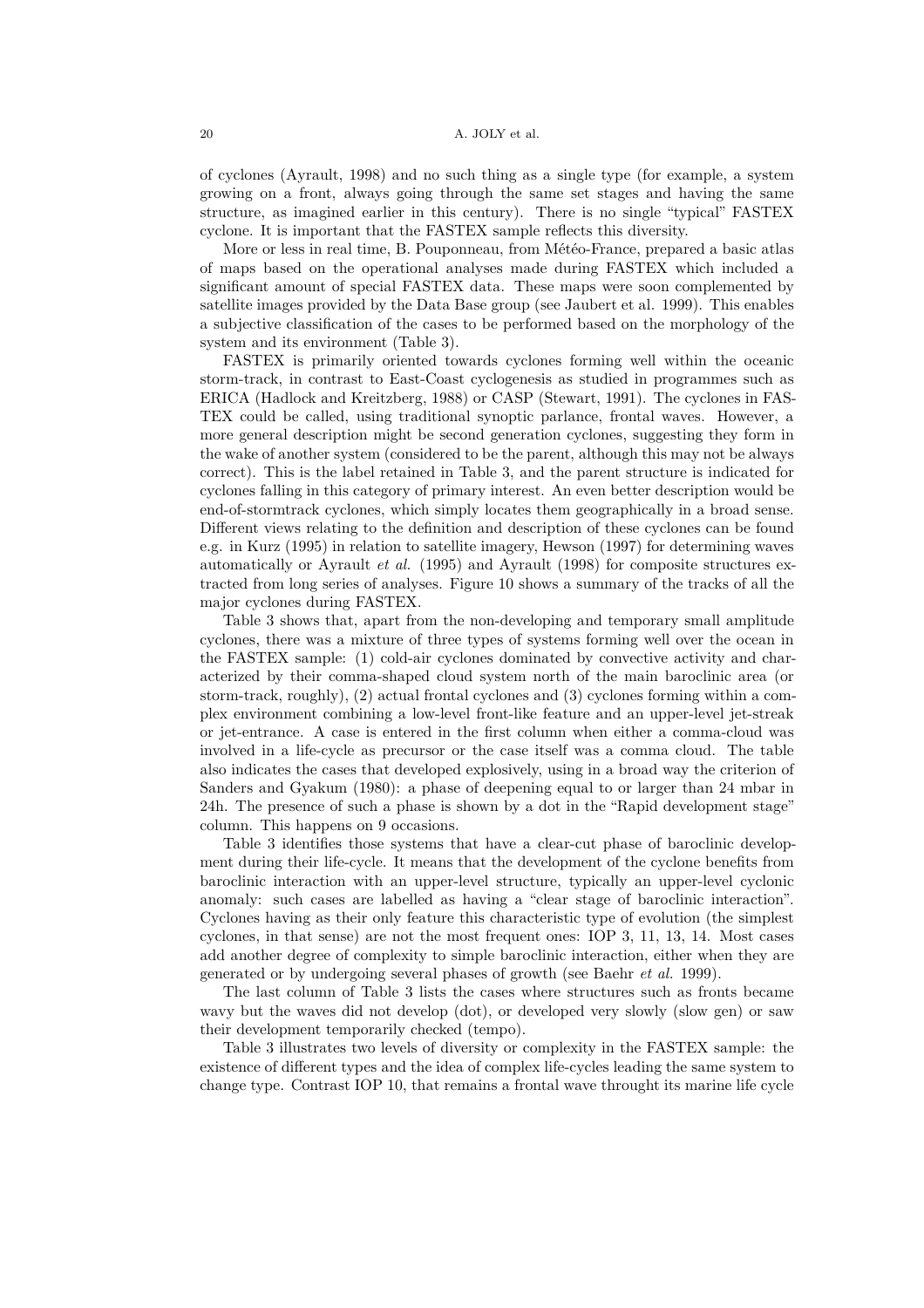

Figure 10. Maps showing the trajectories of the cyclones of interest to FASTEX, the location of maximum deepening and its amplitude in mbar/6h derived from the ARPEGE analyses. The trajectory lines and symbols marking the location of maximum deepening indicate the different types of cyclones resulting from the subjective classification of Table 3. Top left panel: light solid lines and filled circles: large scale baroclinic waves in zonal regime; light dotted line and diamonds: baroclinic waves in southern zonal regime. Top right panel: heavy solid line and asterisk: IOP 12 (largest deepener); medium solid lines and circled crosses: end-of-stormtrack cyclones in IOP, LOP are medium dash-dotted. Bottom left panel: heavy dotted lines and open triangles: comma-cloud like features, LOP are light dash-dotted. Bottom right panel: light dotted lines and empty sign: non developing waves. These trajectories have been constructed manually using the Data Base Atlas prepared by B. Pouponneau (Météo-France).

with IOP 12, that starts in the same category and ends as a full-scale storm. Another example is IOP 18, that turns into a major storm while beginning away from the main baroclinic area. Another subjective classification of the FASTEX cases is provided by Clough et al. (1998).

# 7. Forecasts during FASTEX

The forecast activity during the FASTEX field phase is, by design, an experiment within the experiment. The requirements is quite demanding: (1) produce once, and sometimes twice a day, medium-range forecasts of cyclone tracks, (2) refine forecast life-cycles enough to prepare flight plans, (3) monitor the evolution using fine-mesh models and satellite imagery in real time and over a long period.

The forecasts are prepared at Shannon operations centre by teams from four groups: the Canadian Meteorological Center, the Irish Meteorological Service, Météo-France and the UK Meteorological Office. An important aspect of this exercise is the cross-exchange of tools, concepts and approaches between members of these groups. All groups bring to Shannon their familiar working environments, namely their model output, display systems, etc. Most of the participants seem pleased with this approach and learn a lot from each other.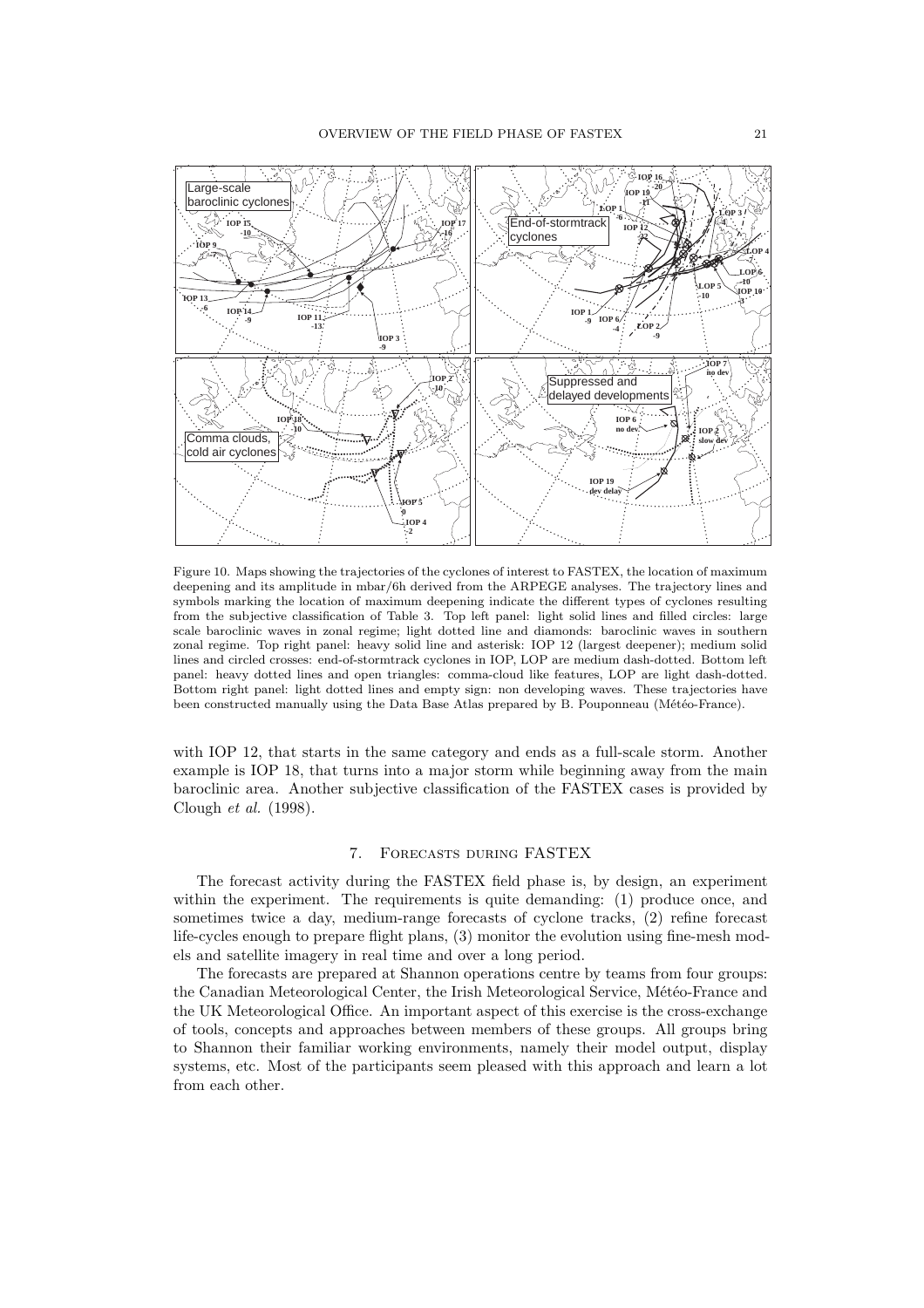#### 22 A. JOLY et al.

The diversity of models extends beyond the ones provided by these participating groups: the ECMWF model is available from several sources (for example, the Irish Met Éireann provides the 00UTC ECMWF run) and the Deutscher Wetterdienst model is also employed on the longer ranges. On occasions, results from US models are also available.

The main outputs of the forecast teams are: (1) a medium-range forecast based on the ECMWF ensemble, expressed in terms of weather regimes (as defined in section 3), a very good 7 day forecast of weather regime has been obtained), (2) maps of the dispersion of cyclone centers predicted by the different models, (3) a consensus 4-day forecast of cyclone tracks resulting from comparing and discussing all the available models explicitely identifying the uncertainties, for example by adding error-bars to the cyclone tracks, (4) a detailed 2-day forecast including winds and sea-state for each of the ships and (5) detailed weather information for each of the planned flights.

## 8. DATA COLLECTION

Sections 4 to 6 show the wide scientific potential of the measurements performed during the FASTEX field season. An important aspect of the planning of FASTEX operations is the early recognition of the need for easy access to data products and documentation as important references for the operation planning and subsequent analysis of FASTEX cases. A FASTEX On-line Field Catalog is implemented in Shannon and made available through the World Wide Web to all participants from all nations. The catalog provides ready access to project facility status, IOP and individual facility mission summaries and special data products important to the field planning process. It now serves as a useful historical tool for analysis and other interested persons who wish to review FASTEX operations.

A critical aspect of such a project is the way these measurements are organized and made available to the scientific community at large. From this perspective, the most important legacy of FASTEX is the interactive Data Base built with these observations. The Data Base is planned early in the project. It can be accessed at the following electronic address: http://www.cnrm.meteo.fr/fastex/.

A large part of the Data Base has been assembled in real time: this includes all the operational World Weather Watch data in the area of interest plus a large sample of special FASTEX data, such as buoys or dropsonde profiles formatted as TEMP messages. As a result, the Data Base has been opened to general access to the scientific and educational community at large *three weeks* after the completion of the field operations.

The Data Base makes available most of the FASTEX special observations. Most of these sets have been checked and, sometimes, corrected. Also included is a full set of global analyses from the Météo-France ARPEGE suite that can be used either for diagnostic or forecast studies. There are also a number of datasets derived from satellite systems. The Data Base is also the place to find all kind of documentation on FAS-TEX and the instruments employed, including summary tables by platform, real-time reports, the Atlas of maps, a colour and self contained typeset report on the first five years of FASTEX, etc. There are links with other electronic FASTEX sites such as the JCMM in the United Kingdom (http://www.met.rdg.ac.uk/FASTEX/wsindex.html) and at NOAA/NSSL in the United States of America (http://mrd3.mmm.ucar.edu/ FASTEX/FASTEX.html). Part of the data as well as the on-line field catalog can be obtained directly in the USA via the UCAR/JOSS FASTEX data site (http://www.joss.ucar.edu/fastex/).

A more detailed description of the FASTEX Data Base is given in the paper of Jaubert et al. (1999).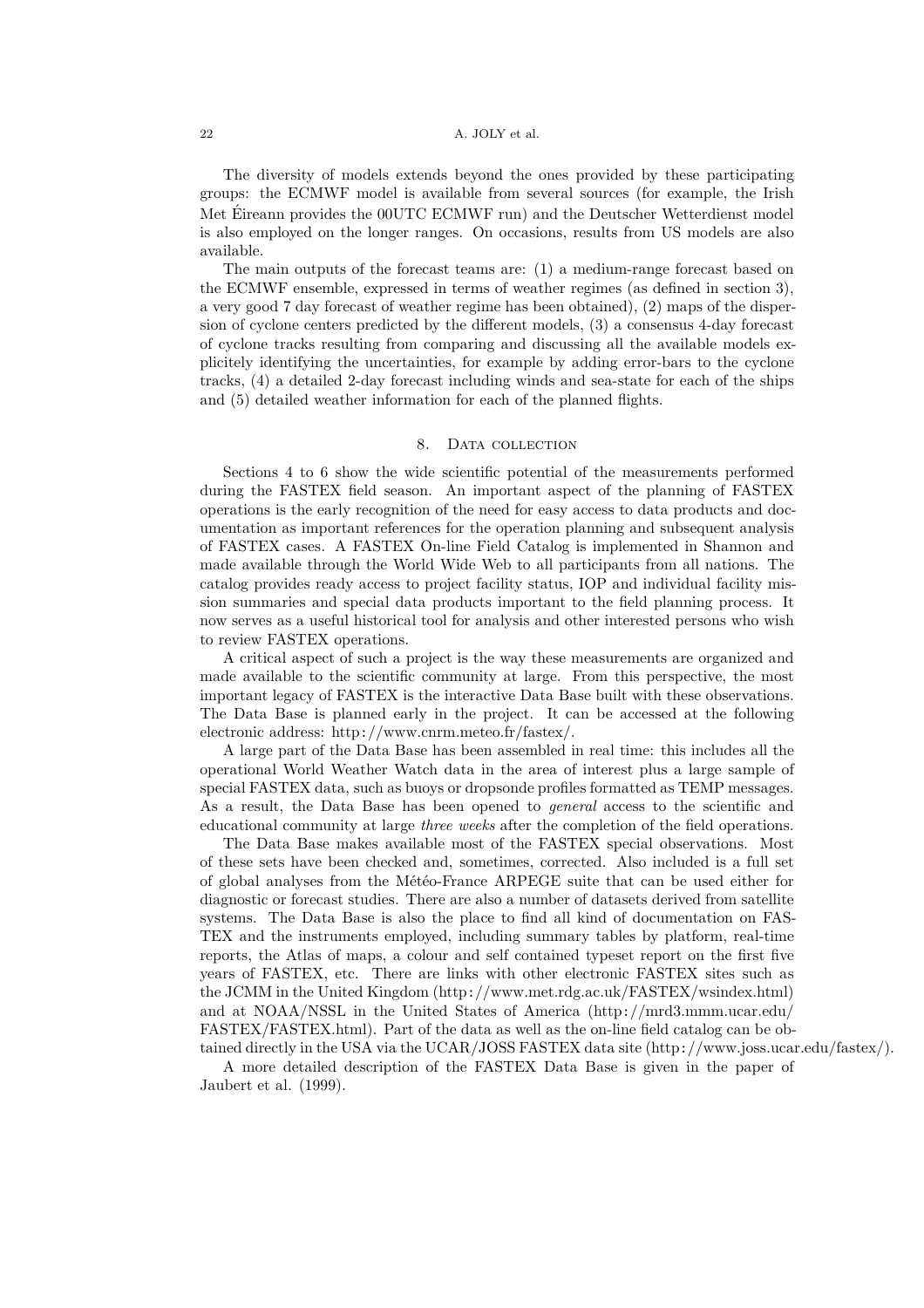## OVERVIEW OF THE FIELD PHASE OF FASTEX 23

#### 9. Concluding remarks

Before going through the achievements of FASTEX, it is important to point out the difficulties that were met, if only to indicate the need to take care of them in future programs of similar ambition and size. In spite of the numerous meetings and discussions preceding the experiment, the coordination regarding implementation of the dynamical and predictability objectives and the related aircraft operations in the Midstream and Far Upstream Areas has been difficult throughout the experiment. The major reason was that the varied scientific aims of the investigators directly involved often turned out to be mutually exclusive because of resource-sharing and of many logistical constraints. The planning of the operations in the MSA and with the ships did not present such difficulties and a consensus amongst investigators was more easily reached; this was partly because inter-dependency of MSA resources was intrinsic to the achievements of MSA-specific objectives.

The planning phase failed to anticipate fully the requirements implied by some of the objectives. Thus, the implementation of an adaptive observing system is not just to find a target area in the genesis region and take measurements there; it also requires verification in the MSA. When the expected cyclone showed up, full-scale operations took place in the MSA and provided the verifying data. However, the plans did not allow for the situation when the expected cyclone failed to materialize in the MSA, and the verification in such cases relies on the 6-hourly soundings only from nearby land stations.

The most important logistical failure was related to air traffic control constraints for the jet aircraft. Useful contacts with the Air Traffic Control authorities in charge of the North-Atlantic air space were made at the beginning of the operations. The idea of the dropsondes falling into the crowded aircraft tracks raised some concern. This translated into a conservative position taken by most air traffic control centres. Most of the time, the Lear and Gulfstream had to fly below the commercial flight tracks. As a result, the in-situ description of upper-levels is poorer than anticipated. Moreover the range of the aircraft was much reduced by flying in denser air and the flight plans had to be simplified.

One lesson learnt during the field phase was that the IOP planning process would probably have benefitted from there being a collective focus, amongst all participants, on individual cyclones, instead of having Upstream and MSA teams which tended to pre-plan their own missions independently.

Consider now the positive side of things. The experimental objectives of FASTEX as a field project, as defined in section 1(b), have been fulfilled and most of this article justifies this statement. A number of cyclones have successfully been multiply sampled as they crossed the North-Atlantic. The cases sampled in this way and those observed in much more detail in the Multiscale Sampling Area, do reflect some of the variability of recent mid-latitude cyclone classifications typologies. Real time adaptation of the observations to areas critical to improving predictions for cyclones have actually been done for the first time. A unique turbulent fluxes dataset has been collected from the ships. The data have been made available to all within a short time scale.

There are other positive aspects of FASTEX. Between 1993 and 1996, as part of the preparations for the field season, focused scientific studies have been undertaken that proved to be useful to the project: the climatological study of Ayrault et al. (1995) determined the optimal period of year, locations and schedules, the idealized observing system experiments of Fischer *et al.* (1998) showed the necessity of the ships, Bishop and Toth (1999) provided some theoretical basis to adaptive observation, Bergot et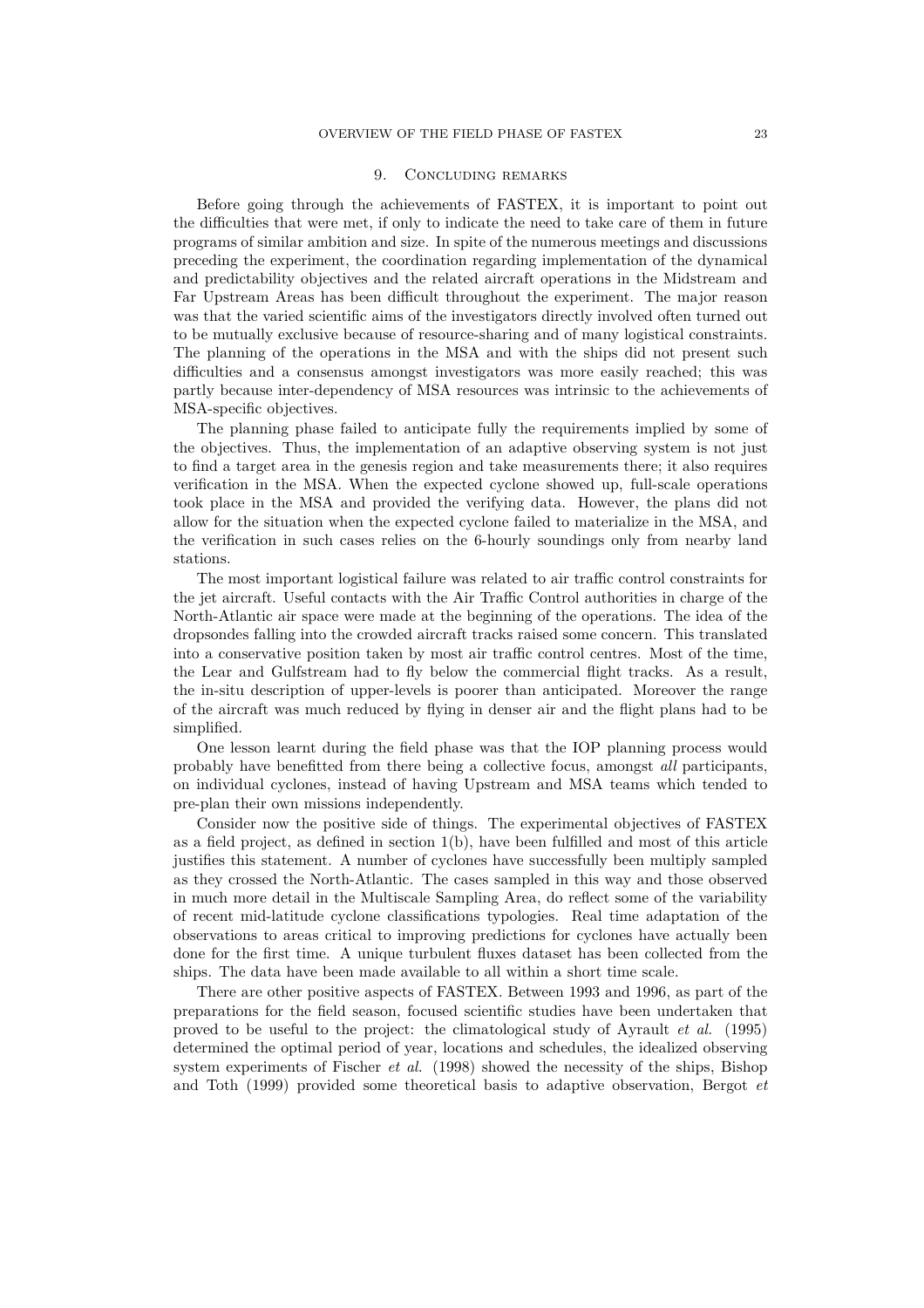

Figure 11. A summary of FASTEX: the trajectories of the lows of interest to the project (as in Fig. 10) are superimposed on the distribution of the vertical soundings taken by the ships (zones with the darkedt shading) and by the aircraft (lightest shading). This is only a part of the FASTEX data, but the fitting indicates the life-cycle tracking has been quite effective. Distribution areas provided by G. Jaubert, Météo-France, FASTEX Data Manager.

al. (1999) directly addressed practical issues relating to its implementation. In fact, numerical tools and techniques are now reaching a stage where many aspects of costly projects like FASTEX can and should be simulated beforehand. New tools for retrieval of 3D-fields on the mesoscale have also been prepared at that time. They combine Doppler radar measurements and other sources such as dropsondes (Protat et al. 1997, Protat et al. 1998, Montmerle and Lemaître 1997) Training forecasters and flight track planning scientists for FASTEX was carried out in the UK and France during the winter preceding the experiment: this is done for other projects and remains a condition of success. But one can now go much further than this and test the impact different distributions of platforms or observational procedures and limit the consumption of expensive resources for trial or test runs.

The mode of operation of the forecasters was successful throughout the project actually, the forecasting routine was started early in December 1996, another condition of success. The consensus forecasts have proved to meet the needs of the project.

Another result is the demonstration of the feasibility of weather ships to be tied to the slowly migrating baroclinic area. Data systematically reaching upper-levels invaluable from a dynamical meteorology point of view have been obtained by the ships catching key components involved in the process of cyclogenesis. Current and future data impact studies add to the critical but successful character of this component of FASTEX (see e.g. Janisková et al. 1999 and Desroziers et al. 1999).

The daily running of FASTEX has shown the usefulness, indeed the necessity, of computer aided flight planning. It was required for the MSA operations in order to meet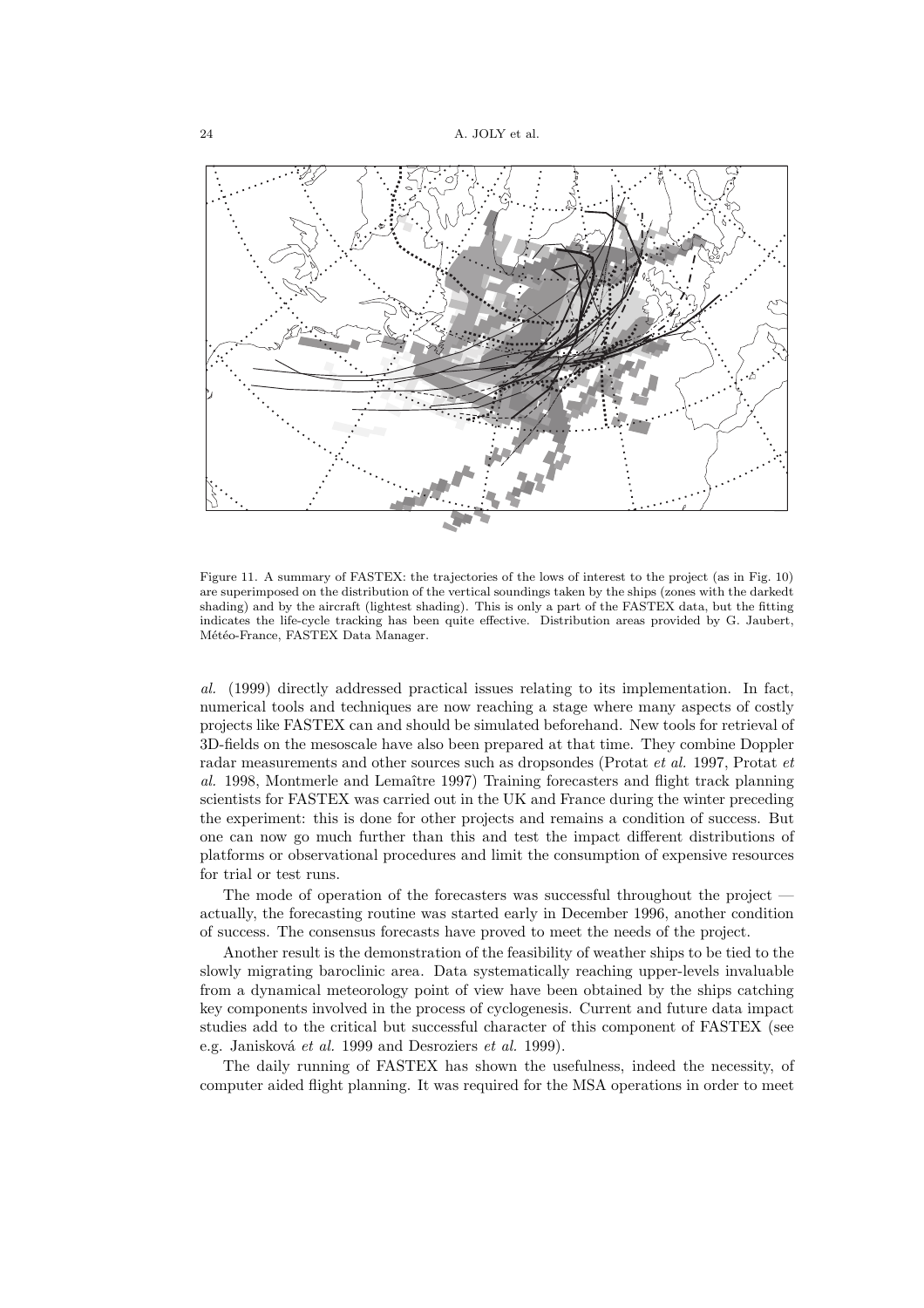the multiple constraints: the intrinsic complexity of the reference flight patterns, the actual weather and the logistical and air safety regulations. It was found compulsory for operating the Gulfstream because most objectives required its full range. (The computer programs for the MSA were developed by the NSSL and JCMM groups, the one for the Gulfstream by the Laboratoire d'Aérologie.)

Above all, the field phase of FASTEX as a whole has demonstrated the feasibility, despite the manifest difficulties, of a coordinated multi-base, multi-objectives observing system covering a whole ocean and closely associating scientists and meteorologists from many different countries. This result is a nice example of scientific achievements that were made possible through the collaborative efforts of researchers working in different areas but within the same field experiment, and for the same overall goal: improving our understanding and forecasting ability of extratropical cyclones. One way of summarizing the effectiveness of the tracking of the North-Atlantic cyclones is given by Fig. 11, where the overall distribution of the soundings taken from the FASTEX main platforms is superimposed on the system trajectories: apart from the earliest phases of some of the cyclones, tracks and data distribution remarkably overlap throughout the ocean: for two-months, the Atlantic data gap has been filled.

## **ACKNOWLEDGMENT**

This overview of the FASTEX field phase is dedicated to the many who were involved in it in one way or another: in launching radiosondes at unsocial times and/or in remote locations, monitoring logistical components of FASTEX such as money, goods and peoples' movements, producing and disemminating special products from numerical models and remote sensors, maintaining computers and telecommunication lines, producing forecasts, flying and maintaining aircraft, pushing back the limits of plans and regulations, and navigating and maintaining ships and their instruments in incredible conditions.

We also acknowledge constant and friendly support of the Aer Rianta staff in Shannon as well as the understanding of air traffic control authorities especially in Shannon, Prestwick, Gander and New-York.

FASTEX has been supported by the Programme Atmosphère et Océan à Moyenne Echelle of the Institut National des Sciences de l'Univers, Météo-France, IFREMER, CNES and other institutions under contract 97/02, by the European Commission under contract ENV4-CT96-0322, as well as by the National Science Foundation (USA), the National Oceanic and Atmospheric Administration (USA), the UK Meteorological Office and the National Environment Research Council (UK), the World Meteorological Organization and many national weather services.

# Appendix A

This appendix provides the list of the acronyms used in the text, se Table A.1.

#### Appendix B

The following tables provide some reference data on the 25 FASTEX cases. A few basic meteorological characteristics are provided on the top rows. More detailed meteorological parameters can be found in Clough *et al.* (1998) or in Baehr *et al.* (1999). The rest of the table summarize the operations in the three FASTEX areas.

The labelling of the tables is self-explicit, except for the layout described in the following table and regarding soundings: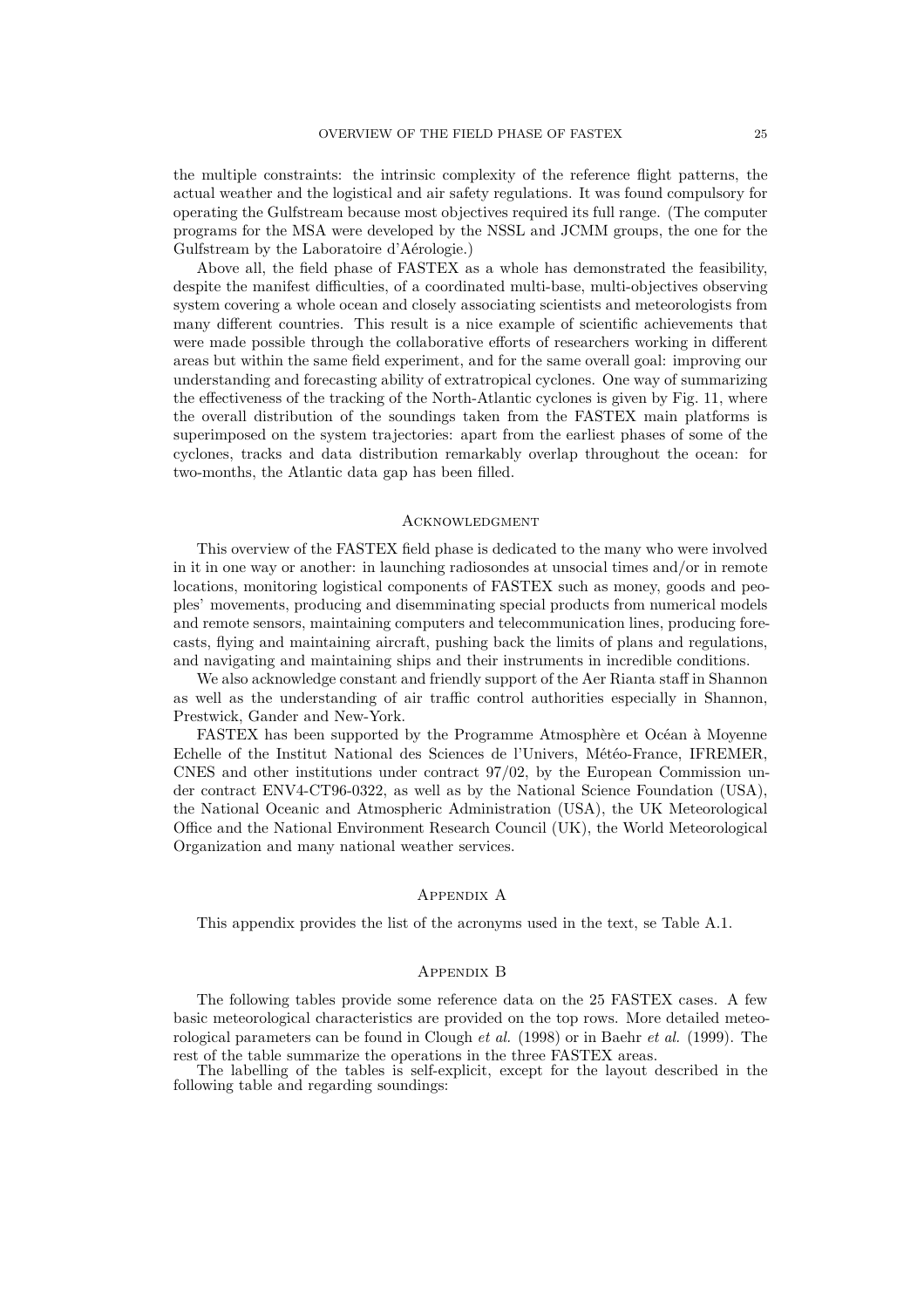TABLE A.1. LIST OF ACRONYMS

| AES           | Environment<br>Atmospheric<br>Service | <b>CETP</b>   | Centre d'étude des Environnements    |
|---------------|---------------------------------------|---------------|--------------------------------------|
|               | (Canada)                              |               | Terrestre et Planétaires             |
| CMC           | Météorologique<br>Canadien,<br>Centre | <b>CNRS</b>   | Centre National de Recherches Scien- |
|               | Montréal, Canada                      |               | tifiques                             |
| COSNA         | Composite Observing System for the    | EС            | European Commission                  |
|               | North-Atlantic                        |               |                                      |
| <b>EGOS</b>   | European Group on Ocean Stations      | <b>FASTEX</b> | Fronts and Atlantic Storm-Track Ex-  |
|               |                                       |               | periment                             |
| FIC.          | Flight International Company          | GPS.          | Global Positioning System            |
| <b>GTS</b>    | Global Transmission System (operated) | INSU          | Institut National des Sciences<br>de |
|               | by WMO)                               |               | l'Univers                            |
| <b>IOP</b>    | Intensive Observation Period          | JCMM          | Joint Centre for Mesoscale Meteorol- |
|               |                                       |               | ogy                                  |
| JOSS          | Joint Office for Science Support      | <b>LOP</b>    | Lesser Observations Period<br>(some- |
|               |                                       |               | times preceded by FASTEX)            |
| MIT           | Massachusetts Institute of Technology | MSA           | Multiscale Sampling Area             |
| <b>NCAR</b>   | National Center for Atmospheric Re-   | NCEP          | National Center for Environmental    |
|               | search                                |               | Prediction                           |
| <b>NESDIS</b> | National Environmental Satellite Data | <b>NOAA</b>   | National Oceanic and Atmospheric Ad- |
|               | and Information Service               |               | ministration                         |
| NRL           | Naval Reasearch Laboratory            | NSF           | National Science Foundation          |
| NSSL          | National Severe Storm Laboratory      | UCAR          | University Corporation for<br>Atmo-  |
|               |                                       |               | spheric Research                     |
| <b>UCLA</b>   | University of California, Los Angeles | UK            | United Kingdom                       |
| USA           | United States of America              | WMO           | World Meteorological Organisation    |

Sounding information layout in Table B.1 and

|               | TABLE B.2                       |                                    |                                         |  |  |  |  |  |  |  |  |  |  |  |
|---------------|---------------------------------|------------------------------------|-----------------------------------------|--|--|--|--|--|--|--|--|--|--|--|
| Ship name     | intensive<br>period<br>mid-time | duration<br>of intensive<br>period |                                         |  |  |  |  |  |  |  |  |  |  |  |
|               | (Ship location)                 |                                    |                                         |  |  |  |  |  |  |  |  |  |  |  |
| Aircraft name | flight<br>mid-time              | duration<br>of flight              | number of<br>dropsondes in<br>Data Base |  |  |  |  |  |  |  |  |  |  |  |

In other words, for the special FASTEX platforms, the information is generally the middle time of the intensive period. For land radiosoundings, beginning and sometimes end periods are specified. For the european radiosoundings, the number after the duration is the number of stations involved. The number of profiles refer to the high resolution soundings available in the data base in july 1999, as given by the data availability pages.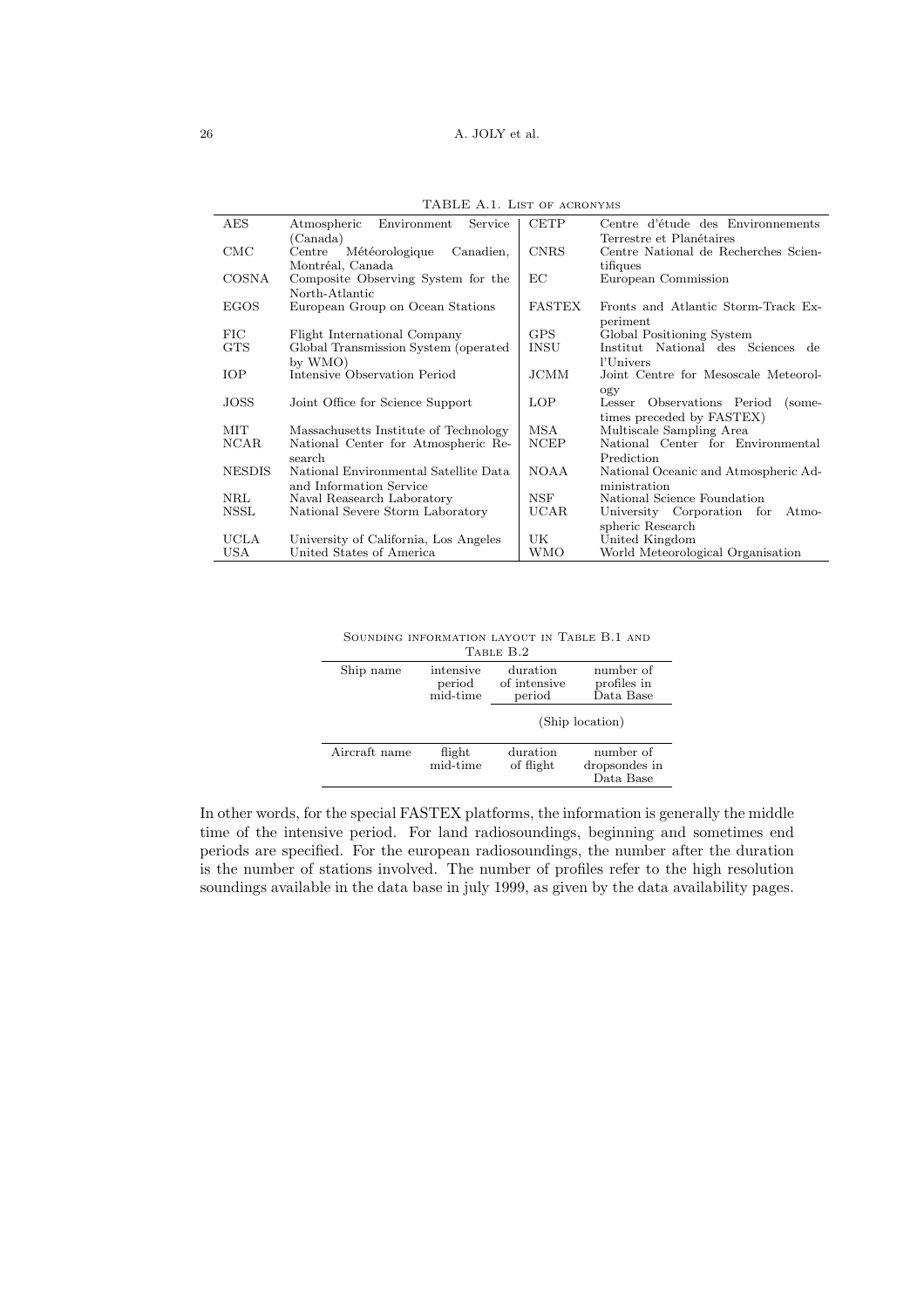|                                       | IOP <sub>1</sub>                                                                                           |                                                                  |                                                       | 2<br>.<br>DP                                                                                                                                                                                     |    | TABLE B.1. THE FASTEX INTENSIVE OBSERVATION PERIODS                                                                                                                                                                                                                                                                                     | IOP <sub>3</sub>                                                                                                                                                                                                                                                                                                                                       |    |                                                                 | .<br>DP                                                                                                                                                                                                                                           |      |                                                                                                                                                                                                                                                                                                                                               | J.<br>IOP:                                                                                                                                                                                                                                                    |                                                          | LOP <sub>6</sub> |                                                                                                                                                                   |
|---------------------------------------|------------------------------------------------------------------------------------------------------------|------------------------------------------------------------------|-------------------------------------------------------|--------------------------------------------------------------------------------------------------------------------------------------------------------------------------------------------------|----|-----------------------------------------------------------------------------------------------------------------------------------------------------------------------------------------------------------------------------------------------------------------------------------------------------------------------------------------|--------------------------------------------------------------------------------------------------------------------------------------------------------------------------------------------------------------------------------------------------------------------------------------------------------------------------------------------------------|----|-----------------------------------------------------------------|---------------------------------------------------------------------------------------------------------------------------------------------------------------------------------------------------------------------------------------------------|------|-----------------------------------------------------------------------------------------------------------------------------------------------------------------------------------------------------------------------------------------------------------------------------------------------------------------------------------------------|---------------------------------------------------------------------------------------------------------------------------------------------------------------------------------------------------------------------------------------------------------------|----------------------------------------------------------|------------------|-------------------------------------------------------------------------------------------------------------------------------------------------------------------|
|                                       | 8A                                                                                                         |                                                                  |                                                       | $\Xi$                                                                                                                                                                                            |    |                                                                                                                                                                                                                                                                                                                                         | 14                                                                                                                                                                                                                                                                                                                                                     |    |                                                                 | 18                                                                                                                                                                                                                                                |      |                                                                                                                                                                                                                                                                                                                                               | $19 \text{ A} / \text{B}$                                                                                                                                                                                                                                     |                                                          | $\Omega$         |                                                                                                                                                                   |
|                                       |                                                                                                            |                                                                  |                                                       |                                                                                                                                                                                                  |    | $8/1\ 06\quad (54\,{\rm W},\ 41\rm N) \quad 11/1\ 18\quad (23\rm W,\ 40\rm N) \quad 13/1\ 12\quad (53\rm W,\ 41\rm N) \quad 16/1\ 18\quad (33\rm W,\ 47\rm N)$                                                                                                                                                                          |                                                                                                                                                                                                                                                                                                                                                        |    |                                                                 |                                                                                                                                                                                                                                                   |      |                                                                                                                                                                                                                                                                                                                                               | $22/100$ ( $25W, 47N$ )                                                                                                                                                                                                                                       |                                                          |                  | $22/112$ (43W, 46N)                                                                                                                                               |
|                                       | $8/1~12~~(47\rm{W},~42\rm{N})\\ -9$                                                                        |                                                                  |                                                       |                                                                                                                                                                                                  |    | $13/100$ $(18W, 53N)$ $14/112$ $(32W, 43N)$<br>$-9$                                                                                                                                                                                                                                                                                     |                                                                                                                                                                                                                                                                                                                                                        |    | $17/1~06~~(27W, 47N)$                                           |                                                                                                                                                                                                                                                   |      |                                                                                                                                                                                                                                                                                                                                               | no significant<br>pressure deepening                                                                                                                                                                                                                          |                                                          |                  | $23/100$ (35W, 50N)<br>$^{-4}$                                                                                                                                    |
|                                       |                                                                                                            |                                                                  |                                                       |                                                                                                                                                                                                  |    | $\begin{array}{lll} \mbox{max amplitude} & 10/1~00 & (33\,\mbox{W},~54\mbox{N}) & 13/1~00 & (15\,\mbox{W},~59\mbox{N}) & 15/1~18 & (29\,\mbox{W},~51\mbox{N}) & 17/1~12 & (25\mbox{W},~48\mbox{N}) \\ \mbox{(mbar)} & & 968 & 10 & 10 & 10 & 10 & 18 & 10 & 10 \\ \mbox{(mbar)} & & 995 & 10 & 10 & 10 & 10 & 10 & 10 & 10 \\ \mbox{(m$ |                                                                                                                                                                                                                                                                                                                                                        |    |                                                                 |                                                                                                                                                                                                                                                   |      |                                                                                                                                                                                                                                                                                                                                               | $\frac{22}{18} \, \, \frac{(17 \text{W}, \, 44 \text{N})}{1008}$                                                                                                                                                                                              |                                                          |                  | $23/1~00~\left(35 {\rm W},\, 50 {\rm N}\right)~$<br>$984$                                                                                                         |
| $8/1\ 18$                             |                                                                                                            |                                                                  |                                                       | 12/118                                                                                                                                                                                           |    | end of tracking 11/1 00 (40W, 55N) 13/1 00 (15W, 59N) 16/1 06 (28W, 58N) 18/1 06 (15W, 52N)<br>$13/1\ 06$                                                                                                                                                                                                                               | 14/106                                                                                                                                                                                                                                                                                                                                                 |    |                                                                 |                                                                                                                                                                                                                                                   |      | 19/1 18<br>23/106                                                                                                                                                                                                                                                                                                                             | splitting<br>20/118                                                                                                                                                                                                                                           | 23/1 12                                                  |                  | (25W, 57N)<br>22/118                                                                                                                                              |
|                                       |                                                                                                            |                                                                  | $\frac{11}{1500}$                                     | 0345                                                                                                                                                                                             | 12 | $\frac{13}{1215}$                                                                                                                                                                                                                                                                                                                       | 0430                                                                                                                                                                                                                                                                                                                                                   | 14 |                                                                 |                                                                                                                                                                                                                                                   |      | $\frac{20}{1130}$                                                                                                                                                                                                                                                                                                                             | 16<br>0445                                                                                                                                                                                                                                                    |                                                          |                  |                                                                                                                                                                   |
|                                       |                                                                                                            |                                                                  |                                                       |                                                                                                                                                                                                  |    |                                                                                                                                                                                                                                                                                                                                         |                                                                                                                                                                                                                                                                                                                                                        |    |                                                                 |                                                                                                                                                                                                                                                   |      |                                                                                                                                                                                                                                                                                                                                               |                                                                                                                                                                                                                                                               |                                                          |                  |                                                                                                                                                                   |
| $\frac{9}{1200}$                      | $\begin{array}{l} 24 \\ (35\,\mathrm{W}) \\ 18 \\ (35\,\mathrm{W}) \\ 24 \\ (31\,\mathrm{W}), \end{array}$ | $\begin{array}{c} 9 \\ 42N \\ + 6N \\ \hline 46N \\ \end{array}$ | 10230718<br>2020213<br>2021106<br>$\frac{10/1}{2230}$ | $\begin{array}{cc} 15 & 8 \\ (35{\rm W},\,42{\rm N}) \end{array}$<br>$\begin{array}{cc} 15 & 4 \\ (34\text{W}, 41\text{N}) \\ 36 & 14 \\ (35\text{W}, 38\text{N}) \\ 2 \text{ ASAP} \end{array}$ |    | $\begin{array}{c} 14/1 \\ 180 \\ 15/1 \\ 030 \\ \end{array}$<br>14/1<br>0901<br>1900<br>1900                                                                                                                                                                                                                                            | $\begin{array}{ccc} 24 & 12\\ (35\text{W},\, 45\text{N})\\ (36\text{W},\, 9)\\ (35\text{W},\, 49\text{N})\\ (35\text{W},\, 49\text{N})\\ (41\text{W},\, 46\text{N})\\ (35\text{W},\, 42\text{N})\\ (35\text{W},\, 42\text{N})\\ (35\text{W},\, 42\text{N})\\ (35\text{W},\, 42\text{N})\\ (35\text{W},\, 42\text{N})\\ (35\text{W},\, 42\text{N})\\ ($ |    | 195555556<br>195655555                                          | $\begin{array}{ccc} 18 & 13 \\ (35\text{W},\, 46\text{N}) \\ 18 & 15 \\ (35\text{W},\, 50\text{N}) \\ (36\text{W},\, 50\text{N}) \\ (43\text{W},\, 47\text{N}) \\ 18 & 7 \\ (35\text{W},\, 42\text{N}) \\ (35\text{W},\, 42\text{N}) \end{array}$ |      | 28782278<br>28782278                                                                                                                                                                                                                                                                                                                          | $\begin{array}{ll} 18 & 11 \\ (48\text{W},\ 45\text{N}) \\ 24 & 7 \\ (35\text{W},\ 52\text{N}) \\ (36\text{W},\ 11 \\ (38\text{W},\ 47\text{N}) \\ (38\text{W},\ 47\text{N}) \\ 24 & 9 \\ (35\text{W},\ 45\text{N}) \\ (35\text{W},\ 45\text{N}) \end{array}$ |                                                          |                  | $\begin{array}{ll} 24 & 9\\ (49W,\ 45N)\\ (35W,\ 51N)\\ (35W,\ 51N)\\ (36W,\ 49N)\\ 24 & 10\\ (36W,\ 45N)\\ 24 & 10\\ (35W,\ 45N)\\ 1\ \mathrm{ASAP} \end{array}$ |
| $\frac{10}{1030}$<br>$\frac{10}{145}$ | 0730<br>0840                                                                                               | $\overline{3}$                                                   | $\frac{25}{15}$ $\frac{27}{16}$                       | 0945<br>0900                                                                                                                                                                                     | 47 |                                                                                                                                                                                                                                                                                                                                         |                                                                                                                                                                                                                                                                                                                                                        |    |                                                                 |                                                                                                                                                                                                                                                   |      | $\begin{array}{c} 215 \\ 231 \\ 245 \\ 245 \\ 245 \\ 210 \\ 245 \\ 210 \\ 21 \\ 22 \\ 23 \\ 24 \\ 24 \\ 25 \\ 26 \\ 27 \\ 28 \\ 29 \\ 21 \\ 22 \\ 23 \\ 24 \\ 25 \\ 26 \\ 27 \\ 28 \\ 29 \\ 21 \\ 23 \\ 24 \\ 25 \\ 26 \\ 27 \\ 28 \\ 29 \\ 29 \\ 21 \\ 23 \\ 24 \\ 25 \\ 26 \\ 27 \\ 28 \\ 29 \\ 29 \\ 29 \\ 21 \\ 29 \\ 21 \\ 23 \\ 24 \\ $ | $\overline{z}$<br>0430<br>0600<br>0930                                                                                                                                                                                                                        |                                                          |                  |                                                                                                                                                                   |
| $\frac{10}{100}$                      | 0500                                                                                                       | SS                                                               | $\frac{12}{1615}$                                     | 0700                                                                                                                                                                                             | Ē  |                                                                                                                                                                                                                                                                                                                                         |                                                                                                                                                                                                                                                                                                                                                        |    |                                                                 | 0645                                                                                                                                                                                                                                              | 28   | $\begin{array}{c} 22/1 \\ 1215 \\ 22/1 \ 15 \end{array}$                                                                                                                                                                                                                                                                                      | SS<br>$\circ$<br>0315                                                                                                                                                                                                                                         | $\begin{array}{c} 23/1 \\ 1945 \\ 24/1 \ 03 \end{array}$ | 0745             | $\mathbf{z}$                                                                                                                                                      |
| $10/1\ 12$                            | 24                                                                                                         | S                                                                | 12/112                                                | 24                                                                                                                                                                                               | S  | 16/106                                                                                                                                                                                                                                                                                                                                  | 24                                                                                                                                                                                                                                                                                                                                                     | S  | $\begin{array}{c} 17/1 \\ 1215 \\ 18/118 \\ 19/100 \end{array}$ | 24                                                                                                                                                                                                                                                | 7 CI |                                                                                                                                                                                                                                                                                                                                               | $\overline{z}$<br>$\overline{24}$                                                                                                                                                                                                                             |                                                          | 24               | G                                                                                                                                                                 |
|                                       |                                                                                                            |                                                                  |                                                       |                                                                                                                                                                                                  |    |                                                                                                                                                                                                                                                                                                                                         |                                                                                                                                                                                                                                                                                                                                                        |    |                                                                 |                                                                                                                                                                                                                                                   |      |                                                                                                                                                                                                                                                                                                                                               |                                                                                                                                                                                                                                                               |                                                          |                  |                                                                                                                                                                   |

OVERVIEW OF THE FIELD PHASE OF FASTEX  $\hspace{2.5mm}$  27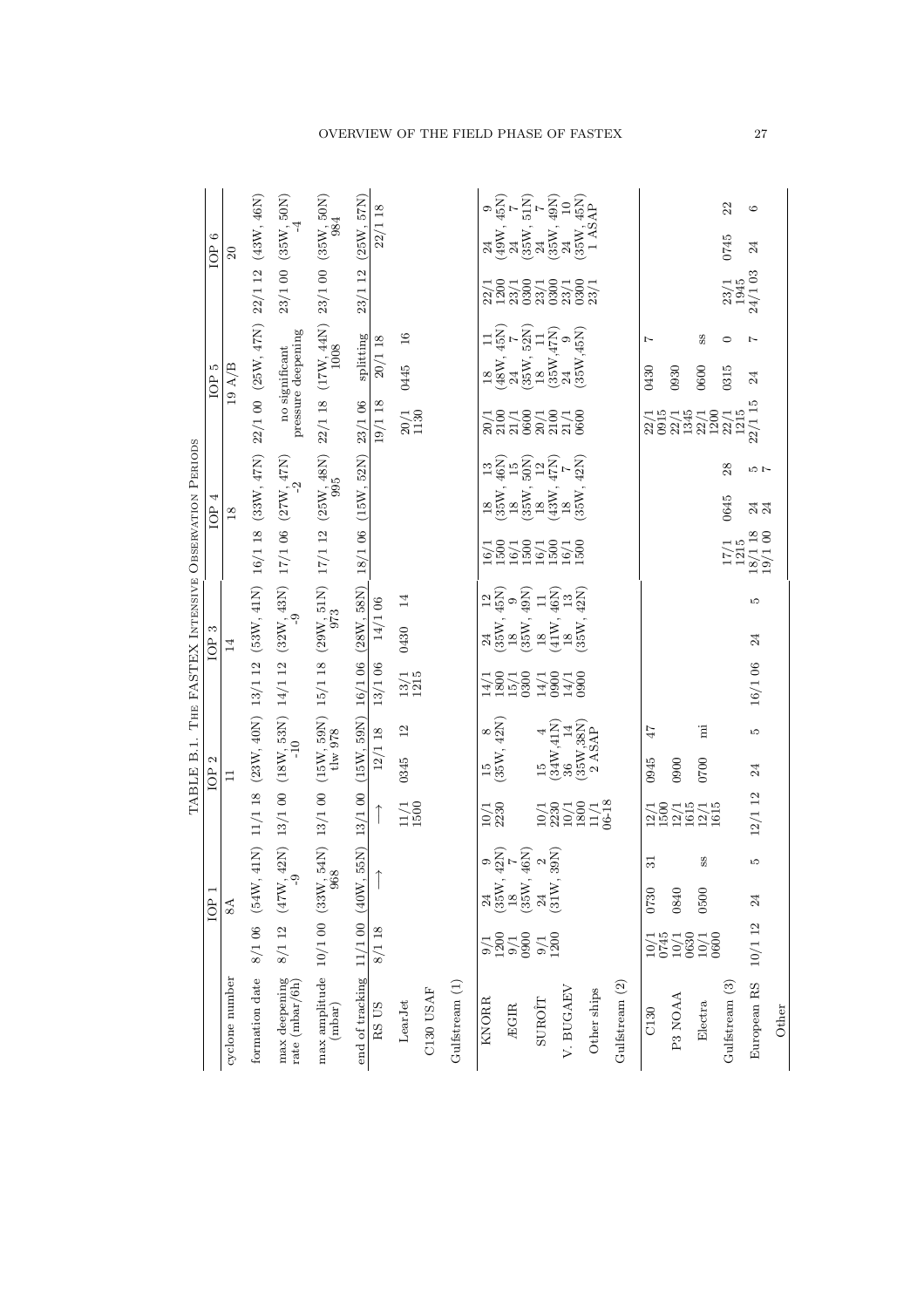|                     |                  |                          | (35W, 48N)                                                                   | $(27W, 52N)$                                                                  |                                                                                                                                  | (30W, 65N)                         |            |               | $(MB: C130)$<br>0730 7                                              | $\begin{array}{cc} 0530 & 26 \\ \mathrm{Sh} \to \mathrm{StJ} \end{array}$   |                    | $\begin{array}{c} 24 \\ (51W,~56N) \\ (24 \\ (35W,~46N) \\ (35W,~50N) \\ (35W,~50N) \\ 24 \\ (35W,~50N) \\ (35W,~41N) \\ (35W,~41N) \\ 1 \ \mathrm{ASAP} \\ \end{array}$ |        |            |                                                                                                                                                      |             |                              | 43                    | SS                                                                       |                                                                                   |                                                               | $^{\circ}$      |                      |
|---------------------|------------------|--------------------------|------------------------------------------------------------------------------|-------------------------------------------------------------------------------|----------------------------------------------------------------------------------------------------------------------------------|------------------------------------|------------|---------------|---------------------------------------------------------------------|-----------------------------------------------------------------------------|--------------------|--------------------------------------------------------------------------------------------------------------------------------------------------------------------------|--------|------------|------------------------------------------------------------------------------------------------------------------------------------------------------|-------------|------------------------------|-----------------------|--------------------------------------------------------------------------|-----------------------------------------------------------------------------------|---------------------------------------------------------------|-----------------|----------------------|
|                     | <b>IOP 12</b>    | 34                       |                                                                              |                                                                               |                                                                                                                                  |                                    |            | 100           |                                                                     |                                                                             |                    |                                                                                                                                                                          |        |            |                                                                                                                                                      |             | $StJ \rightarrow Sh$         | 1130                  | 1000                                                                     |                                                                                   |                                                               | 24              |                      |
|                     |                  |                          | 9/206                                                                        | $9/2\ 12$                                                                     | $7/2$ 00 ( $5$ W, $68N$ ) 10/2 06 (20W, $62N$ )<br>950 950                                                                       | $11/2\ 00$                         | 8/206      |               | 8/2<br>0545<br>9/2<br>1315                                          | $\frac{8}{215}$                                                             | $\frac{9/2}{1200}$ |                                                                                                                                                                          |        |            |                                                                                                                                                      |             |                              | $\frac{9}{2}$<br>1745 | $\frac{9/2}{1800}$                                                       |                                                                                   |                                                               | 10/209          |                      |
|                     |                  |                          | $3/2~12~~(40\,\mbox{W},~45\,\mbox{N})~~4/2~06~~(60\,\mbox{W},~37\,\mbox{N})$ | $5/2~06~~(39W,44N)$                                                           |                                                                                                                                  | $7/2$ 00 ( $5W, 68N$ )             | $4/2$ 00   | 16            | $\frac{3}{2}$                                                       |                                                                             |                    | $\begin{array}{ll} 48 & 15 \\ (51W,~51N) \\ 24 & 10 \\ (24W,~47N) \\ (30W,~44N) \\ (31W,44N) \\ 24 & 5 \\ (35W,41N) \end{array}$                                         |        |            |                                                                                                                                                      |             |                              | $\overline{C}$        |                                                                          | SS                                                                                | $42$                                                          | 4               |                      |
|                     | IOP 11           | $\overline{30}$          |                                                                              |                                                                               |                                                                                                                                  |                                    |            | 0330          | 0945                                                                |                                                                             |                    |                                                                                                                                                                          |        |            |                                                                                                                                                      |             |                              | 1000                  | 1000                                                                     | 0700                                                                              | 0530                                                          | 18              |                      |
|                     |                  |                          |                                                                              |                                                                               |                                                                                                                                  |                                    | $\uparrow$ |               | $\frac{4}{2}$<br>$\frac{14}{3}$<br>$\frac{1}{2}$<br>$\frac{15}{15}$ |                                                                             | $\frac{6/2}{0000}$ |                                                                                                                                                                          |        |            |                                                                                                                                                      |             |                              |                       |                                                                          |                                                                                   | 5/2<br>2300<br>2300<br>5/2<br>5/2<br>5/2<br>5/2<br>6/2<br>6/2 |                 |                      |
|                     |                  |                          |                                                                              |                                                                               |                                                                                                                                  | (5E, 50N)                          |            |               | $\overline{0}$                                                      |                                                                             |                    | $10\,$                                                                                                                                                                   |        |            |                                                                                                                                                      |             | $\overset{\circ}{\approx}$   | 27                    |                                                                          | SS                                                                                |                                                               | $\overline{12}$ |                      |
|                     | <b>IOP 10</b>    | 28                       |                                                                              | $(17W, 48N)$ -3                                                               |                                                                                                                                  |                                    |            |               | 1045                                                                |                                                                             |                    | $\begin{array}{c} 24 \\ (12\text{W},\,50\text{N}) \end{array}$                                                                                                           |        |            | $\begin{array}{c} 24 \\ (50\text{W},\,43\text{N}) \end{array}$                                                                                       |             | 0545<br>StJ                  | 0900                  | 0915                                                                     | 0730                                                                              |                                                               | 24              | 2 ARAT flights $4/2$ |
|                     |                  |                          |                                                                              | $(66W, 37N)$ 4/2 12<br>-7                                                     | $\begin{array}{cc} (18\,\mbox{W}\,,\,63\,\mbox{N}) & 4/2\,\,18 & (10\,\mbox{W}\,,\,50\,\mbox{N}) \\ 975 & & 1010 \\ \end{array}$ | 5/212                              |            |               | $\frac{2}{2}$<br>1700                                               |                                                                             |                    | $\frac{4/2}{1200}$                                                                                                                                                       |        |            | $\frac{3/2}{0600}$                                                                                                                                   |             | $\frac{3}{2}$<br>1815        | $\frac{4/2}{1930}$    | $\frac{4}{2}$<br>$\frac{3}{4}$<br>$\frac{2}{3}$<br>$\frac{1}{2}$<br>9915 |                                                                                   |                                                               | 4/203           |                      |
|                     |                  |                          | $(78W, 31N)$                                                                 |                                                                               |                                                                                                                                  | $(2W, 68N)$                        |            | $\equiv$      |                                                                     |                                                                             |                    |                                                                                                                                                                          |        |            | $\begin{array}{cc} 24 & 3 \\ (56\text{W},\,44\text{N}) \end{array}$                                                                                  |             |                              |                       | Ю                                                                        | inn<br>Sa                                                                         |                                                               | S               |                      |
|                     | IOP              | 27                       |                                                                              |                                                                               |                                                                                                                                  |                                    |            | 0330          |                                                                     | $\begin{matrix} 0530 & 30 \\ \text{Sh} \rightarrow \text{StJ} \end{matrix}$ |                    |                                                                                                                                                                          |        |            |                                                                                                                                                      |             |                              |                       | 0900                                                                     | 0700                                                                              |                                                               | $\frac{8}{18}$  |                      |
| TABLE B.1 CONTINUED |                  |                          | 30/112                                                                       | $31/1\ 12$                                                                    | 3/206                                                                                                                            | 3/218                              | 31/106     | $\frac{1}{2}$ |                                                                     | $\frac{1}{2}$                                                               |                    |                                                                                                                                                                          |        |            | 2/2                                                                                                                                                  |             |                              |                       |                                                                          | $\frac{2}{2}$<br>$\frac{2}{2}$<br>$\frac{2}{2}$<br>$\frac{2}{3}$<br>$\frac{2}{3}$ |                                                               | 3/203           | Norssarsuaq 1/2 18 8 |
|                     |                  |                          |                                                                              | Complex interaction                                                           |                                                                                                                                  |                                    |            |               | $\frac{3}{2}$                                                       |                                                                             |                    |                                                                                                                                                                          |        | (39W, 45N) |                                                                                                                                                      |             | $\overline{19}$              |                       |                                                                          |                                                                                   |                                                               |                 |                      |
|                     | $\infty$<br>IOP  | Greenland lee waves      |                                                                              | low/orography                                                                 |                                                                                                                                  |                                    |            |               | 0600                                                                |                                                                             |                    |                                                                                                                                                                          |        |            |                                                                                                                                                      |             | 0715                         |                       |                                                                          |                                                                                   |                                                               |                 |                      |
|                     |                  |                          |                                                                              |                                                                               |                                                                                                                                  |                                    |            |               | $\frac{27}{100}$                                                    |                                                                             |                    |                                                                                                                                                                          | 29/1   |            |                                                                                                                                                      |             | $\frac{29}{1230}$            |                       |                                                                          |                                                                                   |                                                               |                 |                      |
|                     |                  |                          |                                                                              |                                                                               |                                                                                                                                  |                                    |            |               |                                                                     |                                                                             |                    |                                                                                                                                                                          |        |            |                                                                                                                                                      |             | 28                           | $\frac{1}{4}$         |                                                                          | SS                                                                                |                                                               | 4               |                      |
|                     | IOP <sub>7</sub> | 巴<br>人<br>$22 \text{ A}$ |                                                                              |                                                                               |                                                                                                                                  |                                    |            |               |                                                                     |                                                                             |                    |                                                                                                                                                                          |        |            | $\begin{array}{c} 24 & 9\\ (35\text{W},\,49\text{N})\\ 24 & 8\\ (35\text{W},\,52\text{N})\\ 24 & 8\\ 24 & 8\\ (35\text{W},\,45\text{N}) \end{array}$ |             | 0630                         | 0700                  | 0800                                                                     | 0600                                                                              |                                                               | $\overline{12}$ |                      |
|                     |                  |                          |                                                                              | $25/1~06~~(32 {\rm W},~47 {\rm N})\\ <1$                                      |                                                                                                                                  |                                    |            |               |                                                                     |                                                                             |                    | 25/1<br>0600                                                                                                                                                             | 25/1   | 0600       | $\frac{25/1}{0600}$                                                                                                                                  |             | $25/1$<br>$2015$             | $\frac{26}{1}$        | $\frac{26}{100}$                                                         | 26/1<br>0245                                                                      |                                                               | 26/100          |                      |
|                     |                  | cyclone number           | formation date $25/1$ 12 $(27W, 50N)$                                        | $\begin{array}{c} \max \mbox{ deepening}\\ \text{rate (mbar/6h)} \end{array}$ | $\begin{tabular}{ll} max amplitude & 26/1~00 & (18W,~55N)\\ (mbar) & & \\ \end{tabular}$                                         | end of tracking 26/1 12 (15W, 55N) | RS US      | LearJet       | C130 USAF                                                           | Gulfstream $\left(1\right)$                                                 | KNORR              | EGIR                                                                                                                                                                     | SUROÎT |            | V. BUGAEV                                                                                                                                            | Other ships | Gulfstream $\left( 2\right)$ | C130                  | P3 NOAA                                                                  | Electra                                                                           | Gulfstream (3)                                                | European RS     | Other                |

 $\,$  28  $\,$   $\,$  A. JOLY et al.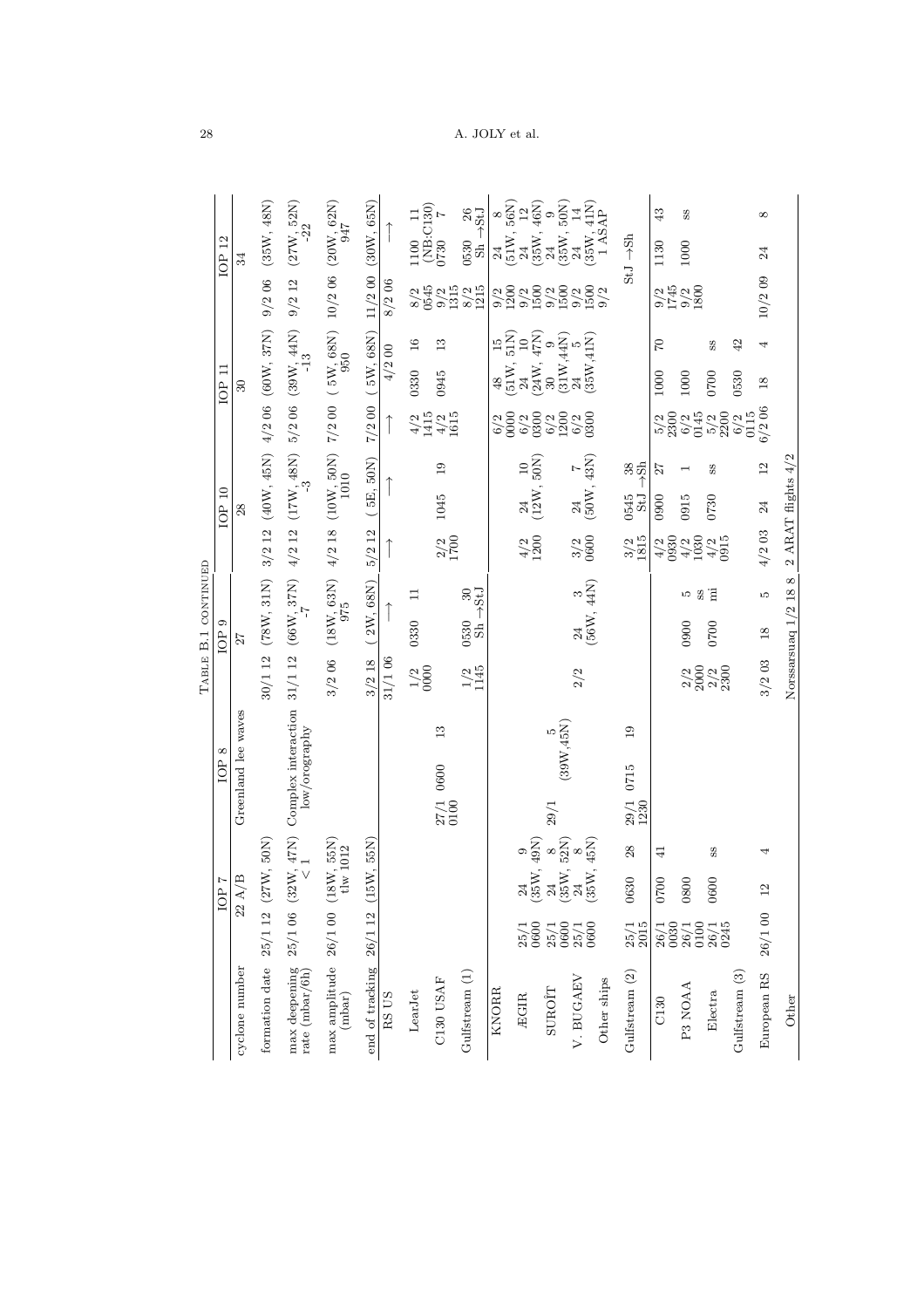# OVERVIEW OF THE FIELD PHASE OF FASTEX  $\hspace{0.5cm} 29$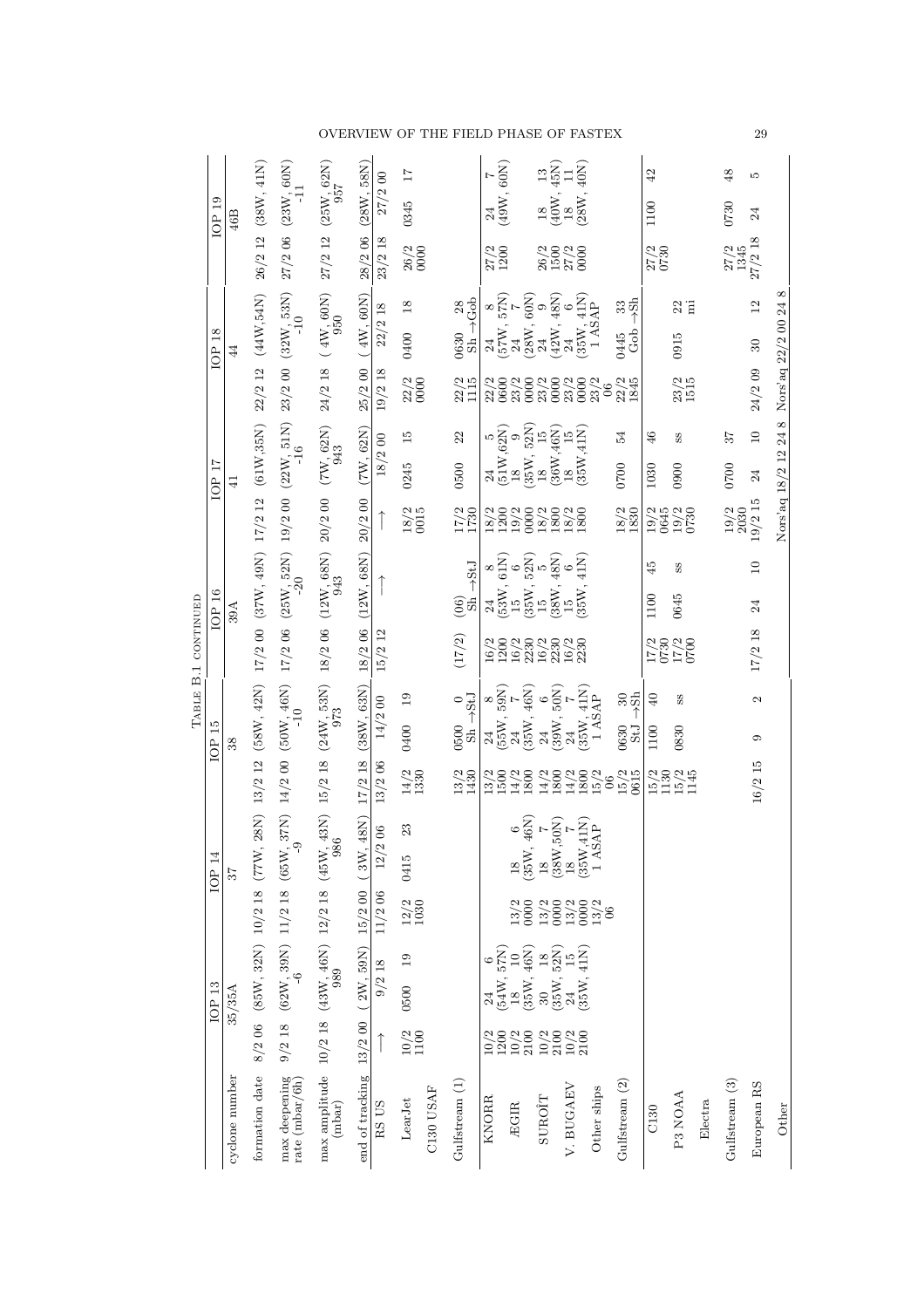|                                                   | LOP <sub>6</sub> | 43A            | $24/2$ 00 (33W, 47N)                                                                                                                                                         | $24/2~12~~({\rm 16W,~49N})\\ -10~~$                                            | $25/2 \ 06 \quad \  \  (10E, \ 57N) \\ 965$                                                                                                                                                                                                                                                                                          | $(16W, 49N)$<br>$(10E, 57N)$                                                                                                                                                                                             |                               | $\overline{10}$<br>0200                                                   | $\underset{(43\text{W},~47\text{N})}{8\,\mathrm{s}/\mathrm{j}}$                   | $\frac{4}{(35\text{W},\,41\text{N})}$                                                                                                                                                                                                                                 | $\rightarrow 25/218$                          |
|---------------------------------------------------|------------------|----------------|------------------------------------------------------------------------------------------------------------------------------------------------------------------------------|--------------------------------------------------------------------------------|--------------------------------------------------------------------------------------------------------------------------------------------------------------------------------------------------------------------------------------------------------------------------------------------------------------------------------------|--------------------------------------------------------------------------------------------------------------------------------------------------------------------------------------------------------------------------|-------------------------------|---------------------------------------------------------------------------|-----------------------------------------------------------------------------------|-----------------------------------------------------------------------------------------------------------------------------------------------------------------------------------------------------------------------------------------------------------------------|-----------------------------------------------|
|                                                   |                  |                |                                                                                                                                                                              |                                                                                |                                                                                                                                                                                                                                                                                                                                      | $\frac{24}{2}$ 12<br>$\frac{25}{2}$ 06                                                                                                                                                                                   | US RS                         | LearJet<br>22/2<br>2300                                                   | $\begin{array}{l} {\rm{Sur\,ot}} \\ 23/2 \\ 24/2 \\ {\rm{Bugaev}} \\ \end{array}$ |                                                                                                                                                                                                                                                                       | Euro RS                                       |
|                                                   | LOP <sub>5</sub> | 42B            | $7/2 \:\: 00 \quad (\text{52W, 40N}) \  \  12/2 \:\: 06 \quad (\text{10W, 54N}) \  \  \, 17/2 \:\: 06 \quad (\text{45W, 48N}) \  \  \, 22/2 \:\: 06 \quad (\text{27W, 47N})$ | $17/2$ 18 (20W, 50N) 22/2 12 (21W, 51N)<br>$^{-7}_{-7}$                        |                                                                                                                                                                                                                                                                                                                                      | $\begin{array}{cc} 22/2 \ 18 & (15 \text{W}, \ 54 \text{N}) \\ 23/2 \ 12 & (1 \text{E}, \ 63 \text{N}) \end{array}$                                                                                                      |                               |                                                                           | $4 s/j$<br>$E, S, B$                                                              |                                                                                                                                                                                                                                                                       | en route<br>0445                              |
|                                                   |                  |                |                                                                                                                                                                              |                                                                                |                                                                                                                                                                                                                                                                                                                                      |                                                                                                                                                                                                                          | US RS                         |                                                                           | $\frac{3 \text{ ships}}{21/2}$                                                    |                                                                                                                                                                                                                                                                       | Gulfstream<br>$22/2$<br>1845                  |
|                                                   | LOP $4$          | 39B            |                                                                                                                                                                              |                                                                                |                                                                                                                                                                                                                                                                                                                                      | $(20W, 50N)$<br>$(10E, 58N)$                                                                                                                                                                                             |                               | $\overline{\mathbf{z}}$<br>0830                                           | $\begin{array}{c} 5 \text{ s/j} \\ \text{K, } \text{E, B} \end{array}$            |                                                                                                                                                                                                                                                                       | $\rightarrow$ 18/2 18                         |
|                                                   |                  |                |                                                                                                                                                                              |                                                                                |                                                                                                                                                                                                                                                                                                                                      | $\frac{17}{2}$ 18<br>19/2 00                                                                                                                                                                                             | US RS                         | Lear<br>Jet<br>$16/2 \\ 1345$                                             | $3$ ships $17/2$                                                                  |                                                                                                                                                                                                                                                                       | Euro RS                                       |
| TABLE B.2. THE FASTEX LESSER OBSERVATIONS PERIODS | LOP <sub>3</sub> | 35A            |                                                                                                                                                                              | $8/2$ 06 (29W, 50N) 12/2 18 (4W, 57N)<br>-9 $-9$                               |                                                                                                                                                                                                                                                                                                                                      |                                                                                                                                                                                                                          | see IOP 13                    |                                                                           | see IOP 13                                                                        |                                                                                                                                                                                                                                                                       |                                               |
|                                                   |                  |                |                                                                                                                                                                              |                                                                                |                                                                                                                                                                                                                                                                                                                                      |                                                                                                                                                                                                                          |                               |                                                                           |                                                                                   |                                                                                                                                                                                                                                                                       |                                               |
|                                                   | LOP <sub>2</sub> | 33             |                                                                                                                                                                              |                                                                                |                                                                                                                                                                                                                                                                                                                                      | $\begin{array}{llll} 8/2 \ 18 & (15 \mathrm{W}, \ 55 \mathrm{M}) & 12/2 \ 06 & (10 \mathrm{W}, \ 54 \mathrm{M}) \\ 9/2 \ 12 & (2 \mathrm{E}, \ 64 \mathrm{M}) & 13/2 \ 00 & (2 \mathrm{W}, \ 58 \mathrm{M}) \end{array}$ | 1030 18                       | $\frac{15}{2}$<br>1000                                                    |                                                                                   | $\begin{array}{c} 8\ s/1\\ (49\mathrm{W},\,51\mathrm{N})\\ (8\ s/1\\ (30\mathrm{W},\,47\mathrm{N})\\ (35\mathrm{W},\,41\mathrm{N})\\ (35\mathrm{W},\,41\mathrm{N})\\ (8\ s/1\\ (8\ s/1\\ (35\mathrm{W},\,41\mathrm{N})\\ (35\mathrm{W},\,41\mathrm{N})\\ \end{array}$ | en route<br>0530                              |
|                                                   |                  |                |                                                                                                                                                                              |                                                                                |                                                                                                                                                                                                                                                                                                                                      |                                                                                                                                                                                                                          | C130 US<br>$\frac{5/2}{1300}$ | $\begin{array}{c} {\rm C}130 {\rm ~US} \\ 6/2 \\ {\rm 0}730 \end{array}.$ |                                                                                   | Bugaev<br>$\begin{array}{l} \mbox{Knorr} \\ \mbox{7/2} \\ \mbox{4.} \\ \mbox{7/2} \\ \mbox{5.} \\ \mbox{5.} \\ \mbox{8/2} \\ \end{array}$                                                                                                                             | Gulfstream<br>$\frac{8}{215}$                 |
|                                                   | LOP <sub>1</sub> | $\overline{a}$ | (M04)                                                                                                                                                                        | $53N$ )<br>$11/100$ (22W, 5?                                                   |                                                                                                                                                                                                                                                                                                                                      | $\frac{56N}{68N}$                                                                                                                                                                                                        |                               |                                                                           | $\overset{4}{\kappa}, \overset{\mathbf{s}/\mathbf{j}}{\mathbf{E}}, \mathbf{S}$    | $\begin{array}{c} 8 \text{ s/j} \\ (35\text{W},\,38\text{N}) \end{array}$                                                                                                                                                                                             | /112                                          |
|                                                   |                  |                |                                                                                                                                                                              |                                                                                |                                                                                                                                                                                                                                                                                                                                      | $\begin{array}{ll} 11/1 \ 06 & (20 \text{W}, \\ 12/1 \ 12 & (1 \text{W}, \\ \end{array}$                                                                                                                                 |                               |                                                                           | 3 ships<br>$\frac{1}{10}$                                                         | $\frac{\text{Bugaev}}{10/1}$                                                                                                                                                                                                                                          |                                               |
|                                                   |                  | cyclone number | formation date $10/1$ 00 (37W,                                                                                                                                               | $\begin{array}{c} \max \text{ deepening} \\ \text{rate (mbar/6h)} \end{array}$ | $\begin{array}{lllllllll} \max \text{amplitude} & 11/1 \ 12 & (29\text{W},\,59\text{N}) & 9/2 \ 06 & (\ 5\text{W},\,64\text{N}) & 13/2 \ 00 & (\ 2\text{W},\,58\text{N}) & 17/2 \ 18 & (\ 9\text{E},\,57\text{N}) & 23/2 \ 12 & (\ 1\text{E},\,63\text{N}) \\ (\text{mbar}) & & 973 & 967 & 985 & 987 & 990 & 990 & 967 \end{array}$ | end of tracking<br>MSA location                                                                                                                                                                                          | Upstream data US RS           |                                                                           | Ships                                                                             |                                                                                                                                                                                                                                                                       | Europe, MSA Euro RS $\rightarrow$ 11,<br>data |

 $30\,$   $\,$  A. JOLY et al.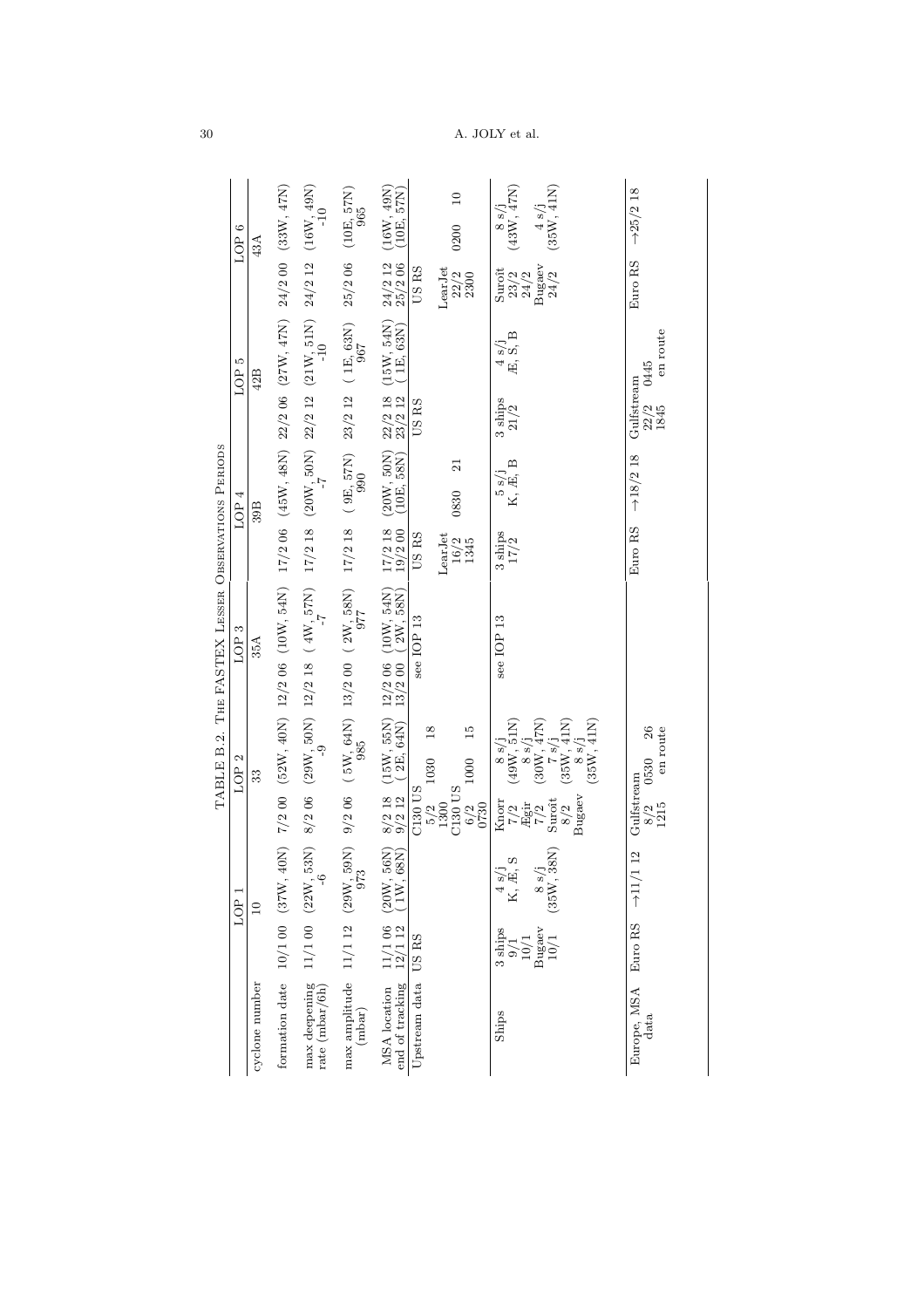# **REFERENCES**

| Appenzeller, Ch.,                                                                                                                                              | 1994 | Wave developments on surface fronts and stratospheric in-<br><i>trusions.</i> PhD thesis, Swiss Federal Institute of Tech-<br>nology (ETH). Dissertation No 10471, 117pp.                 |
|----------------------------------------------------------------------------------------------------------------------------------------------------------------|------|-------------------------------------------------------------------------------------------------------------------------------------------------------------------------------------------|
| Arbogast, Ph. and Joly, A.,                                                                                                                                    | 1998 | Identification des<br>précurseurs d'une cyclogenèse.<br>Compte-Rendus à l'Académie des Sciences,<br>Sci<br>ences de la Terre et des planètes, 326, 227-230.                               |
| Ayrault, F.,                                                                                                                                                   | 1998 | Environnement, structure et évolution des dépressions<br>météorologiques: réalité climatologique et modèles<br>types. PhD thesis, Doctorat de Université P. Sabatier,<br>Toulouse. 328pp. |
| Ayrault, F., Lalaurette, F.,<br>Joly, A. and Loo, C.,                                                                                                          | 1995 | North Atlantic Ultra-High Frequency variability: an intro-<br>ductory survey. Tellus, $47A$ , 671–696.                                                                                    |
| Baehr, Ch., Pouponneau, B.,<br>Ayrault, F. and Joly, A.,                                                                                                       | 1999 | Dynamical characterization and summary of the FASTEX<br>cyclogenesis cases. $Q. J. R. Metevol. Soc., 125,$<br>revised version submitted.                                                  |
| Bergot, T.,                                                                                                                                                    | 1999 | Adaptive observations during FASTEX: a systematic sur-<br>vey of the impact of upstream flights. Q. J. R. Mete-<br>orol. Soc., 125, accepted.                                             |
| Bergot, T., Hello, G., Joly, A.<br>and Malardel, S.,                                                                                                           | 1999 | Adaptive observations: a feasability study. Mon. Weather<br>$Rev.$ , 127, (5), 743-765.                                                                                                   |
| Beugin, R. and Rochard, M.,                                                                                                                                    | 1991 | L'hiver 1989-1990.<br>Les tempêtes et quelques autres<br>Technical Report, Meteo-France,<br><i>phénomènes.</i><br>SCEM, Prévision générale et aéronautique. 184pp.                        |
| Bishop, C.H. and Thorpe, A.J.,                                                                                                                                 | 1994 | Frontal wave stability during moist deformation frontoge-<br>nesis. part I. linear wave dynamics. J. Atmos. Sci.,<br>51, $(6)$ , 852–873.                                                 |
| Bishop, C.H. and Toth, Z.,                                                                                                                                     | 1999 | Ensemble transformation and adaptive observations. J.<br>Atmos. Sci., 56, $(11)$ , 1748-1765.                                                                                             |
| Bouniol, D., Protat, A. and<br>Lemaître, Y.,                                                                                                                   | 1999 | Mesoscale dynamics of a deepening secondary cyclone<br>(FASTEX IOP 16): three-dimensional structure re-<br>trieved from dropsonde data. $Q. J. R.$ Meteorol. Soc.,<br>125, accepted.      |
| Browning, K.A.,                                                                                                                                                | 1994 | GEWEX Cloud System Study (GCSS): science plan. Vol-<br>ume 11, IGPO Publication Series. 62pp.                                                                                             |
| Cammas, J.P.,<br>Pouponneau, B.,<br>Desroziers, G.,<br>Santurette, P., Joly, A.,<br>Arbogast, Ph., Mallet, I.,<br>Caniaux, G., Mascart, P.<br>and Shapiro, M., | 1999 | Initiation, triggering and development phases of the<br>FASTEX cyclone (IOP 17): synoptic and dynamic<br>overview. Q. J. R. Meteorol. Soc., 125, accepted.                                |
| Chaboureau, J.P. and<br>Thorpe, A.J.,                                                                                                                          | 1999 | Frontogenesis and the development of secondary wave cy-<br>clones in FASTEX. Q. J. R. Meteorol. Soc., 125,<br>925–940.                                                                    |
| Charney, J.G. and Stern, M.E.,                                                                                                                                 | 1962 | On the stability of internal baroclinic jets in a rotating<br>atmosphere. J. Atmos. Sci., 19, 159-162.                                                                                    |
| Clough, S.A., Lean, H.W.,<br>Roberts, N.M., Birkett, H.,<br>Chaboureau, J.P.,<br>Dixon, R., Griffiths, M.,<br>Hewson, T.D. and<br>Montani, A.,                 | 1998 | A JCMM overview of FASTEX IOPS. Technical Re-<br>port 81, Joint Centre for Mesoscale Meteorology, Read-<br>ing, UK.                                                                       |
| Desroziers, G.,<br>Pouponneau, B.,<br>Thépaut, J.N.,<br>Janisková, M. and<br>Veersé, F.,                                                                       | 1999 | Four dimensional variational analyses of FASTEX situa-<br>tions. part II: use of additional observations. $Q. J. R.$<br>Meteorol. Soc., 125, accepted.                                    |
| Eady, E.T.,                                                                                                                                                    | 1949 | Long-waves and cyclone waves. Tellus, $1, (3), 33-52$ .                                                                                                                                   |
|                                                                                                                                                                |      |                                                                                                                                                                                           |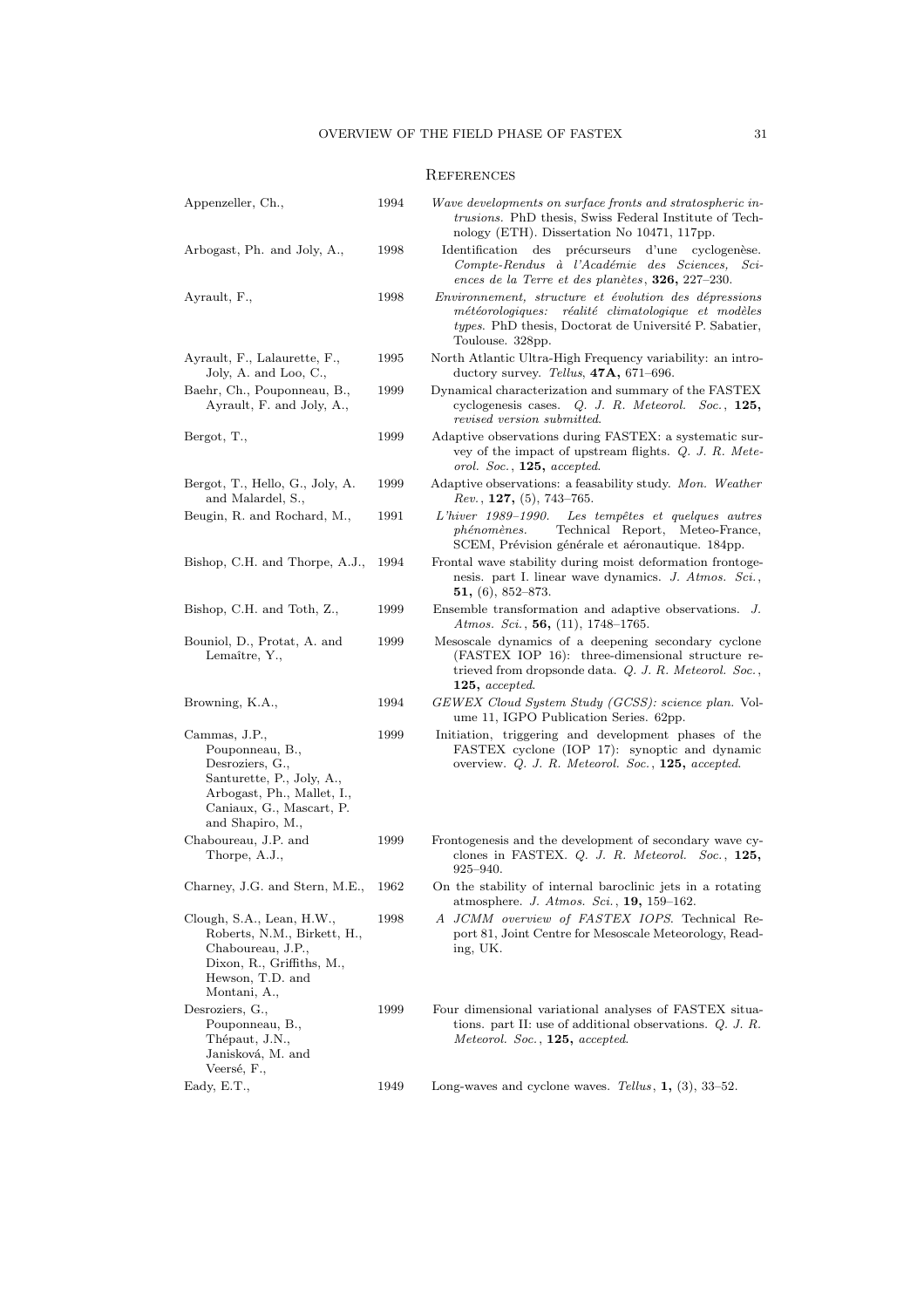| 1999 | S۱             |
|------|----------------|
|      |                |
| 1984 | М              |
| 1990 | Sr             |
| 1998 | Εı             |
| 1999 | A:             |
| 1988 | T              |
| 1999 | $\mathcal{C}$  |
| 1997 | O              |
| 1999 | F              |
| 1989 | $P_1$          |
| 1999 | T              |
| 1995 | Τ              |
| 1997 | Т              |
| 1995 | s <sub>i</sub> |
| 1999 | Ί              |
| 1993 | N              |
|      |                |

| 1999 | Surface fluxes in the North-Atlantic Current during the |  |  |  |
|------|---------------------------------------------------------|--|--|--|
|      | CATCH/FASTEX experiment. Q. J. R. Meteorol.             |  |  |  |
|      | $Soc.$ , 125, $accepted.$                               |  |  |  |

- Iodal and non-modal baroclinic waves. J. Atmos. Sci., **41,** (4), 668–673.
- mall error dynamics and the predictability of atmospheric flows. J. Atmos. Sci., **47,** (20), 2409–2416.
- rror growth and kalman filtering within an idealized baroclinic flow. Tellus, **50A,** (5), 596–615.
- n assessment of the singular vector approach to targeted observing using the FASTEX data set. Q. J. R. Meteorol. Soc., **125,** accepted.
- he Experiment on Rapidly Intensifying Cyclones over the Atlantic (ERICA) field study: objectives and plans. Bull. Amer. Meteorol. Soc., **69,** (11), 1309–1320.
- 1999 Combined use of sensitivity information and observations to improve meteorological forecast : the Christmas Storm case. Q. J. R. Meteorol. Soc., **125,** (-), submitted.
- bjective identification of frontal wave cyclones. Meteorol. Appl., **4,** 311–315.
- our dimensional variational analyses of FASTEX situations. part I: impact of a simplified physical package in the assimilating model. Q. J. R. Meteorol. Soc., **125,** accepted.
- rediction of an exceptional storm over france and southern england (15–16 october 1987). Weather and Forecasting, **4,** 517–536.
- he FASTEX experiment data archive. Q. J. R. Meteorol. Soc., **125,** accepted.
- The stability of steady fronts and the adjoint method : non-modal frontal waves. J. Atmos. Sci., **52,** (17), 3082–3108.
- he Fronts and Atlantic Storm-Track Experiment (FAS-TEX): scientific objectives and experimental design. Bull. Amer. Meteorol. Soc., **78,** (9), 1917–1940.

- ynoptic-scale waves, in Images in weather forecasting, M.J. Bader, G.S. Forbes, J.R. Grant, R.B.E. Lilley, A.J. Waters eds, Cambridge University Press, 1995. 187–200.
- Targeted observations in FASTEX: adjoint-based targeting procedures and data impact experiments in IOPs-17 and 18. Q. J. R. Meteorol. Soc., **125,** accepted.
- on-linear evolution of ordinary frontal waves induced by low-level potential vorticity anomalies. Q. J. R. Meteorol. Soc., **119,** 681–713.